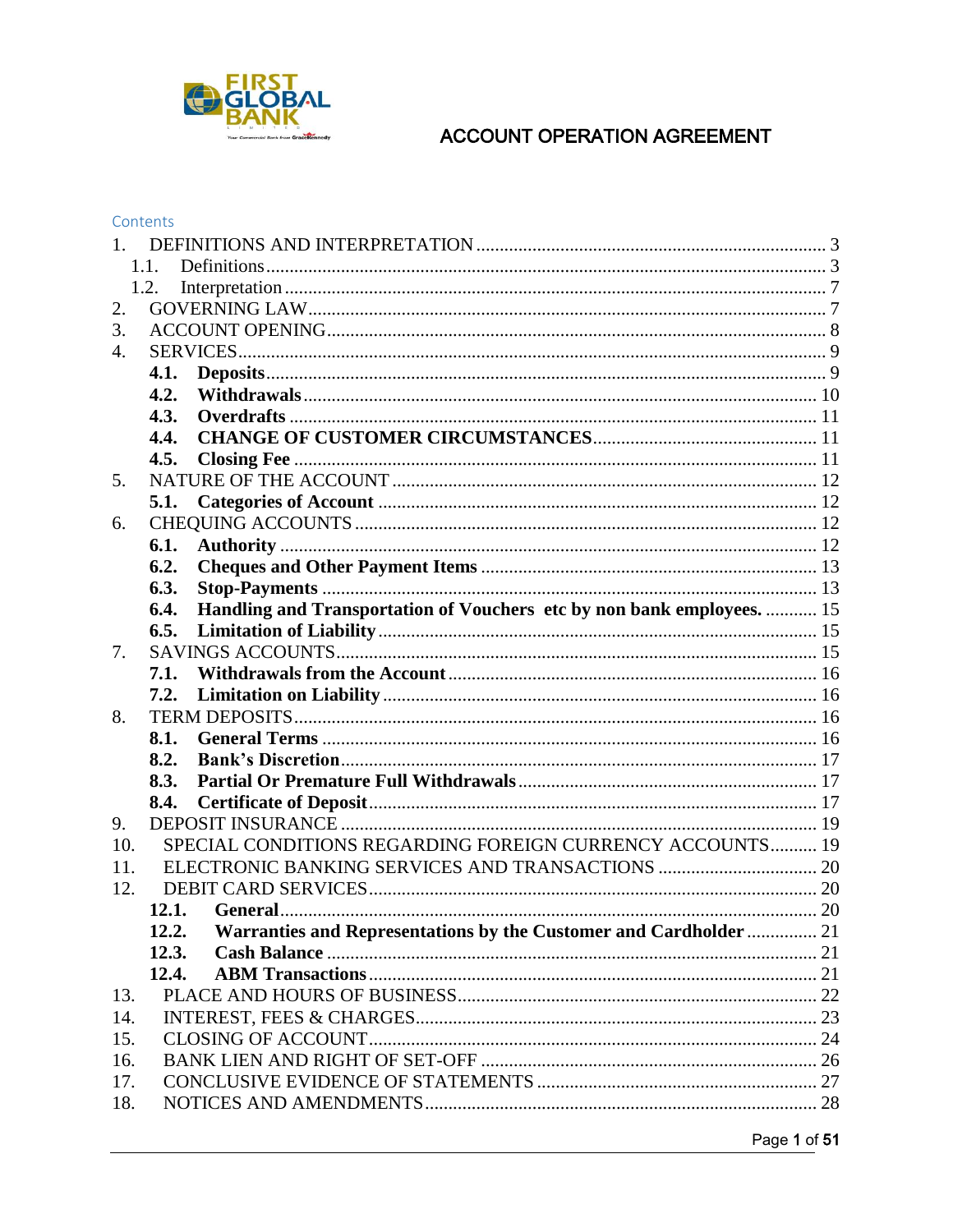

| 19. |                |                                                        |  |  |
|-----|----------------|--------------------------------------------------------|--|--|
| 20. |                |                                                        |  |  |
| 21. |                |                                                        |  |  |
| 22. |                |                                                        |  |  |
| 23. |                |                                                        |  |  |
| 24. |                | GENERAL TERMS AND CONDITIONS APPLICABLE TO ALL ACCOUNT |  |  |
|     | <b>HOLDERS</b> |                                                        |  |  |
|     | 24.1.          |                                                        |  |  |
|     | 24.2.          |                                                        |  |  |
|     | 24.3.          |                                                        |  |  |
|     | 24.4.          |                                                        |  |  |
|     | 24.5.          |                                                        |  |  |
|     | 24.6.          |                                                        |  |  |
|     | 24.7.          |                                                        |  |  |
|     | 24.8.          |                                                        |  |  |
|     | 24.9.          |                                                        |  |  |
|     | 24.10.         |                                                        |  |  |
| 25. |                |                                                        |  |  |
|     | 25.1.          |                                                        |  |  |
|     | 25.2.          |                                                        |  |  |
|     | 25.3.          |                                                        |  |  |
|     | 25.4.          |                                                        |  |  |
|     | 25.5.          |                                                        |  |  |
|     | 25.6.          |                                                        |  |  |
|     | 25.7.          |                                                        |  |  |
|     | 25.8.          |                                                        |  |  |
|     | 25.9.          |                                                        |  |  |
|     | 25.10.         |                                                        |  |  |
|     | 25.11.         |                                                        |  |  |
|     | 25.12.         |                                                        |  |  |
|     | 25.13.         |                                                        |  |  |
|     |                |                                                        |  |  |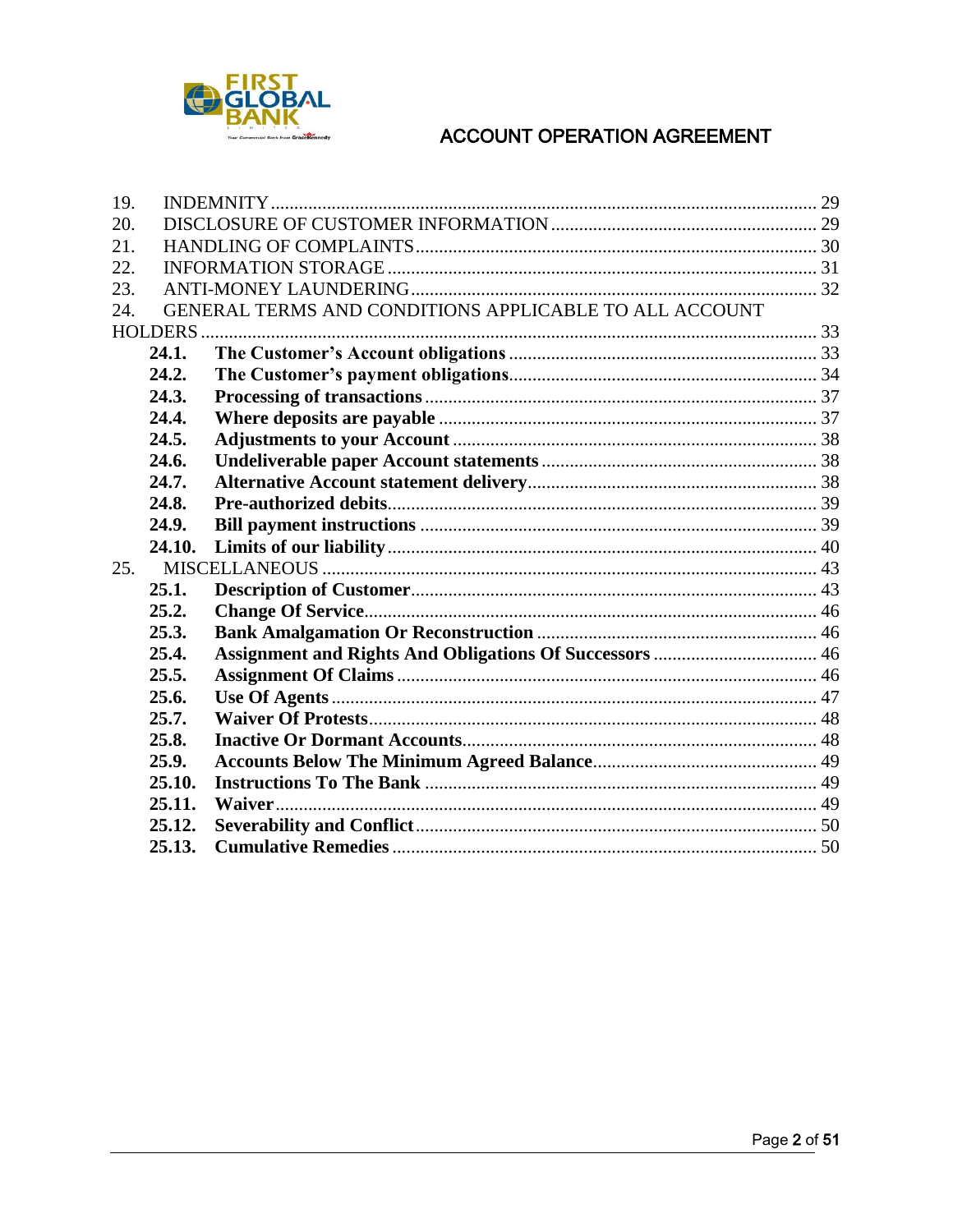

The following terms and conditions (the "Terms and Conditions") establishes the contractual relationship between First Global Bank Limited ("the Bank") and its customers for the operation of Accounts and related Services offered by the Bank to its customers ("Customers").

By opening an account with the Bank and by your continued use of account or if you have funds and balance in the account or use any of the related services, means that you are deemed to have acknowledged and agreed to these Terms and Conditions. It is agreed and understood that by agreeing and acknowledging these Terms and Conditions, you are bound by these Terms and Conditions including, among others, the rights of Set-off clause 16 and use and disclosure of information in clause 20.

In the event that you are not in agreement with the Terms and Conditions, you shall immediately stop using the account and the related services, notify the Bank that you are terminating the agreement and close the account(s).

## <span id="page-2-0"></span>1. DEFINITIONS AND INTERPRETATION

<span id="page-2-1"></span>1.1. Definitions

Unless the context otherwise requires, throughout these Terms and Conditions the following expressions have the meanings stated hereunder:

(a) "Agreements" means, unless stated otherwise, collectively all of the terms and conditions in this booklet, including the Deposit Account Agreement, the Overdraft Protection Agreement, the Term Deposit Agreement, the Term Deposit Confirmation form, as well as the Rates and Fees Schedule, the Certificate of Deposit Confirmation form (as applicable) and any supplements, other schedules, appendices or addenda attached that are referenced in this Agreement or that is expressly made a part of any Personal Financial Services Agreement booklet, all as may be amended from time to time, and as they apply to you and any instructions you give us under any of the Agreements. Your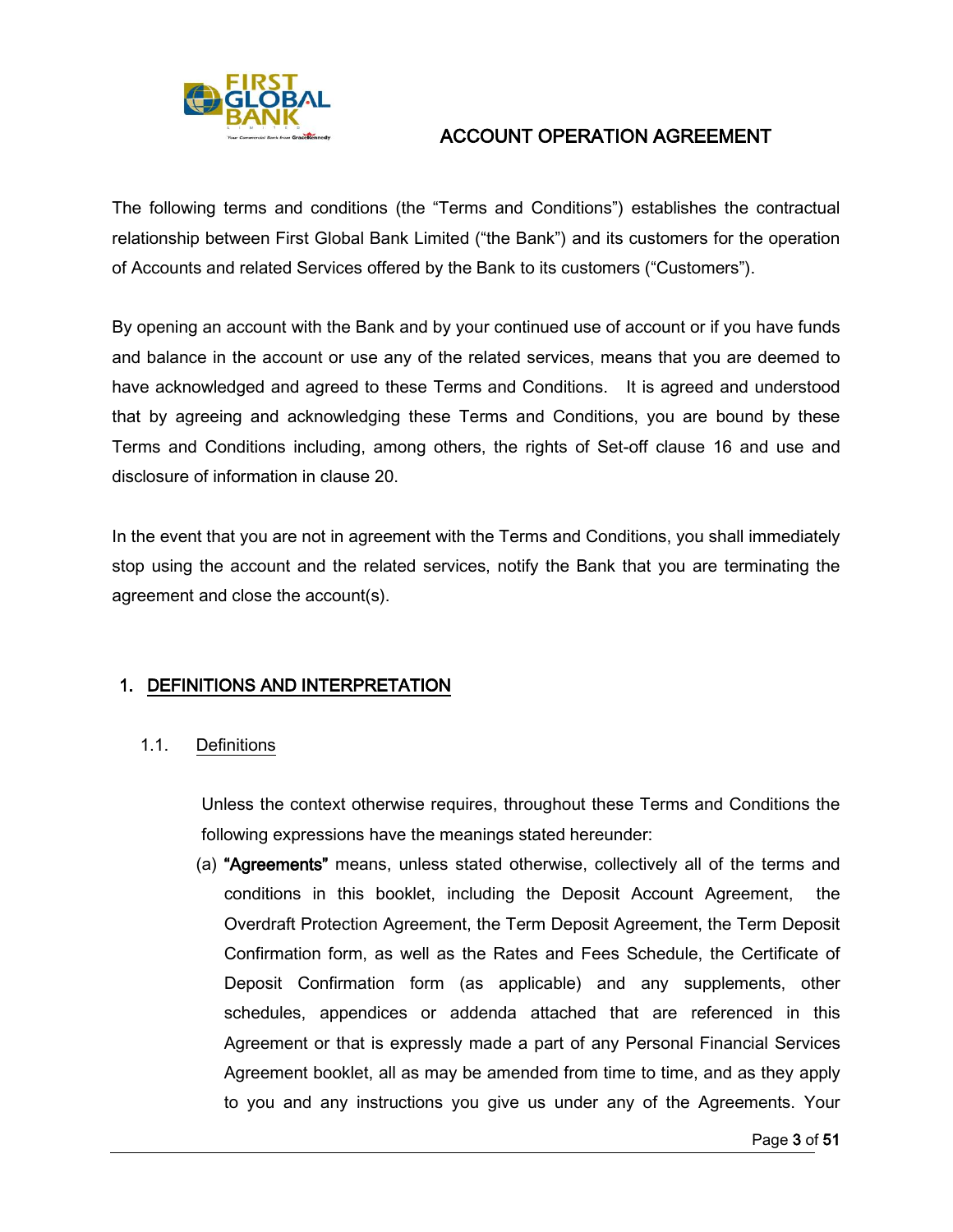

Application for Deposit Services, as amended from time to time, also forms part of the Agreements.

- (b) "Automated Banking Services" or Automated Teller Machine ("ATM") means the channels where you can access your designated Accounts, Certificates of Deposit and Term Deposits (where applicable) may include:
	- Designated Automated Teller Machines (ATMs)
	- Debit Point of Sale (POS) payment devices
	- Global Access Internet banking
- (c) "ABM" means an Automated Banking Machine operated by the Bank or any other bank or financial institution participating in an electronic network, accessible using a debit or credit card issued by the Bank;
- (d) "ACH" or "Automated Clearing House" means the funds transfer system governed by the rules of the Jamaica Clearing Bankers Association ("JCBA") which provides for inter-bank clearing of electronic entries for Participating Depository Financial Institutions ("PDFI"). A "PDFI" means a financial institution that; (1) is authorized by law to accept deposits; (2) has been assigned a routing number by the JCBA: and (3) has agreed to be bound by the rules of the JCBA in effect from time to time and is authorised to transmit entries to and receive entries from the JCBA ACH Operator.
- (e) "Account(s)" means accounts of any type (e.g. savings, current/chequeing, time/term deposits) held by the Customer and any future accounts at any time subsequently opened at the request of the Customer.
- (f) "Affiliated Companies" in relation to the Bank means members of the group of companies of GraceKennedy Limited.
- (g) "Bank" means First Global Bank Limited.
- (h) "the Bank's Website" means the site accessible via the Internet at [www.firstglobal-bank.com](http://www.firstglobal-bank.com/) or such other site advised to Customers by the Bank from time to time;
- (i) "Business Day" means any day other than Sundays and public holidays in Jamaica during which the Bank is open for business;
- (j) "Card " means the banking card and any renewal or replacement card we have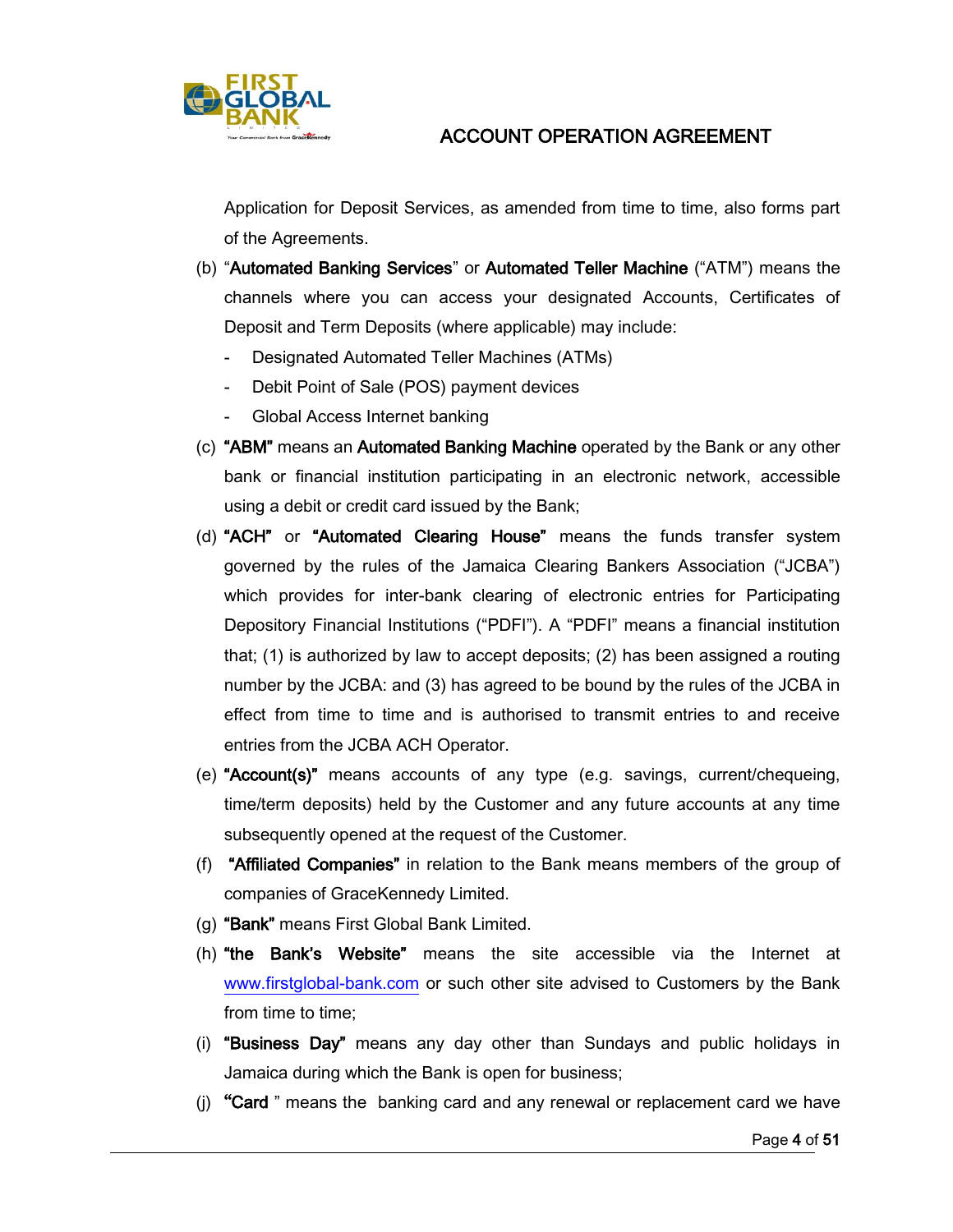

issued to you, that has a unique card number and that is used with your Electronic Signature to access Automated Banking Services INCLUDING CREDIT CARD.

- (k) "Cardholder" means any person to whom a card is issued by the Bank.
- (l) "Cash Advance" means the withdrawal of cash and/or transfer of funds from Designated Bank Account(s) using your card.
- (m)"Certificate(s) of Deposit" means the products that are offered by the Bank which have a fixed term and pay a fixed amount of interest.
- (n) "Complaint" means an expression of protest, grievance, objection, discontent or dissatisfaction made by a complainant against the Bank or any agent thereof regarding a product or service of the Bank, or regarding the conduct of the Bank or agent thereof in contravention of the Bank of Jamaica ("BOJ") Code of Conduct on Customer related matters before, at the time of, or after the acquisition of the product or service by the complainant, and which complaint is made in accordance with the procedures for handling customer complaints that are established by the Bank; "Complainant" means any person to whom the Bank or any agent thereof provides or offers to provide a product or service, and any person who requests such a product or service who files a Complaint.
- (o) "Customer" means a customer of the Bank who has completed the account opening procedure of the Bank and has acknowledged in writing to the Bank his agreement to be bound by these Terms and Conditions;
- (p) "Designated Bank Accounts" mean those accounts which can be accessed through an ABM/ATM or Point-of-Sale Service or Touch Tone Telephone or such other automated means as may be defined by the Bank from time to time.
- (q) "Deposit Account" means an eligible current, savings, deposit or money market type deposit Account owned by the Customer and includes a Certificate of Deposit.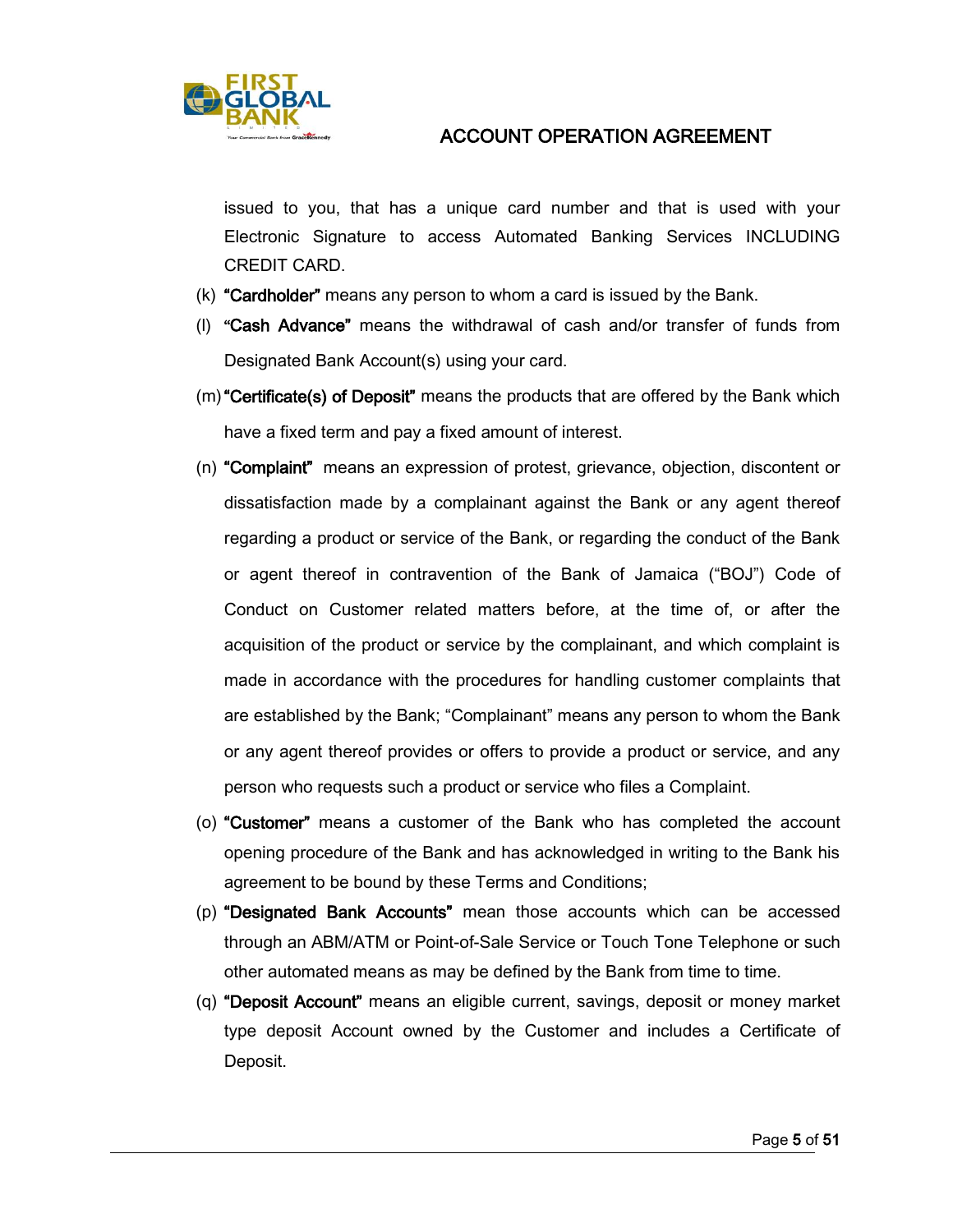

- (r) "E-Commerce" means commercial transactions conducted electronically via the internet or other means.
- (s) "Electronic Communication" means any communication by facsimile, telephone, Internet, email, mobile or cellular phone, smart phone, personal digital assistant or any other method of electronic telecommunication or electronic transmission.
- (t) "Electronic Signature" refers to each combination of numbers and/or letters selected by you, for your use, as a means of your authorization to use certain Services that are available from us from time to time. Your Electronic Signature includes, but is not limited to: (i) your Personal Identification Number ("PIN") used at branches, "ATMs" and debit POS Devices, (ii) your written signature at debit POS Devices without PIN pads, or (iii) security codes such as access codes, security questions (personal verification questions) and answers and passwords for access to FGB's Global Access on-line banking platform or any other online banking platform for use in association with your Card.
- (u) "Global Access" means FGB's online banking platform.
- (v) **"Mandate"** means the application form, signature cards, banking resolutions and/or other document acceptable to the Bank providing the Bank with the name, official position and signature of all persons on a bank account or all persons authorized by the Customer to authenticate any authorities, instructions, instruments or transactions on behalf of the Customer;
- (w) "PIN" means numeric or alpha-numeric password selected by the Customer which permits access to the use of the Designated Bank Account via system(s) permitted by the Bank from time to time.
- (x) "Point-of-Sale" (POS) means the retail payment system whereby an electronic transfer of funds is effected in respect of the purchase of retail goods and services by an electronic device used by merchants, retailers and service providers to transmit requests for authorization and settlement of transactions by the use of the Customer's Card issued by the Bank.
- $(y)$  "the Services" means any services offered by the Bank to the Customer or any other person from time to time .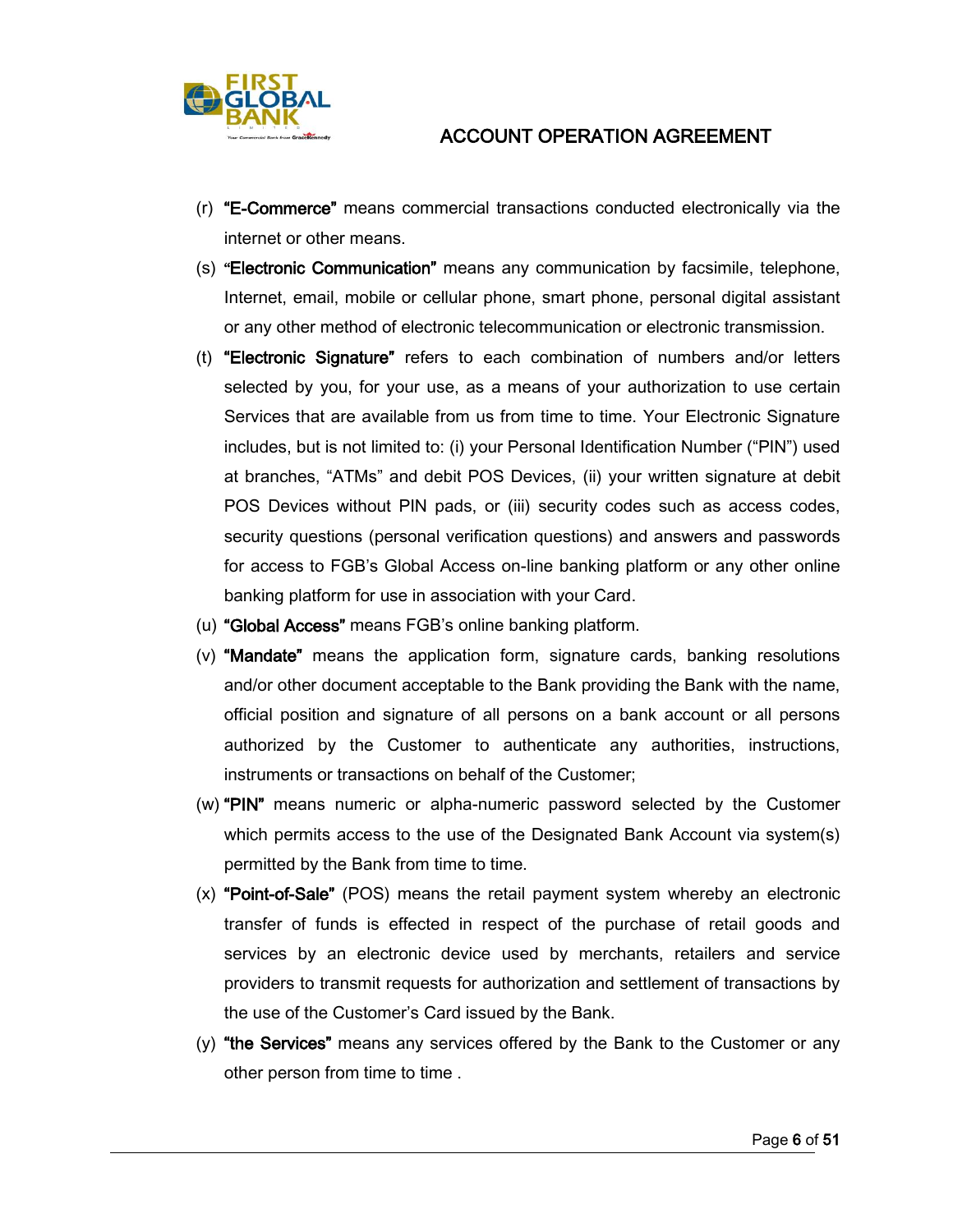

#### <span id="page-6-0"></span>1.2. Interpretation

- (a) Unless the context otherwise requires, throughout these Terms and Conditions:
	- (i) Words denoting the singular include the plural and vice versa;
	- (ii) Words importing a gender include every gender;
	- (iii) The word "person" includes any individual, company, firm, partnership, joint venture, association, sole proprietorship or other incorporated or unincorporated entity.
	- (iv) The expressions "you" and "your" shall refer to the Customer and the expressions "we", "us" and "our" shall refer to the Bank.
	- (v) The headings which accompany clauses are for convenience and reference only, and are not intended to define or limit the meaning, scope and contents of these Terms and Conditions.
- (b) In the absence of a contrary agreement in writing between the Customer and the Bank, these Terms and Conditions shall apply to each and every Account now or subsequently opened by the Bank in the name of the Customer or such other name as may be agreed with the Bank.

# <span id="page-6-1"></span>2. GOVERNING LAW

These Terms and Conditions and all obligations hereunder are subject to the laws (including any government actions, orders, decrees and/or regulations) and under the exclusive jurisdiction of the courts of Jamaica. The Customer hereby waives any defence of inconvenient forum or such other defence in opposition to Jamaican Courts which shall have jurisdiction to hear and determine disputes in respect of these Terms and Conditions.

All accounts are governed by the anti-money laundering and terrorist financing laws, as well as other local laws along with any relevant regulations, Guidance Notes, notices and/or directions made or issued by the Government or the Bank of Jamaica or any other regulatory authority which may be amended from time to time. These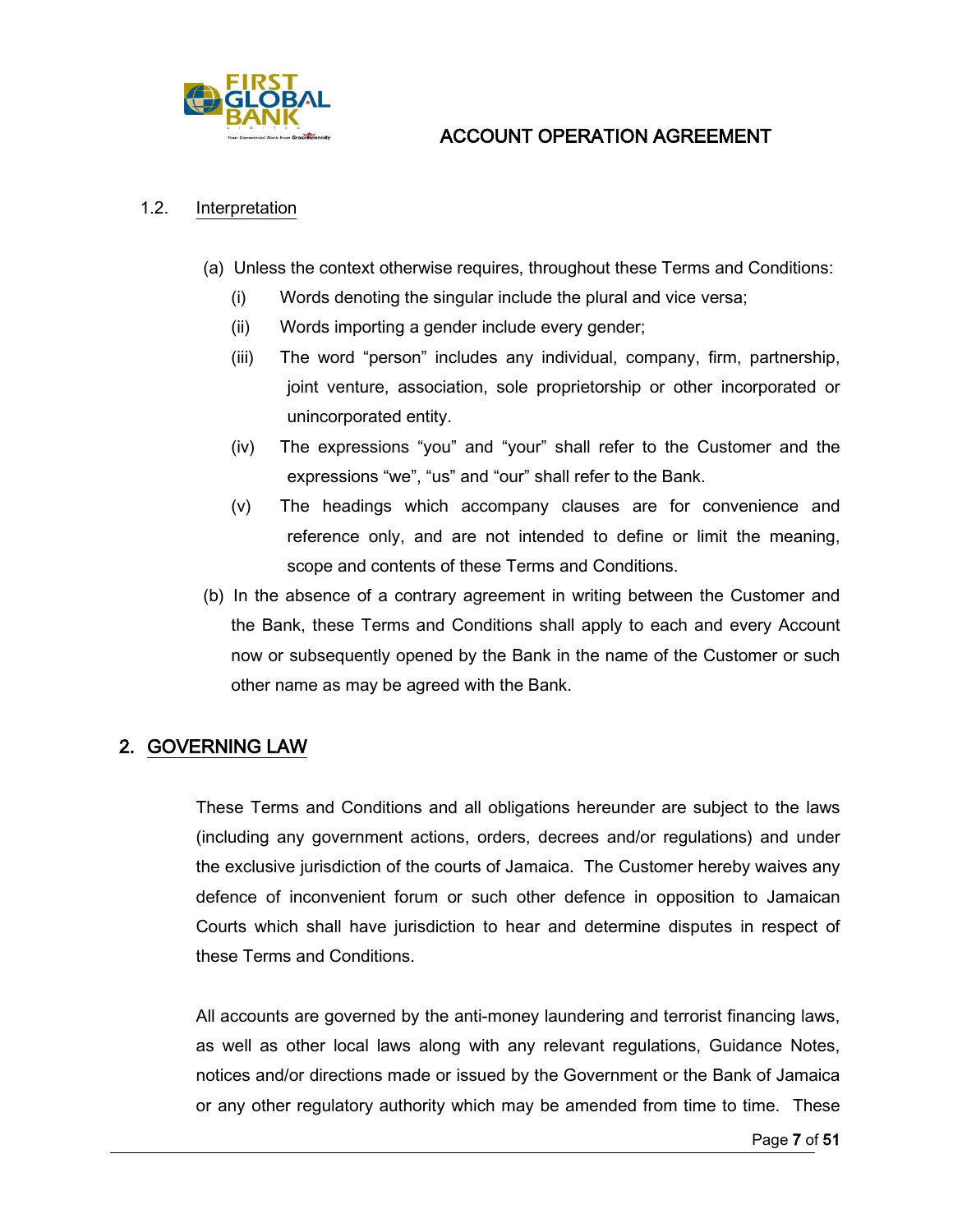

laws and regulations including any amendments and revisions made, from time to time shall apply to the operation of your Accounts and Services and we will adopt policies and procedures to address the reporting, client identification and recordkeeping requirements of these laws and regulations. You agree to abide by and comply with all such policies and procedures, as applicable, and recognize that such policies and procedures may be more rigorous than the statutory requirements.

You agree that the Account(s) and Service(s) are to be used for your benefit only. If this is not the case, you shall advise us and provide the particulars of any third party that may benefit from the Account(s) and/or Service(s) and their relationship with you.

# <span id="page-7-0"></span>3. ACCOUNT OPENING

- 3.1. You have requested and authorized the Bank to open the Account in the name(s) specified in the Mandate, which name(s) you represent and warrant to the Bank is your true name or the true name of any principal, beneficiary or joint account holder on whose behalf the Account is to be established.
- 3.2. You authorize the Bank to honour and comply with the signature(s), orders or instructions of the person(s) set out in the most recent Mandate submitted by you for each Account in accordance with these Terms and Conditions and as may be specified in the Mandate.
- 3.3. Unless otherwise agreed between the Bank and the Customer in writing, these Terms and Conditions shall supersede any previous agreement between the Bank and the Customer governing the general operation of the Account and shall remain in force and be relied upon by the Bank until termination of the Account by consent or otherwise.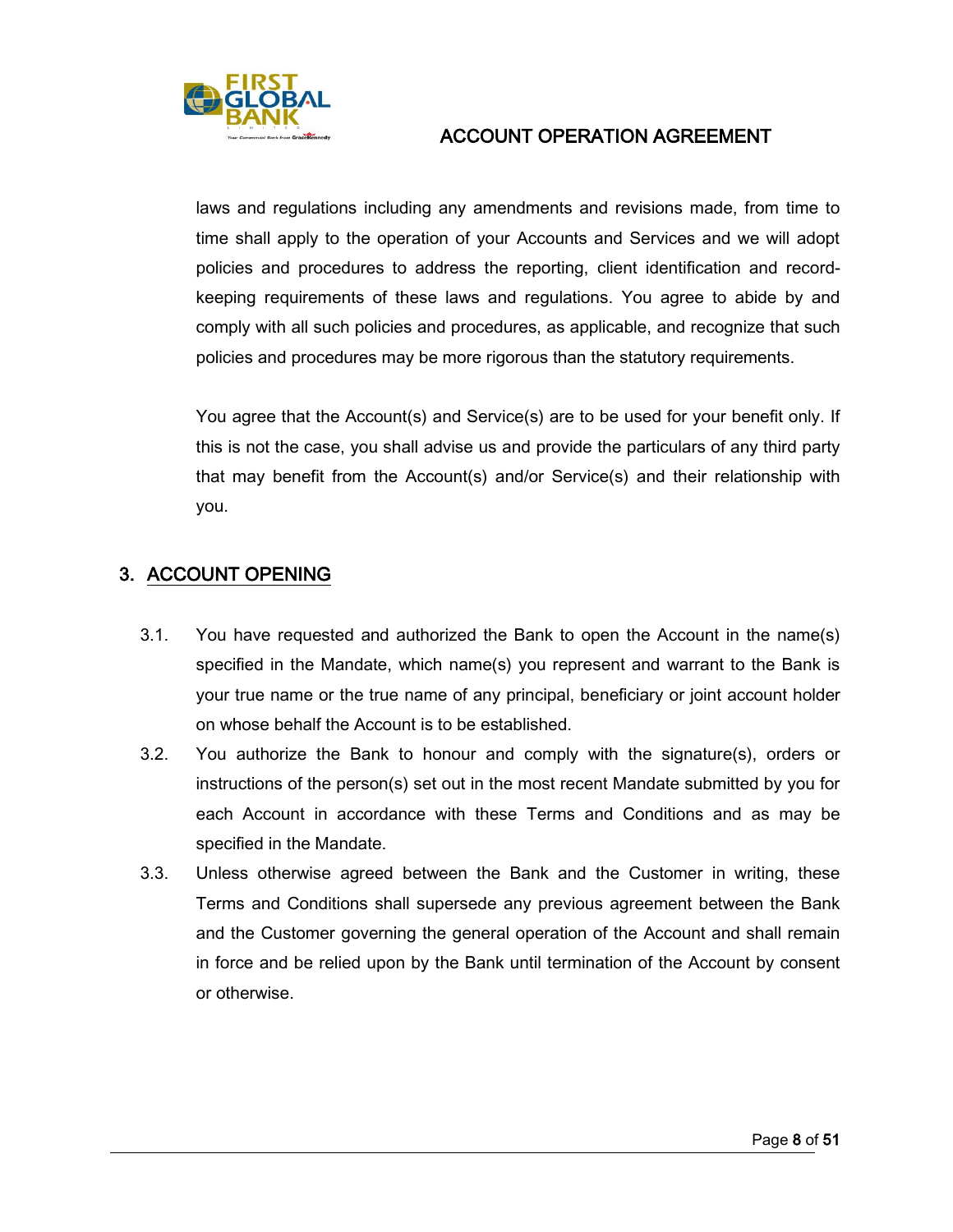

## <span id="page-8-0"></span>4. SERVICES

#### <span id="page-8-1"></span>4.1. Deposits

#### (a) Right of Bank in relation to Deposit

The Bank may at any time in its discretion, and without prior notice to the Customer and without limitation to its rights herein, refuse any deposit, limit the amount which may be deposited, return all or any part of any deposit, close the Account, change the rate of interest, method of calculating interest or discontinue the payment of interest.

#### (b) Endorsement and Deposit

The Customer is authorized and empowered to endorse, and deposit for credit to the Account any and all cheques, drafts, notes or other instruments for the payment of money payable or purporting to be payable to the Customer and should any such instruments be received by the Bank without being so endorsed, the Bank is hereby authorised, in the absence of contrary instructions, to endorse it with its stamp on behalf of the Customer and deposit the same to the credit of the Account.

#### (c) Deposits by Mail or Subject-to-Count

- (i) Deposits may be made by mail or otherwise at any place of business of the Bank in Jamaica PROVIDED HOWEVER that any deposit by mail shall be made at the risk of the Customer, and shall not be effective until the date on which the deposit is lodged to the Account by the Bank.
- (ii) Cash deposits made by the Customer or on his behalf which are not verified immediately by the Bank are subject–to-count by the Bank. The Customer agrees that if the amount indicated on the cash deposit slip differs from the amount determined by the Bank's later cash count, the Bank's later cash count shall be final and conclusive evidence as to the amount deposited.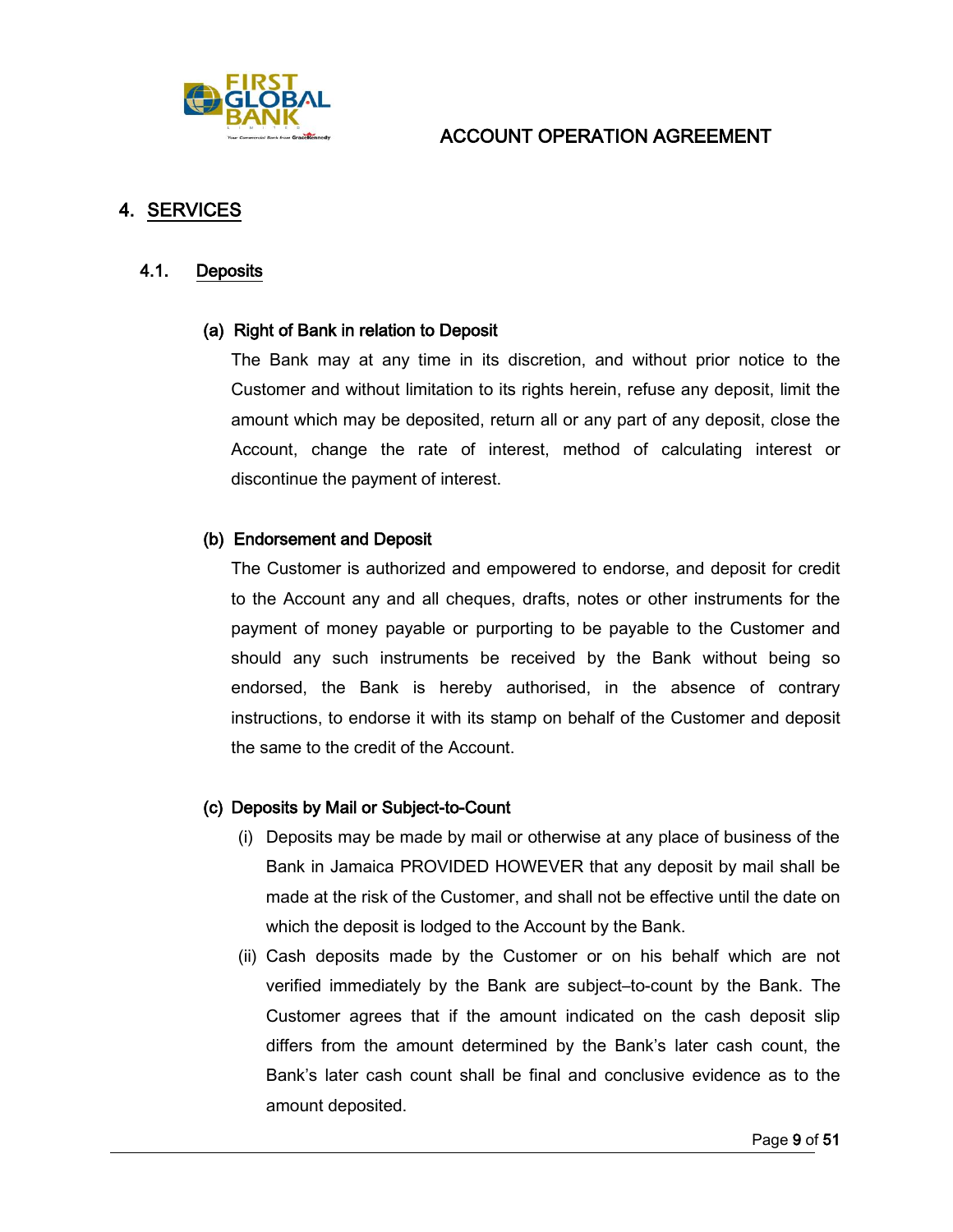

#### (d) Deposit of Items other than Cash

Unless the Bank has otherwise notified the Customer in writing, the Bank receives cheques and other instruments as agent of the Customer for deposit and collection. The Bank may in its discretion decline to honour any request for withdrawals (in whole or in part) of the proceeds of any such instrument until the expiry of any 'hold funds' period, which shall be determined at its sole discretion and stipulated in Business Days from the date of the deposit of the instrument, and which may be changed at any time without prior notice. Each instrument whether drawn on or payable at the Bank, may be charged to the Account at any time until full and final payment or settlement in cash or its equivalent, shall have been received at the place of business of the Bank at which the Account is maintained and whether or not such item is actually returned. The conditions set forth herein are in addition to any and all rights which the Bank may have under the laws of Jamaica or otherwise.

### (e) Deposit by Electronic Channels

Any funds deposited to an account via internet, mobile banking, ABMs/ATMs, POS devices and other electronic means.

### <span id="page-9-0"></span>4.2. Withdrawals

- (a) The Bank reserves the right to refuse to honour requests for withdrawals from the Account made at any place of business of the Bank.
- (b) The Bank reserves the right to require thirty (30) days prior written notice of any intended withdrawal from the Account, but the Bank may at any time, at its option, permit such withdrawal from the Account without such notice and without thereby waiving its right to require such notice in respect of any other withdrawal.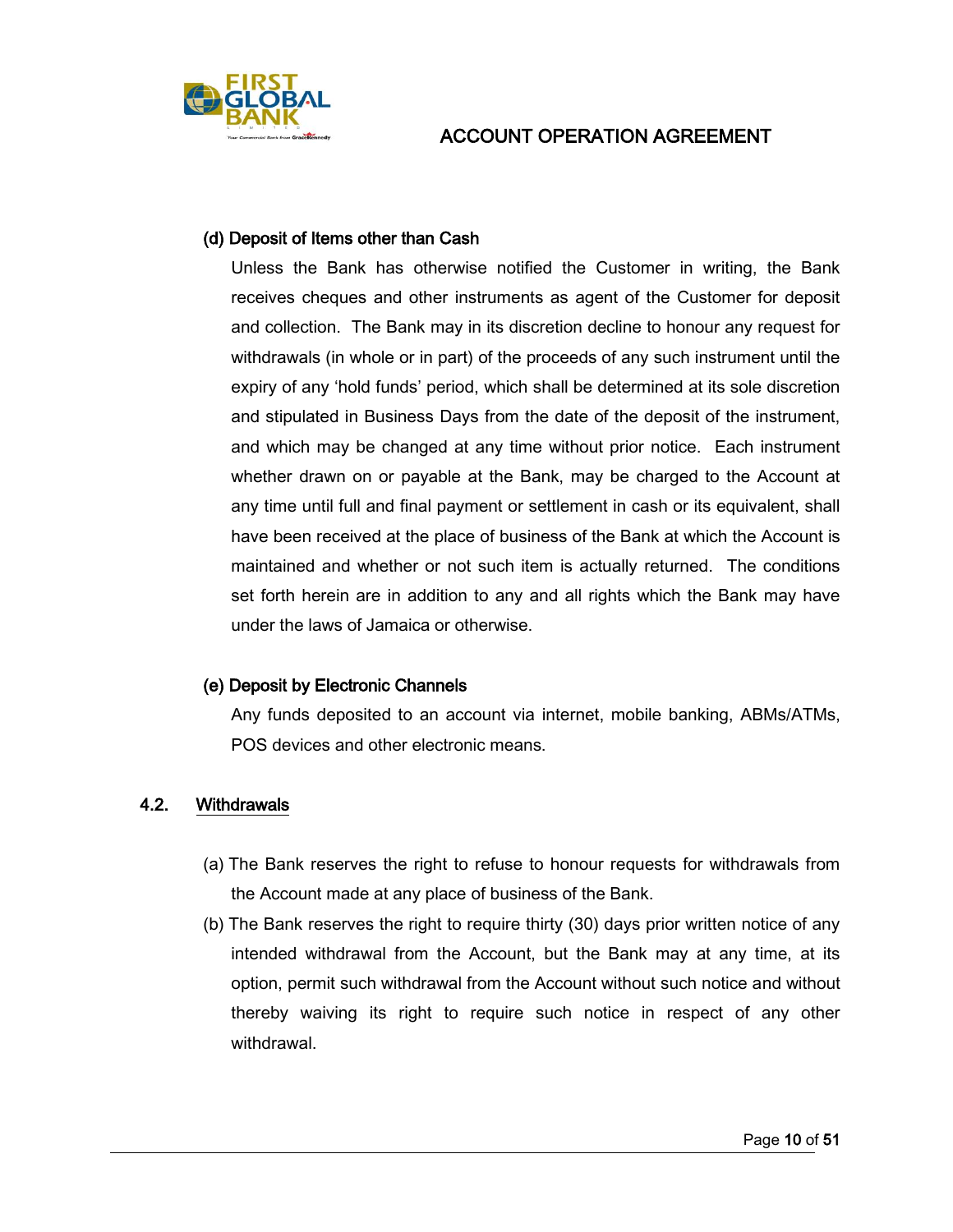

#### <span id="page-10-0"></span>4.3. Overdrafts

The Customer is not authorized to overdraw the Account without the written authorization of the Bank. In the event the Bank in its sole discretion permits an overdraft on the Account, the Bank will be entitled and is hereby authorized, without notice or demand, to charge fees and/or compound interest on the amount of the overdraft during the continuance thereof. The Customer acknowledges that by overdrawing the Account it has created a debt which it owes to the Bank and agrees and undertakes forthwith to pay the overdraft amount in full, in addition to any fees charged by the Bank and any interest accrued on the said amount, which interest shall be calculated on daily balances compounded at monthly rests at such rate of interest charged from time to time as the Bank in its sole discretion may determine. The Bank is under no obligation to permit or to continue to permit overdrafts on the Account unless agreed to in writing by the Bank and reserves the right to refuse to pay and return any instrument on the Account which created the overdraft and/ or close an Account with an unauthorized overdraft. Where the Bank closes the Account, the Customer is nonetheless obligated to settle the debt created by the overdraft and indemnifies the Bank in relation to such debt.

### <span id="page-10-1"></span>4.4. CHANGE OF CUSTOMER CIRCUMSTANCES

The Customer acknowledges and agrees that after the Bank receives notice of the Customer's death, mental illness, bankruptcy or liquidation, as the case may be, the Bank is under no duty to operate any Account save for the repayment of the Account.

### <span id="page-10-2"></span>4.5. Closing Fee

The Bank may in its discretion charge the Customer a closing fee determined by the Bank from time to time in respect of any Account closed by the Customer.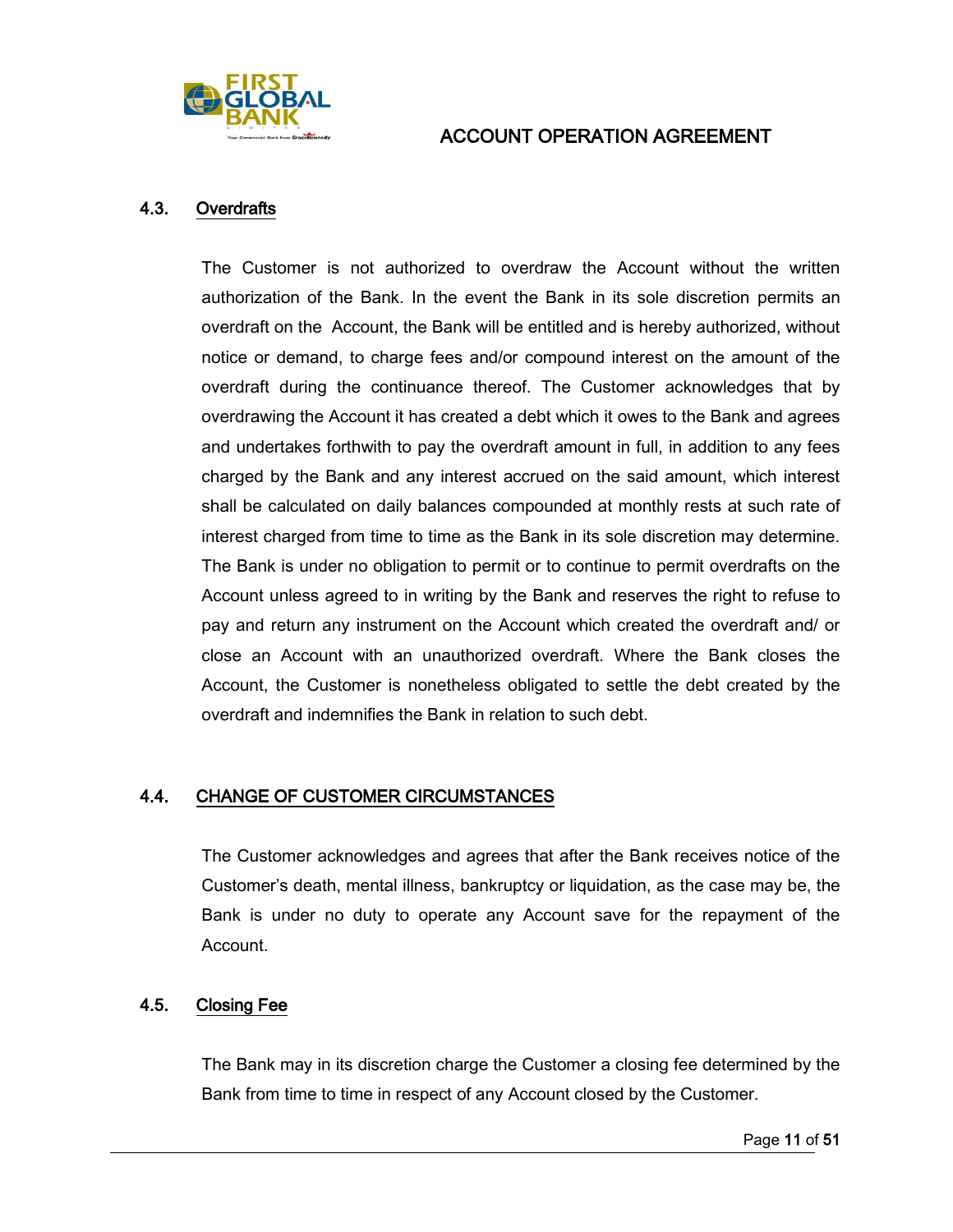

# <span id="page-11-0"></span>5. NATURE OF THE ACCOUNT

### <span id="page-11-1"></span>5.1. Categories of Account

The following categories of Accounts offered by the Bank are governed by specific terms and conditions. These accounts are also governed by specific interest calculations:

- Savings: Interest is calculated on the minimum monthly balance but is applied to the account based on the features of the product, for example monthly, quarterly, biannually.
- Current/Chequeing: Interest (both debit and credit) is calculated on the daily minimum balance and paid (or charged) monthly.
- Time/term deposit: Interest is calculated daily but is applied based on the specific terms and conditions governing each deposit.

### <span id="page-11-2"></span>6. CHEQUING ACCOUNTS

The provisions of this clause shall apply to all chequing Accounts held by the Customer with the Bank.

### <span id="page-11-3"></span>6.1. Authority

The Customer authorizes the Bank to honour and comply with instructions in relation to all negotiable instruments including cheques, drafts, bills of exchange, promissory notes, acceptances, and orders expressed to be drawn, accepted, made, or given by the Customer or person(s) so authorized and notified to the Bank in a form acceptable to it and provided any such negotiable instruments are or purport to be signed by the person(s) authorized and notified in writing to the Bank within such period of being drawn as the Bank may stipulate. Without prejudice to the Bank's right under these Terms and Conditions, the Bank has the right to refuse or allow any overdraft or increase in overdraft on the Account.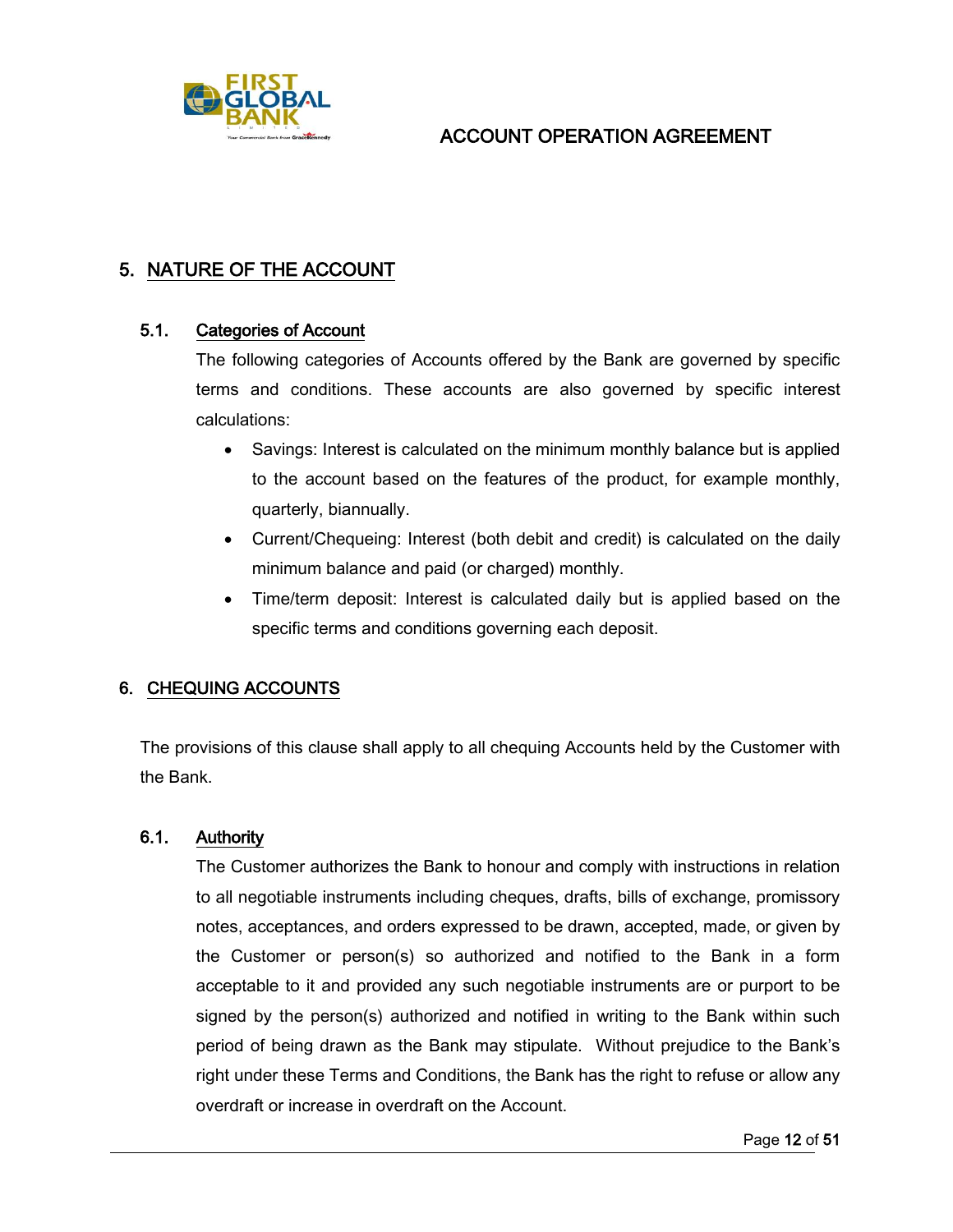### <span id="page-12-0"></span>6.2. Cheques and Other Payment Items

- (a) All cheques and other payment instruments used with respect to the Account shall be encoded in a manner satisfactory to the Bank. The Customer agrees to use, and the Bank will honour, unless otherwise agreed in writing by the Bank and the Customer, only such cheques as may or purport to be drawn on cheque forms supplied to the Customer by the Bank and authorized by the Bank for use by the Customer at the time the cheque is presented to the Bank for payment. The Customer agrees that such cheques and payment instruments shall be drawn only on the Account for which the cheque is encoded.
- (b) The Bank shall not be responsible or liable for any damage arising from the wrongful acceptance of a cheque or refusal by the Bank to honour any cheque or other order for payment drawn by the Customer on an Account other than the Account for which the cheque is encoded.
- (c) Unless the Customer otherwise instructs the Bank (and subject to the provisions of these Terms and Conditions), where there are sufficient funds in the Account, the Bank shall honour all orders and cheques drawn on the Account where the instrument bears, or purports to bear, a signature(s) conforming to the specimen signature(s) provided by the Customer and is otherwise in accordance with the Mandate.
- (d) Where the Bank grants permission to a Customer to print and encode their own cheques and the encoding on the cheque is faulty and or machine unreadable, the Bank may choose to return such cheques, with or without a fee. Further, the Bank may also at its discretion accept such cheques to be debited to the Account with a fee. Applicable fees are set out in the schedule of charges available in the branch at which the Account is maintained or on the Bank's Website, as amended from time to time. Further, the Customer indemnifies and holds the Bank harmless against any and all liability arising from the use of these cheques.

### <span id="page-12-1"></span>6.3. Stop-Payments

(a) All stop- payment orders on any cheques (or other payment orders which may be permitted by the Bank from time to time) issued by the Customer must be in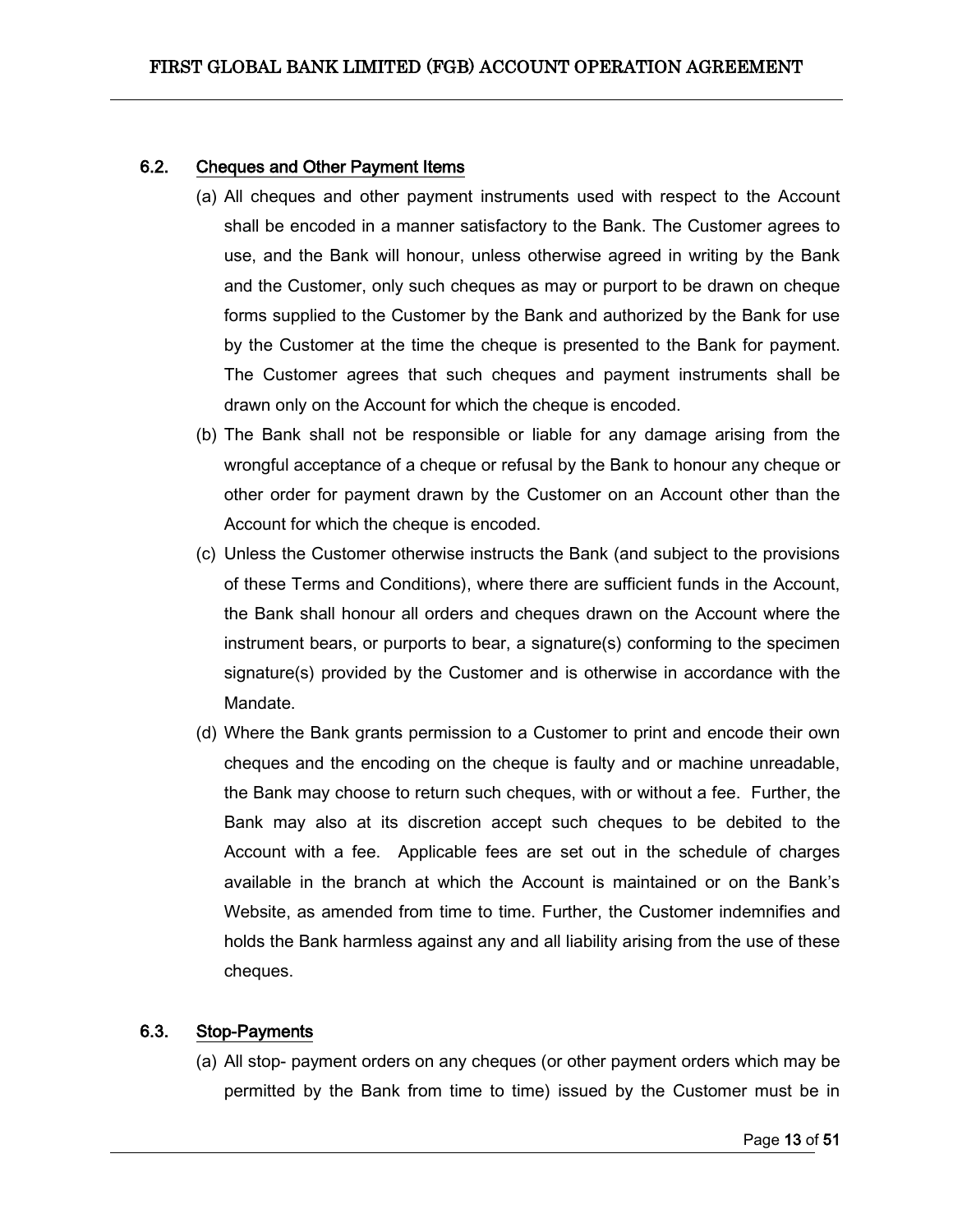writing specifying the account number, payee, date, the amount and number of the instrument, draft, cheque or instrument and duly signed by the Customer.

- (b) Upon receipt of a stop- payment order the Bank will make reasonable efforts to effect the stop- payment order received from the Customer promptly provided the cheque or instrument shall not have already been paid by the Bank.
- (c) Where any stop-payment order is issued, the Customer:
	- (i) Indemnifies and holds the Bank harmless against all damages, costs and expenses which the Bank may incur in refusing payment, or revoking or reversing any transfer instruction for which the Customer has requested a stop-payment order or any order for revocation or reversal of transfer or payment.
	- (ii) Further discharges the Bank from any liability whatsoever resulting from payment of such cheque or completion of any transaction in respect of which an instruction for revocation or reversal has been given, which arises as a result of failure by the Customer to provide the Bank with accurate information regarding the cheque to be countermanded or the transfer to be revoked or reversed or otherwise.
	- (iii) Shall not have the right to reverse adjust or revoke any such instruction after it is acted upon by the Bank PROVIDED ALWAYS that the Bank shall be entitled to treat all funds transfer instructions as final and not subject to reversal or recall.
	- (iv) Shall notify the Bank promptly in writing if the instrument (so stopped as to payment) is recovered or destroyed or if for any other reason the Customer requests that the stop- payment order be cancelled.
- (d) The Bank shall not be liable for failure to effect a stop- payment order including, inter alia, if:
	- (a) the Customer does not comply with all of the Bank's stop-payment requirements;
	- (b) the stop-payment order is made in respect of a certified draft or official cheque from the Bank; or
	- (c) the cheque, draft or instrument in respect of which the stop-payment order is made is postdated.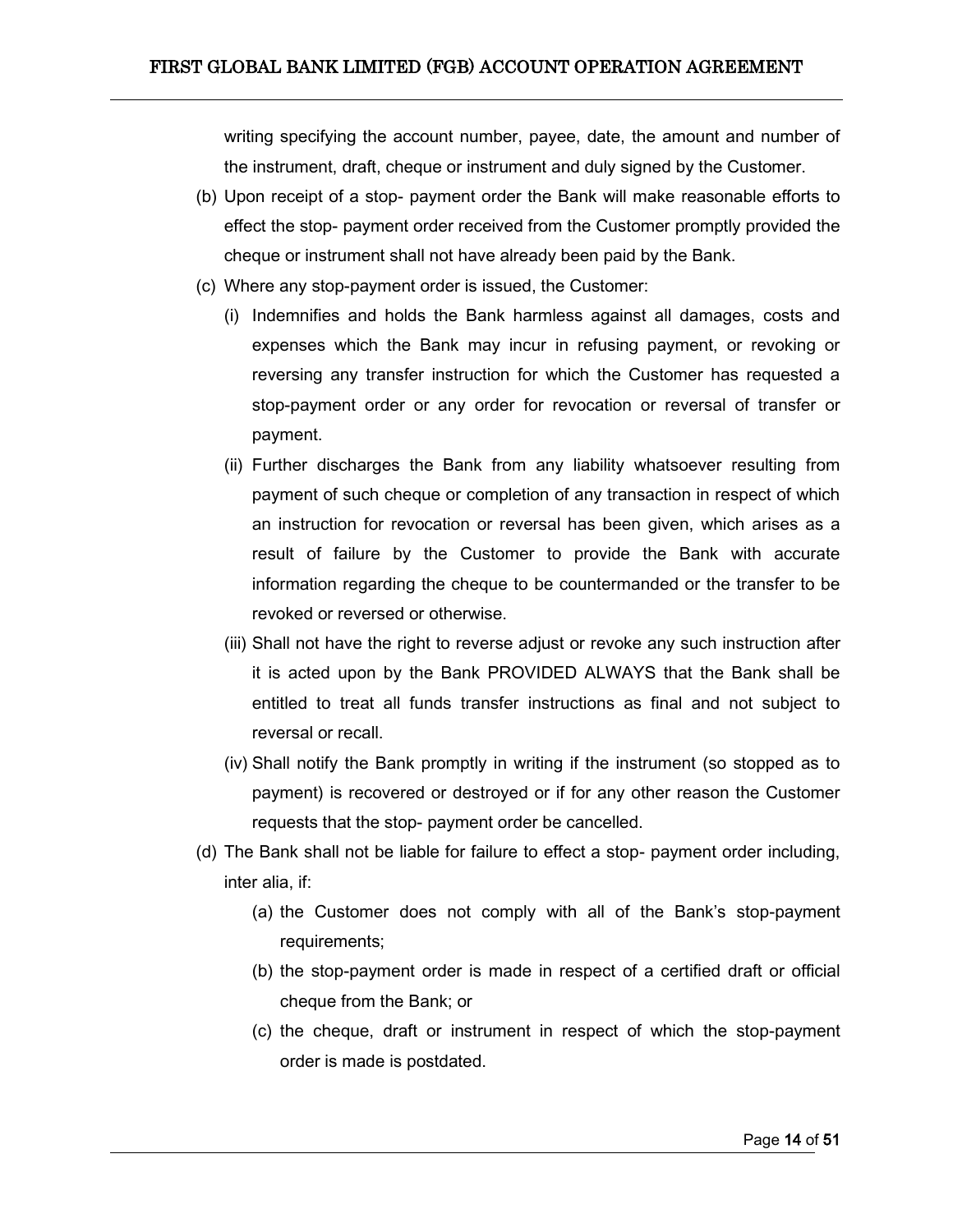(e) The Bank shall be entitled, but not obliged, to treat any oral instruction to stoppayment of a cheque as not binding on the Bank unless such instructions are immediately confirmed in writing and acknowledged by the Bank.

### <span id="page-14-0"></span>6.4. Handling and Transportation of Vouchers etc by non bank employees.

The Bank may by such means as the Bank may consider appropriate transmit vouchers and other documents/instruments, clearance and settlement or for any other purpose as the Bank may consider desirable. The Customer hereby authorizes the Bank to handle or transport such vouchers in such manner and such shall not be deemed to constitute any breach of confidentiality on the part of the Bank.

#### <span id="page-14-1"></span>6.5. Limitation of Liability

- (a) Where in the exercise of ordinary care by the Bank, collection on any cheque or other payment instrument is not effected, the Bank shall not be liable in any way to the Customer. In the event, of an alleged failure by the Bank to exercise ordinary care the Bank's liability shall not exceed the amount of the cheque or instrument deposited less any amount recovered by the Customer.
- (b) The Customer shall exercise due care and ensure that cheques are drawn in a manner which will not facilitate any fraud, forgery, or alteration, failing which the Bank shall not be held responsible for losses so incurred and shall have a right to debit the Account with the full amount of any loss, damage, claim and expense the Bank may have incurred in connection with such fraud, forgery or alteration.
- (c) Where the Bank in good faith and in the ordinary course of business pays a cheque or other similar instrument drawn on the Account which is not endorsed or is irregularly endorsed, it will not, in doing so, incur any liability by reason only of the absence of, or irregularity in, the endorsement and shall be deemed to have paid in due course.

## <span id="page-14-2"></span>7. SAVINGS ACCOUNTS

The provisions of this clause 7 shall apply to all savings Accounts held by the Customer with the Bank.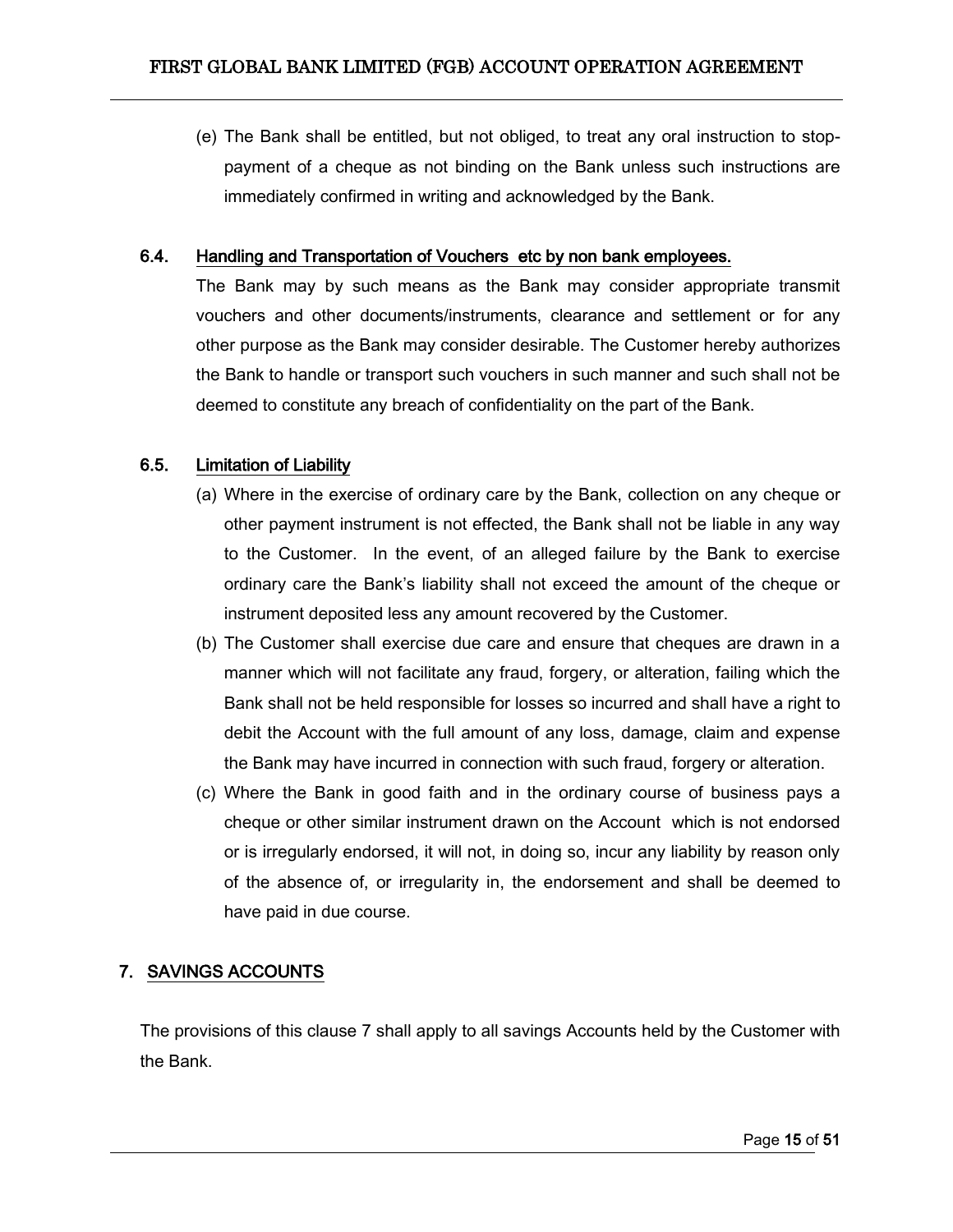### <span id="page-15-0"></span>7.1. Withdrawals from the Account

(a) Withdrawals from the Account by cheque are not permitted by the Bank.

### <span id="page-15-1"></span>7.2. Limitation on Liability

Where the Bank in good faith and in the ordinary course of business pays on a withdrawal slip or other similar instrument drawn on the Account it will not, in doing so, incur any liability by reason only of the absence of, or irregularity in, the endorsement and shall be deemed to have paid in due course.

## <span id="page-15-2"></span>8. TERM DEPOSITS

The provisions of this clause 8 shall apply to all term deposit Accounts held by the Customer with the Bank.

### <span id="page-15-3"></span>8.1. General Terms

- (a) The intent of the term deposit Account is to be fixed with respect to the amount, tenure, and the rate of interest.
- (b) The interest rate shown on the face of the initial certificate is the annual rate of interest applicable to the deposit and applies until the maturity date shown. The funds must remain on deposit until the maturity date to earn this interest. Interest is calculated from the value date of the deposit and is payable annually on the anniversary of this date or at maturity, whichever is sooner, unless otherwise stated on the face of the certificate.
- (c) If the maturity date shown on the face of the certificate is not a regular Business Day, the deposit will mature on the next Business Day without any increase or penalty.
- (d) If the deposit is not withdrawn on the maturity date, this deposit will be renewed for a like period at the rate then in effect as advised by the Bank in a certificate of deposit issued in replacement thereof.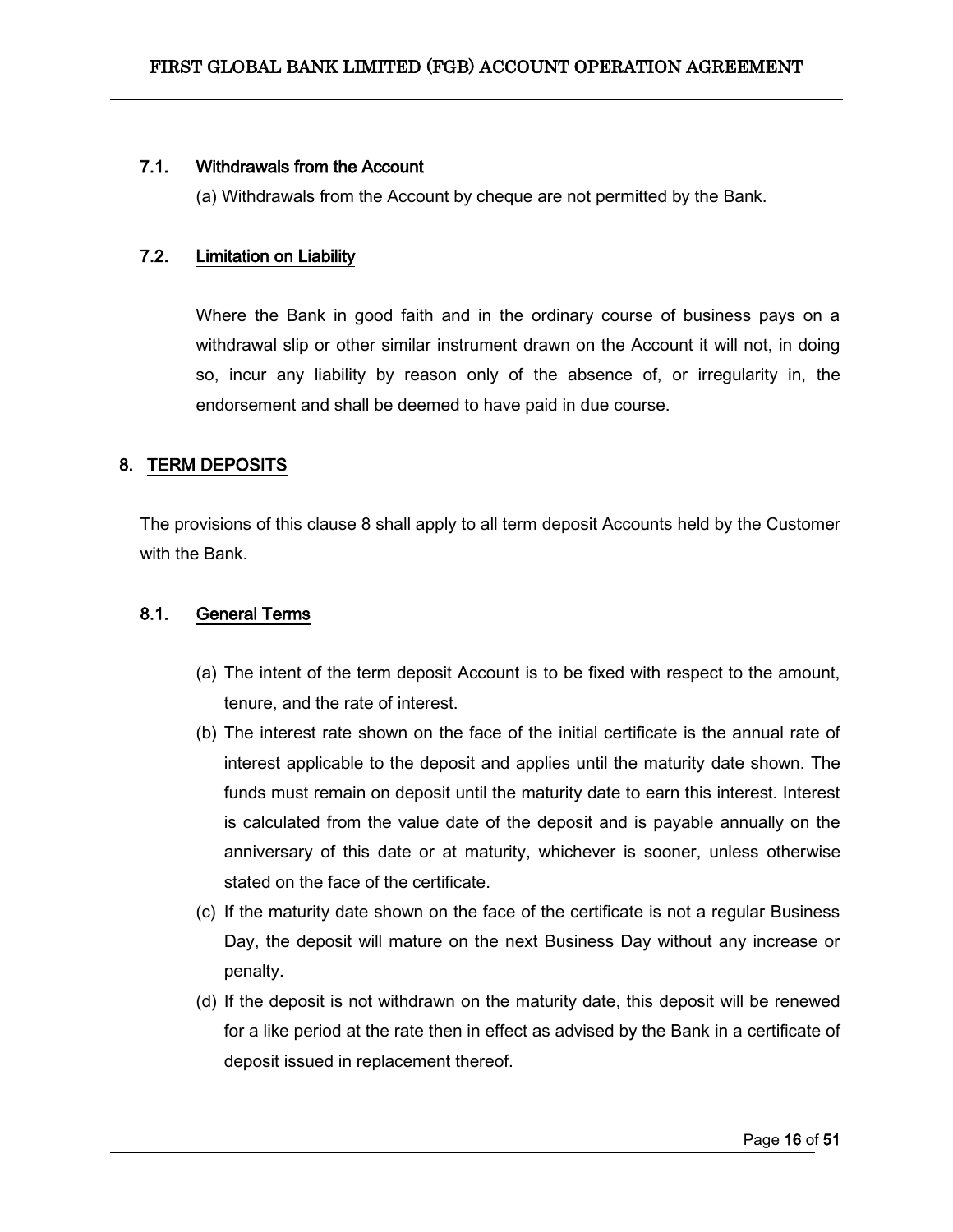- (e) Withdrawal of all or part of the principal amount prior to the maturity date of the contract is at the discretion of the Bank.
- (f) No assignment of this deposit shall be binding upon the Bank unless and until written notice of such agreement shall have been acknowledged and accepted by the Bank.

### <span id="page-16-0"></span>8.2. Bank's Discretion

The Bank may at any time in its discretion, and without notice to the Customer, refuse any additional deposit to the existing term deposit Account, limit the amount which may be deposited, return all or any part of any deposit and/or close the term deposit Account.

### <span id="page-16-1"></span>8.3. Partial Or Premature Full Withdrawals

- (a) The Bank reserves the right to refuse to honour partial withdrawals or full withdrawals before the maturity date. If the Bank chooses to honour a partial or full withdrawal prior to the end of the maturity date, it reserves the right to stipulate a notice period (being not less than three (3) Business Days written notice) and it also reserves the right to levy a charge which is set at its sole discretion and may be changed from time to time.
- (b) If the Bank so chooses it will generally allow such withdrawals to be made prior to the maturity date with such reduction in the interest rate as determined by the Bank. If the interest so payable is less than the interest previously paid by the Bank then the difference shall be refunded to the Bank by the Customer.
- (c) The Bank will not accept any withdrawal without the written authorization of the Customer or such other persons as may be approved in writing by the Customer.

### <span id="page-16-2"></span>8.4. Certificate of Deposit

(a) If a certificate of deposit or any other form of receipt is issued, the Bank shall require the certificate of deposit or receipt to be produced to the Bank prior to accepting any request or instructions regarding such deposits, including the return of any such deposits on Account to the Customer.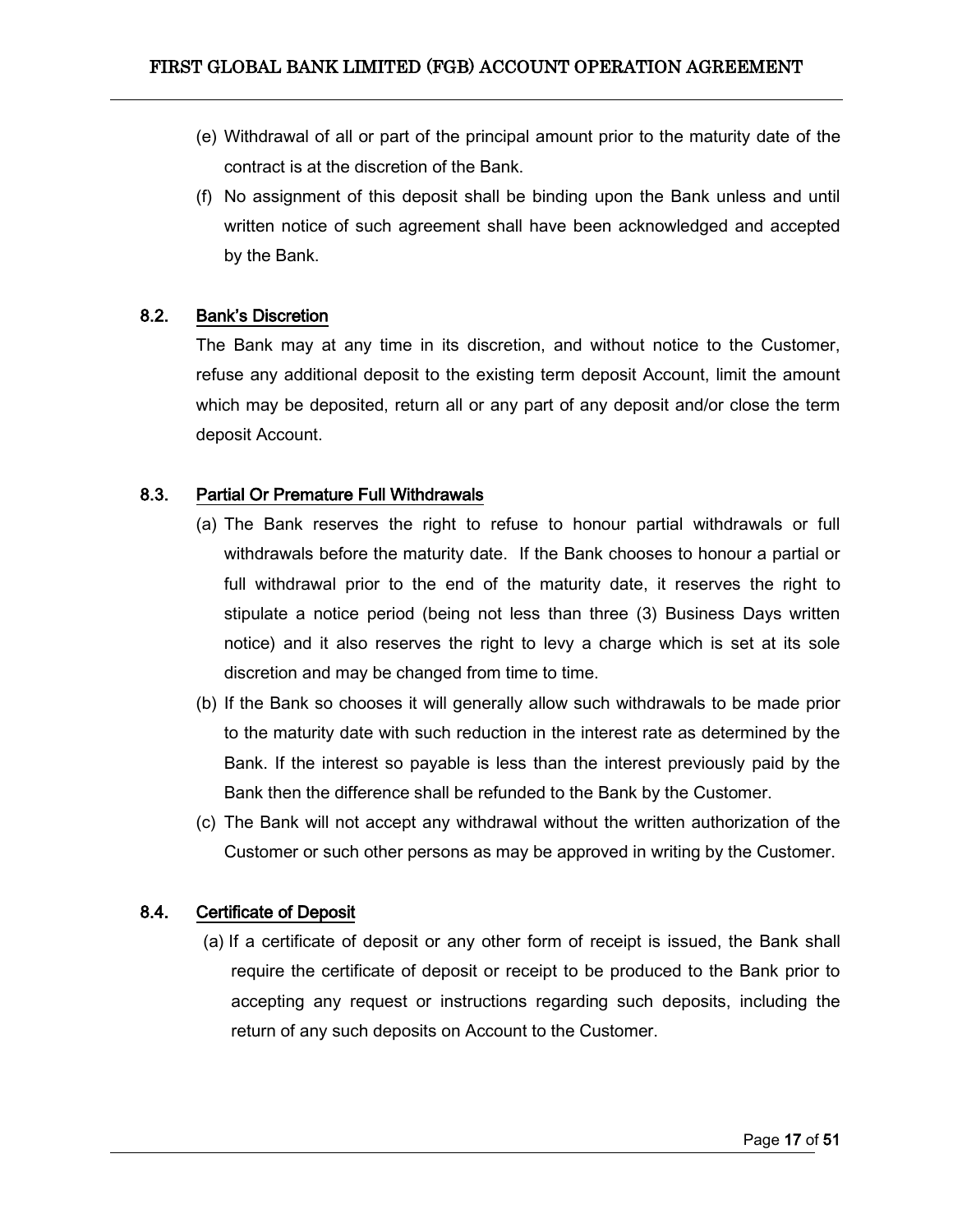- (b) For the protection of the Customer any theft or loss of a certificate of deposit or form of receipt issued by the Bank should be immediately reported to the Bank in writing.
- (c) The Bank shall not be obliged to accept any request or instructions regarding such deposit including the return or any such deposit on Account to the Customer without the presentation of the certificate of deposit by the Customer.
- (d) Where Term Deposits and Certificates of Deposit are Payable: Term Deposits and Certificates of Deposit are payable only at the branch where you maintain the term deposit or Certificate of Deposit. You are not entitled to ask for payment from the Bank's Head Office or Executive Office, parent company or from any branch, FGB subsidiary or affiliate of the Bank nor can the term deposit or certificate of deposit be paid at any other branch other than the branch where you maintain the term deposit or certificate of deposit.
- (e) Foreign currency Term Deposits and Certificates of Deposit: If you purchase a term deposit or Certificate of Deposit with an instrument drawn in a foreign currency and the instrument is returned to us, you will be responsible to repay to us the local currency equivalent of that instrument at the time that it is returned to us.

We are not responsible for any increase or reduction in the value of the instrument or your foreign currency term deposit or Certificate of Deposit due to changes in foreign currency exchange rates or for the unavailability of funds due to foreign currency restrictions.

If your term deposit or Certificate of Deposit with us is in a foreign currency, we can use any third party to act as your agent for any instructions, funds transfer or other transactions for your term deposit or Certificate of Deposit. We are not liable for any act, failure to act or omission of any third party or for any loss, destruction or delay beyond our reasonable control.

We may, in our discretion, allow instructions to be given on your Term Deposit account or Certificate of Deposit account in a currency other than the currency of the term deposit or Certificate of Deposit. If we do, and if an instruction on the term deposit or Certificate of Deposit requires settlement in a currency other than the currency of the term deposit or Certificate of Deposit (for example, the currency of the Deposit Account where the funds are to be deposited to or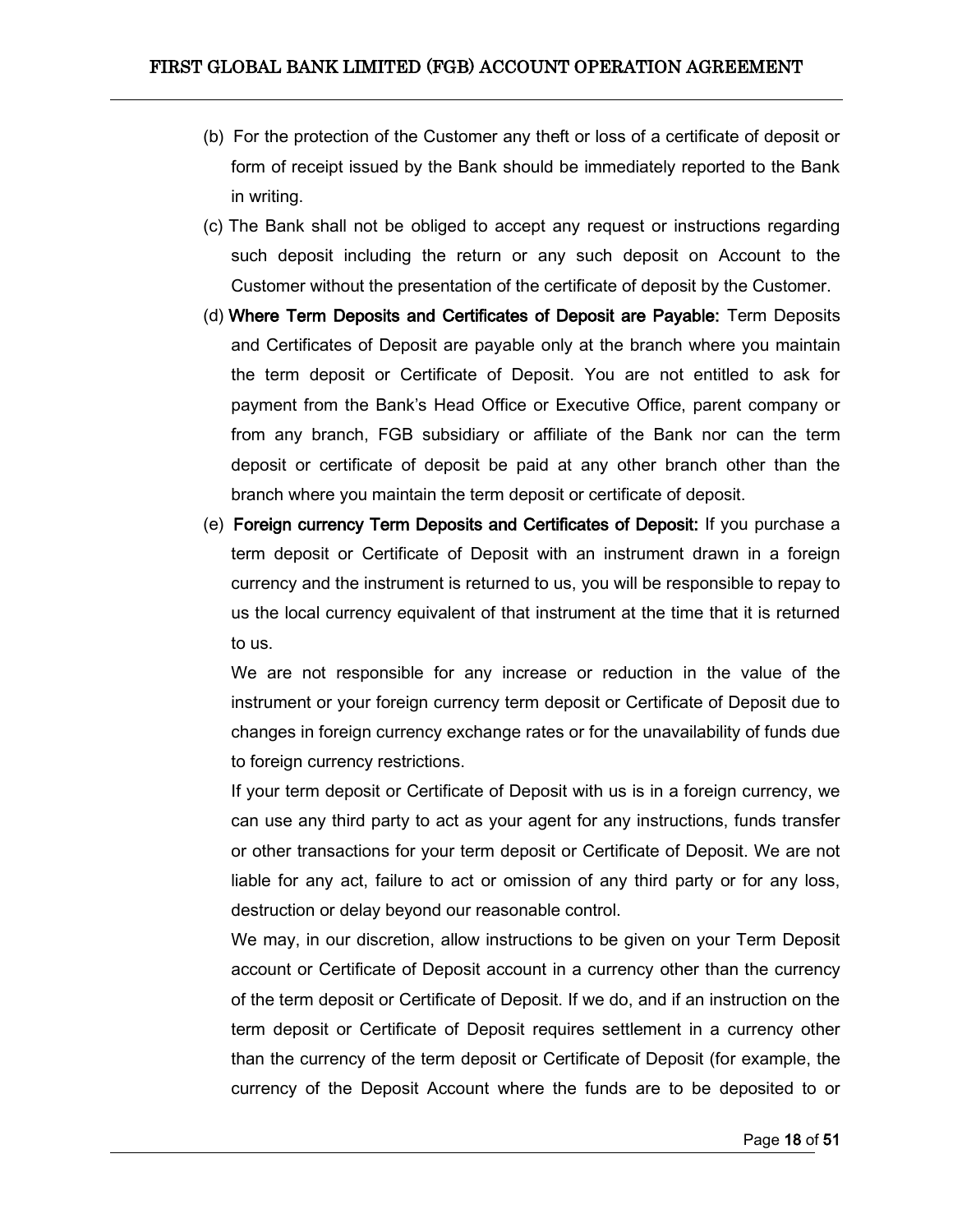debited from is different than the currency of the term deposit or Certificate of Deposit), we may sell to you or purchase from you (as the case may be) the amount of the other currency required to settle your instruction(s). The sale or purchase of the foreign currency will be at our prevailing customer selling or buying rate in effect at the time of settling the transaction. Foreign exchange costs will be added to the sale amount payable by you or deducted from the purchase amount otherwise payable to you. We will charge or credit you or your Account with the amount of the sale or with the amount of the purchase (as the case may be).

We will not assume any risks associated with foreign currency exchange gains or losses from cross-currency conversions resulting from foreign currency transactions. Any gains made and any losses incurred by you in connection with foreign currency transactions because of currency rate fluctuations between the date of an instruction and the date of settlement are for your Account and shall be payable to you or by you (as the case may be).

### <span id="page-18-0"></span>9. DEPOSIT INSURANCE

Your deposit held in the Bank may be insured by a deposit insurance scheme. Any coverage will be determined by the deposit insurance scheme and the Bank will be bound by the policies governing that scheme.

# <span id="page-18-1"></span>10.SPECIAL CONDITIONS REGARDING FOREIGN CURRENCY ACCOUNTS

The provisions of this clause 10 shall apply to all foreign currency Accounts held by the Customer with the Bank

- 10.1. If a foreign currency Account is requested, amounts from time to time shall be withdrawable by way of cash, draft or cheque or electronic transfers (including wires) based on the currency of the Account and payment thereof shall be subject to the applicable laws from time to time in force at such place including, without limitation, orders, rules, regulations and directives of departments of government or boards, the Central Bank authorities or agencies thereof.
- 10.2. Without limiting other provisions herein it is agreed that the Bank shall have no responsibility for or liability for any diminution in the Account due to taxes or imposts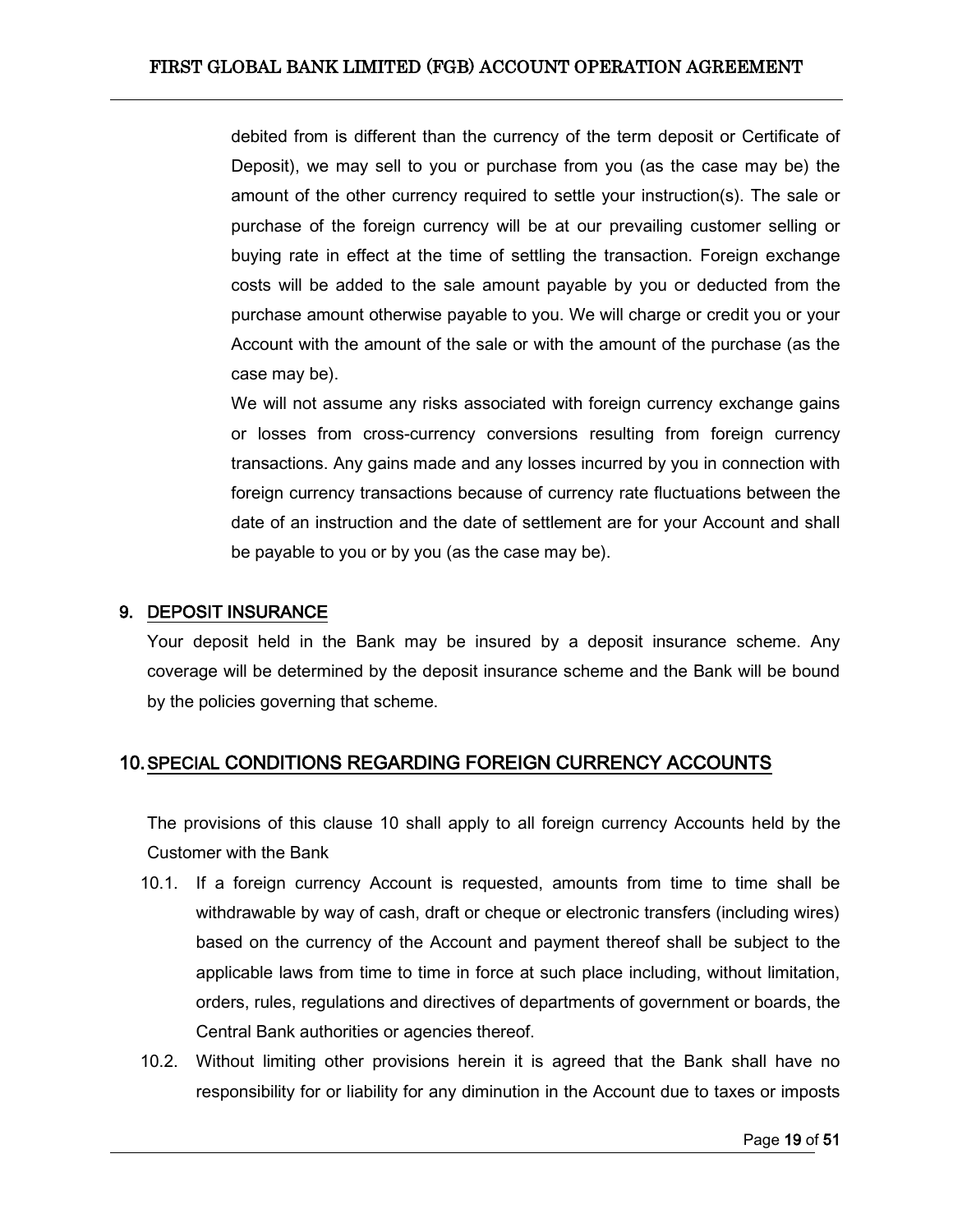or depreciation in the value of the funds credited to the Account, or for the unavailability of such funds due to restrictions on convertibility or usurped powers or any other cause beyond the control of the Bank.

### <span id="page-19-0"></span>11. ELECTRONIC BANKING SERVICES AND TRANSACTIONS

- (a) The Customer may apply for electronic banking services which permit him, by use of any electronic channel offered by the Bank, to carry out certain transactions on the Account. Customers wishing to operate Accounts via the Internet shall comply with the additional terms and conditions applicable to any electronic banking service offered by the Bank. The Bank's terms and conditions as outlined in its Electronic Banking Agreement are applicable to electronic banking services and may change from time to time, and the terms and conditions in effect at any point in time will be available on the Bank's Website.
- (b) Transactions involving debits and credits conducted via other networks (such as Automated Clearing House, SWIFT, RTGS) are governed by the agreements, rules and regulations of those networks. The Bank will not be responsible for any delay in refunds or other inconveniences experienced by the Customer arising from the operations of those networks.

### <span id="page-19-2"></span><span id="page-19-1"></span>12. DEBIT CARD SERVICES

#### 12.1. General

- (a) The Customer may be provided with one or more debit Cards for use in connection with the Accounts. Such use shall be subject to the terms and conditions outlined in the Debit Card Holder Agreement and such additional terms and conditions as the Bank may prescribe from time to time. Such terms and conditions shall, unless expressly stated otherwise, apply in addition to these Terms and Conditions herein.
- (b) The person to whom the debit Card is issued (the debit cardholder) can transfer funds, make payments and initiate other transactions (including electronic banking services) via the use of the debit Card as may be permitted by the Bank from time to time.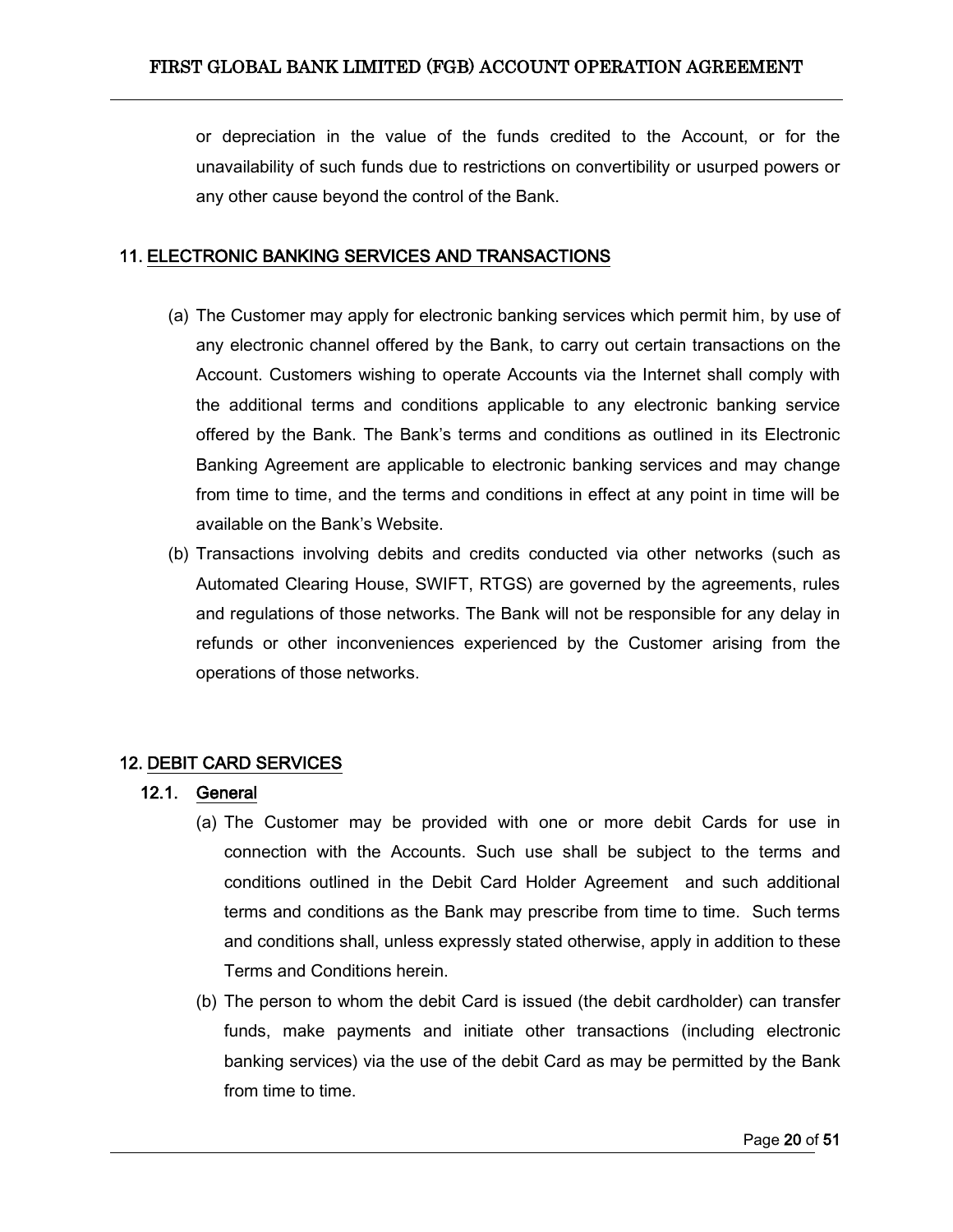- (c) In addition to the other relevant provisions herein the provisions of this clause shall apply to all Customers that have been provided with a debit Card.
- (d) In the event that the Customer is issued a credit Card the terms and conditions governing that relationship shall be as detailed in the relevant agreement.

#### <span id="page-20-0"></span>12.2. Warranties and Representations by the Customer and Cardholder

- (a) The Customer shall procure that each Cardholder, upon issue of a debit Card by the Bank, represents and warrants to the Bank that each Cardholder has attained the age of eighteen (18) years.
- (b) The Customer will be required to select a PIN at our branch locations as part of the account opening process. Your PIN is equivalent to your signature. Therefore, You must keep your PIN absolutely confidential. It is for Your exclusive use. You agree that You will not disclose Your PIN to anyone else including but not limited to any bank officer or employee, public official or merchant.

#### <span id="page-20-1"></span>12.3. Cash Balance

- (a) For transactions on Designated Bank Accounts, the Customer shall be required to maintain at all times in addition to the amount required for all relevant charges, a cash balance no less than the amount being withdrawn on any transaction SAVE AND EXCEPT where the Customer has established approved overdraft facilities with the Bank.
- (b) The Bank reserves the right to decline any transaction where both the relevant fee and the sum being withdrawn cannot be accommodated at the time the transaction is being executed.

## <span id="page-20-2"></span>12.4. ABM Transactions

- (a) All withdrawals and deposits, transfers, payments or other transactions made by the Cardholder through the ABM, Point of Sale or any other device are subject to verification by the Bank, such verification shall be binding and conclusive evidence of the actual amount involved in any such transaction.
- (b) It is understood and agreed that all deposits made or payments requested after normal banking hours shall be deemed to have been made or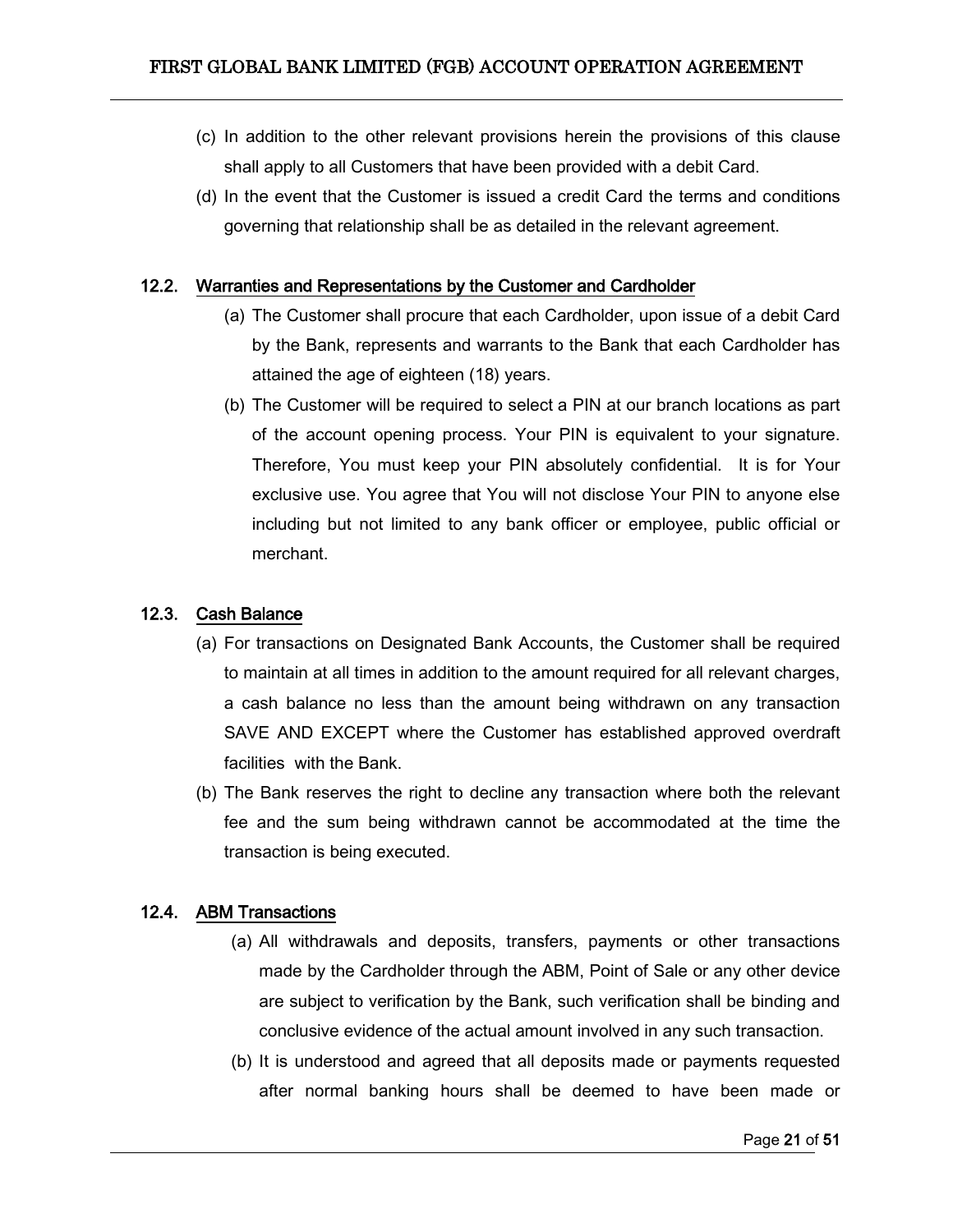requested on the next Business Day following that on which the said deposit or payment was made or requested.

- (c) The Customer shall procure that no Cardholder shall via the use of the ABM deposit any coins or non-negotiable items and the Customer hereby accepts liability for the cost of any damage or loss arising therefrom.
- (d) The Cardholder may receive a receipt for each transaction made at an ABM or Point of Sale with the debit Card provided that such receipt is available failing which the Cardholder's balance may be displayed on screen.
- (e) The Bank shall charge fees in respect of each transaction approved or declined transacted at any ABM or Point of Sale. A schedule of such fees shall be communicated to the Cardholder, upon request.
- (f) The Bank shall not be liable to the Customer or any Cardholder for the operational failure of any participating ABM or Point of Sale or for any injury, loss or damage howsoever arising whether from criminal activity or otherwise suffered by the Cardholder in the use of the ABMs or Point of Sale or on or near premises housing same nor shall the Bank be liable for any unauthorized use of the debit Card or for any loss resulting from circumstances over which the Bank has no direct control including but not limited to the Cardholder's failure to input complete and accurate information, failure of electronic or mechanical equipment or communication lines, telephone or other interconnection problem, operator error, log in sequences, severe weather, earthquake, flood or other acts of God.
- (g) In no event will the Bank be liable for damage in excess of a Cardholder's actual loss due to his failure to complete a transaction.
- (h) Upon termination of these Terms and Conditions the debit Card shall be returned by the Cardholder to the Bank.

### <span id="page-21-0"></span>13. PLACE AND HOURS OF BUSINESS

The Bank will open for and transact business concerning the Account at such places, upon such days and during such hours as the Bank, by notice, has designated, or may from time to time hereafter designate, by placing such notice in any conspicuous position at the place of business at which the Account is maintained.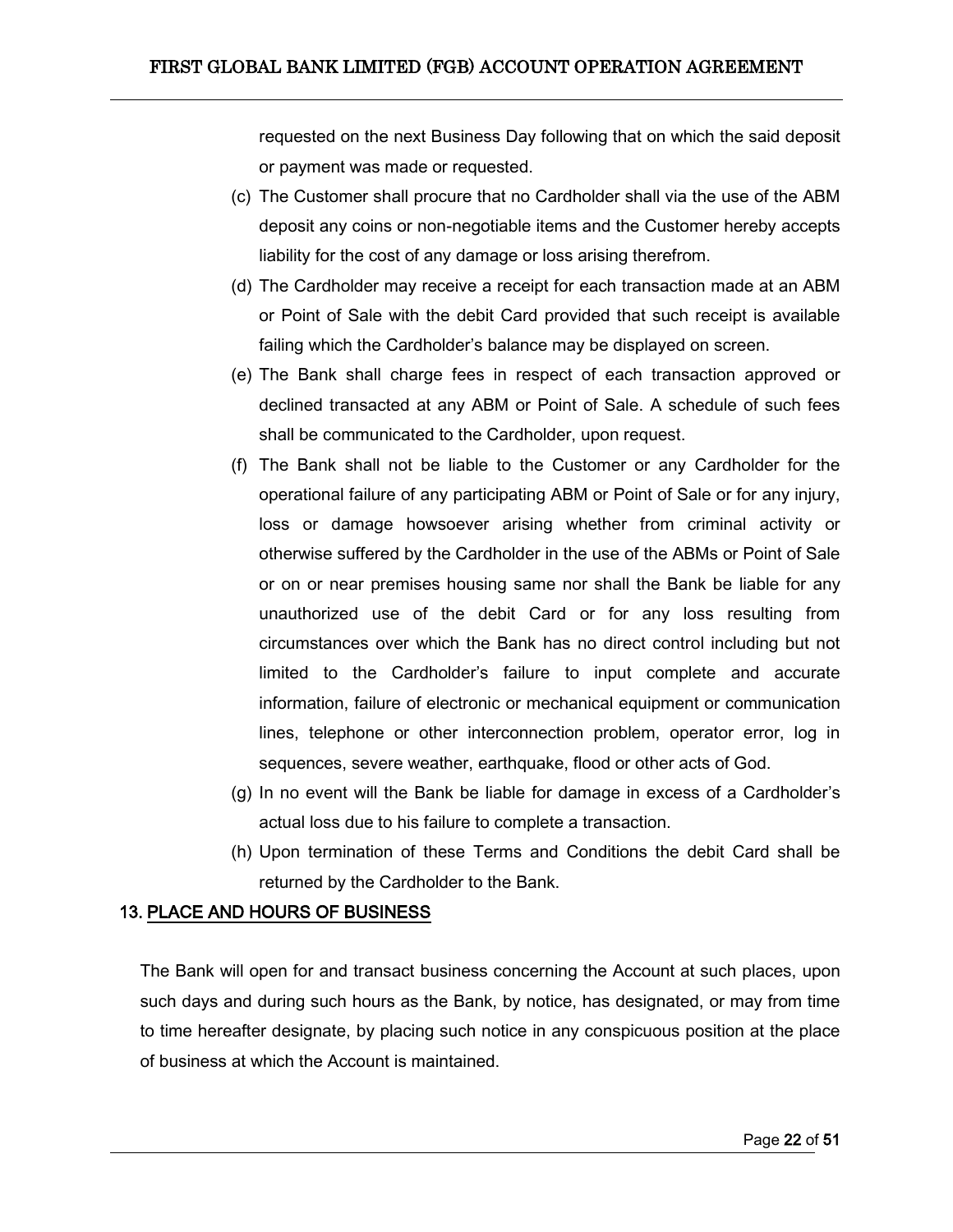#### <span id="page-22-0"></span>14. INTEREST, FEES & CHARGES

- 14.1. In consideration of the Bank keeping the Account on its books or accounts and/or making the Services available to the Customer, the Customer agrees that the Bank may, from time to time without prior notice, debit the Account with the Bank's usual charges including but not limited to fees for any applicable service or other amounts owed by the Customer to the Bank in respect of the Account, including any instruments that were previously credited and which were either not paid when presented by the Bank or which if paid the Bank may be required to refund or which may be dishonoured for any reason whatsoever together with all costs, charges and expenses incurred by the Bank in connection with its doing so.
- 14.2. The Bank may charge against the Account the amount of any bill of exchange, promissory note, cheque or other instrument drawn, made, accepted, or endorsed by the Customer which is payable at any branch or agency of the Bank, and the amount of any such instrument cashed or negotiated by the Bank for the Customer or credited to the Account for which payment is not received by the Bank, and any overdraft, liability or indebtedness created by transactions of the Customer to the Bank, together with any expenses incurred in connection with or arising out of the operation of the Account with the Bank shall be charged to the Account whether or not this creates an overdraft but without prejudice to the right of the Bank in its discretion to refuse to allow any overdraft or the increase of any overdraft.
- 14.3. The Bank may pay interest on any credit balance, or charge interest on any debit balance at such rate of interest and calculated in such manner as the Bank may in its sole discretion determine. The Bank shall not be obliged to notify the Customer in advance of any change in the rate of interest, but on receipt of a written request from the Customer, the Bank shall be obliged to specify the rate being charged at the time of receipt of the request.
- 14.4. The Bank shall be at liberty to vary any fees, charges or other amounts as it may consider necessary from time to time or as may be applicable to the Account or otherwise imposed pursuant to these Terms and Conditions at any time with prior notice and the Customer irrevocably authorizes the Bank to debit the Account with all such charges and expenses.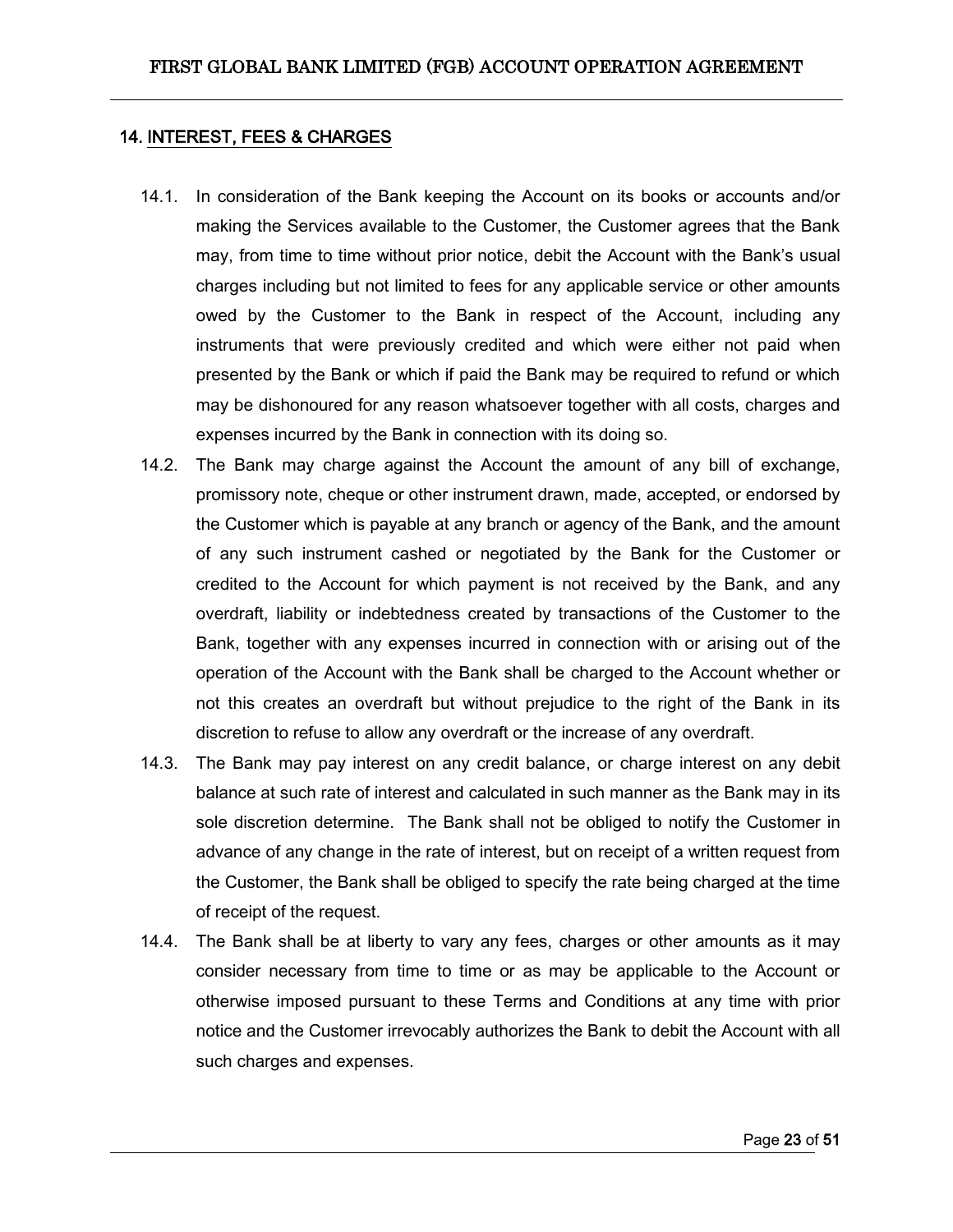- 14.5. In the event of the Account, so permitted, becoming overdrawn at any time, the Customer hereby agrees that the Bank shall be entitled to charge interest on the sum by which the Account is overdrawn and, unless otherwise agreed, calculated on daily balances at such rate as the Bank may in its sole discretion charge. The Bank shall be entitled to charge interest on the foregoing basis both before as well as after any judgment and up to the time that the Customer's indebtedness to the Bank on the Account is fully and finally paid.
- 14.6. In the event of the failure of the Customer to pay any fee on the due date of such fee, the Bank shall be entitled at its discretion to suspend the provision of any of the Services to the Customer until such fee is paid without prejudice to the Bank's right to terminate the banker customer relationship in accordance with these Terms and Conditions.

# <span id="page-23-0"></span>15. CLOSING OF ACCOUNT

- 15.1. Subject to the right of the Bank to require reasonable notice, where applicable, the Customer may request closure of the Account or termination of any of the Services at any time provided that such request is made of the branch where the Account is maintained. The closing of the Account or termination of any of the Services shall not affect any liability or obligation of the Customer under these Terms and Conditions or otherwise with respect to the Account that arose prior to the time when the Account was closed. Accounts closed by the Customer may be subject to such closing fees as the Bank in its sole discretion charge.
- 15.2. The Bank may at any time and from time to time in its discretion, whether or not for a reason set out in these Terms and Conditions and without the need to give any reason or explanation, close any Account or terminate any of the Services by giving thirty (30) days' notice in writing to the Customer at the address noted for the Customer in the Bank's records provided that this clause is without prejudice to other provisions in these Terms and Conditions including those permitting the Bank to terminate immediately and without notice which the Customer agrees the Bank may do at any time if it deems it so necessary.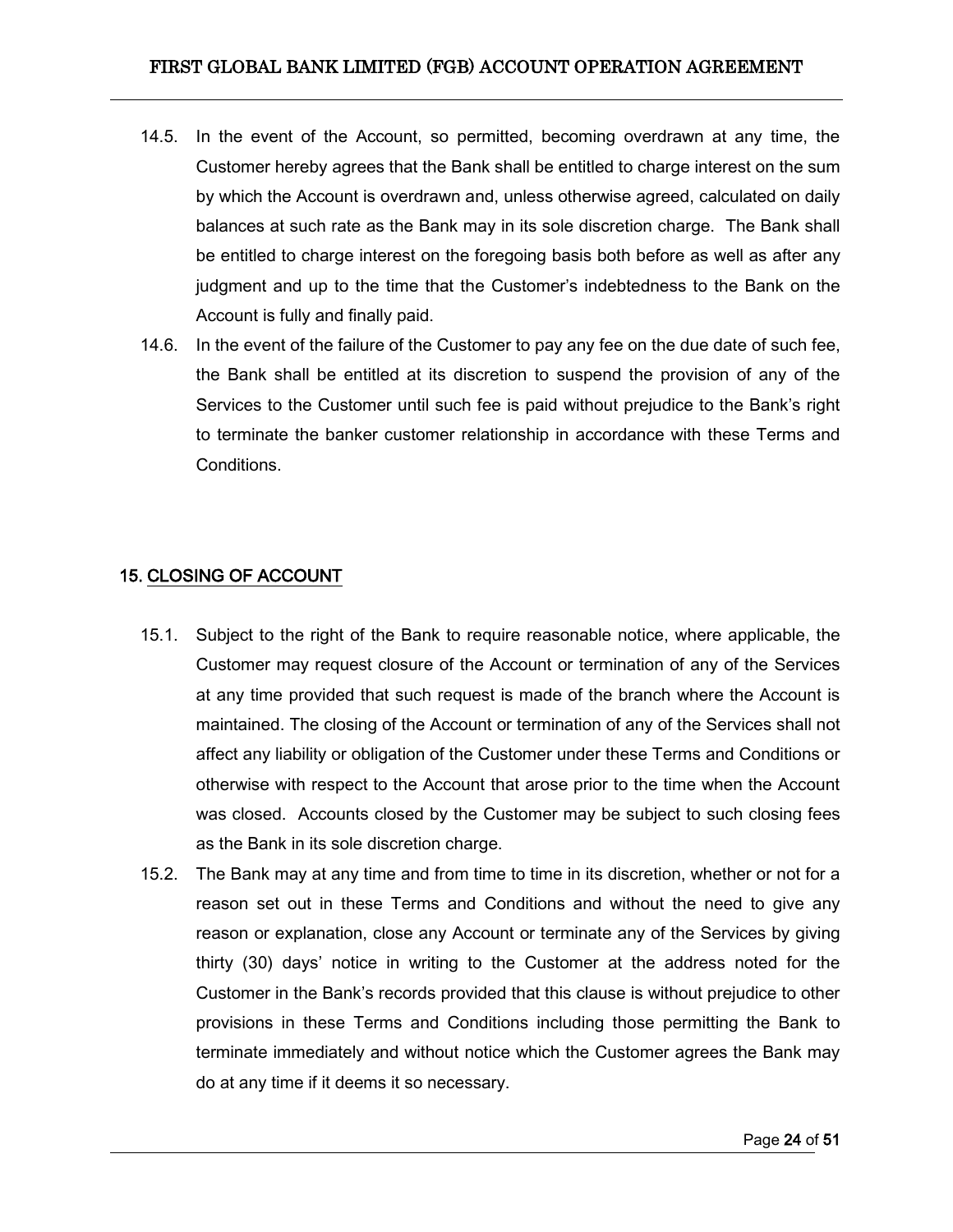- 15.3. Notwithstanding the Bank may at any time close any Account or terminate any of the Services immediately and without prior notice to you, in any circumstance in which we consider it reasonable to do so including, without limitation, in the following circumstances:
	- if you do not operate your Account, including certificate of deposit or term deposit in a satisfactory manner, for example, if you maintain an overdrawn balance in your Account due to insufficient funds or outstanding service charges;
	- if we have reasonable grounds to believe that you are using an Account, including certificate of deposit or term deposit account for any unlawful or fraudulent purposes or otherwise in violation of applicable laws including laws relating to economic or trade sanctions,
	- if we have reasonable grounds to believe that it is necessary to terminate our relationship with you in order to protect our customers or employees from physical harm, harassment or other abuse,
	- if we have reasonable grounds to believe that you, for the purpose of opening your Account, including certificate of deposit or term deposit account, knowingly made a material misrepresentation in the information you have provided to us, or
	- if we are instructed to do so by any government agency or regulatory body that has authority over us.
- 15.4. Upon the termination of the banker and customer relationship between the Bank and the Customer, whether by operation of law or otherwise, the Bank shall be deemed to have discharged its entire liability with respect to any Account by mailing to the Customer, at the address noted for the Customer in the Bank's records, the Bank's draft in the currency of the Account without recourse to the Bank as drawer, payable to the order of the Customer in the amount of the then credit balance in the Account, together with such other documents, if any, as may be necessary, in the Bank's discretion, to transfer to the Customer such claim as the Bank may have on such funds.
- 15.5. The Customer shall make the necessary arrangements to honour preauthorized transactions, including those which may be presented, after the Account is closed.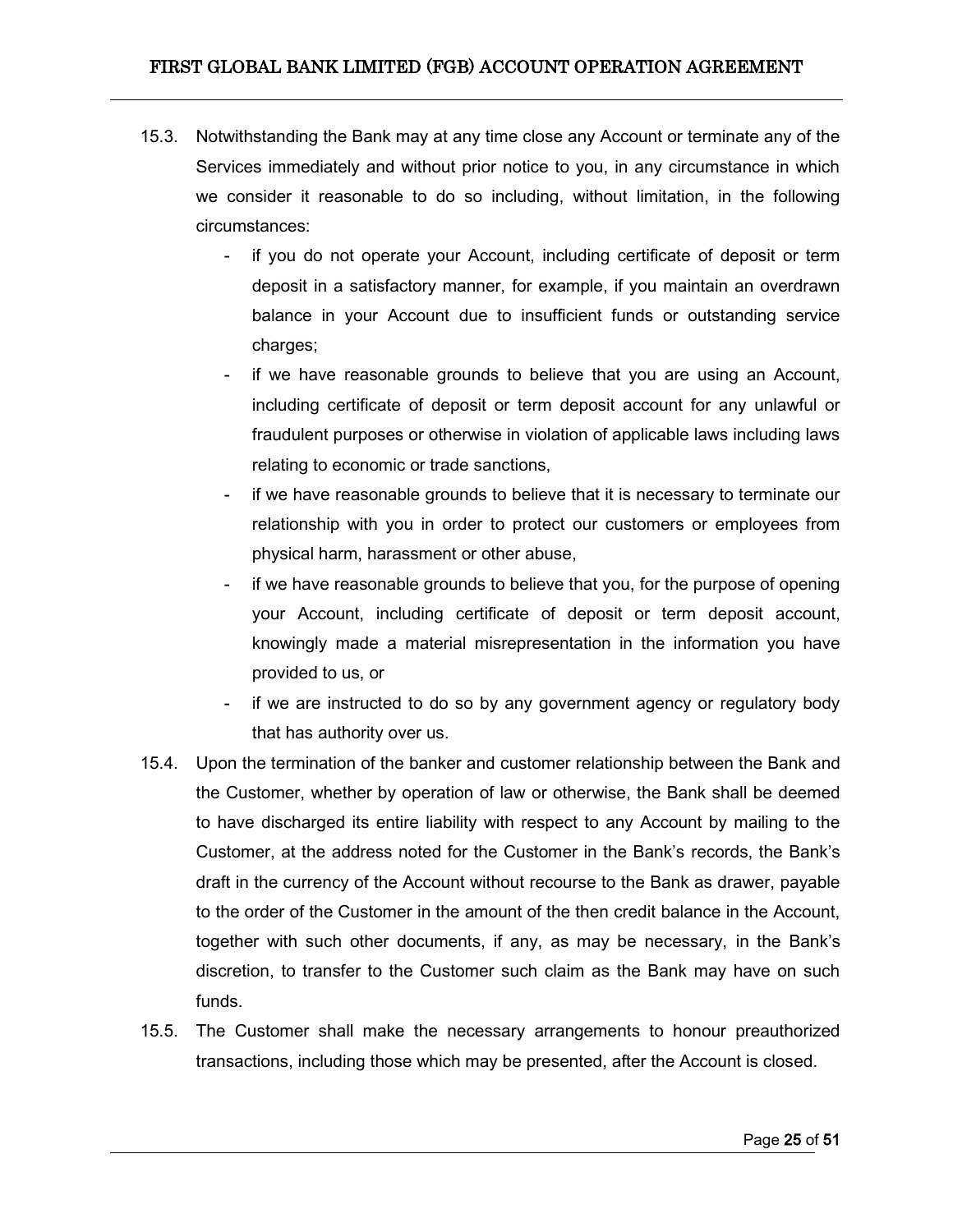#### <span id="page-25-0"></span>16. BANK LIEN AND RIGHT OF SET-OFF

- 16.1. The Customer acknowledges that nothing contained herein or in the arrangements between the Bank and the Customer shall be treated as constituting an implied agreement restricting or negating any lien, charge, pledge, right of set-off or other right which the Bank may currently have expressly or which may be implied by law.
- 16.2. The Customer agrees that in addition to any right of set-off or other general lien or similar right to which the Bank as bankers may be entitled in law, the Bank may at any time and without notice to the Customer combine and consolidate all or any Account in the Customer's name or to which the Customer is beneficially entitled and/or set off any money whatsoever, whether on current Account or Deposit Account and regardless of the place of payment or currency of the Customer's obligation, that the Bank may at any time hold for the Customer against any payment, obligation or liability of the Customer to the Bank whatsoever, whether such liabilities are joint or several or primary contingent, and whether or not matured and for such purpose the Bank may make any currency conversion necessary. If any payment obligation of the Customer is unliquidated or unascertained, the Bank may set off an amount estimated in good faith to be the amount of that obligation.
- 16.3. In addition to any other remedy which the Bank may have, the Bank shall have a general lien on any securities or other assets of the Customer deposited with any branch, subsidiary or affiliate of the Bank, now or in the future, until all obligations owed to the Bank by the Customer have been fully satisfied.
- 16.4. Where applicable, the Bank may refuse payment of any cheque, bill, note or order drawn or accepted by the Customer or upon which the Customer may otherwise be liable and which if paid, would reduce the amount of money standing to the credit of the Account to less than the amount for the time being due or owing to the Bank from or by the Customer.
- 16.5. Where the Account is a joint account, the Customer hereby charges and the Bank is hereby authorized, to charge and set-off moneys in the Account to satisfy any debt owed to the Bank by any one or more of the joint account holders. In the event the Bank receives an Order of the Court or other legal process which has the effect of charging or garnisheeing moneys standing to the credit of the Customer, it is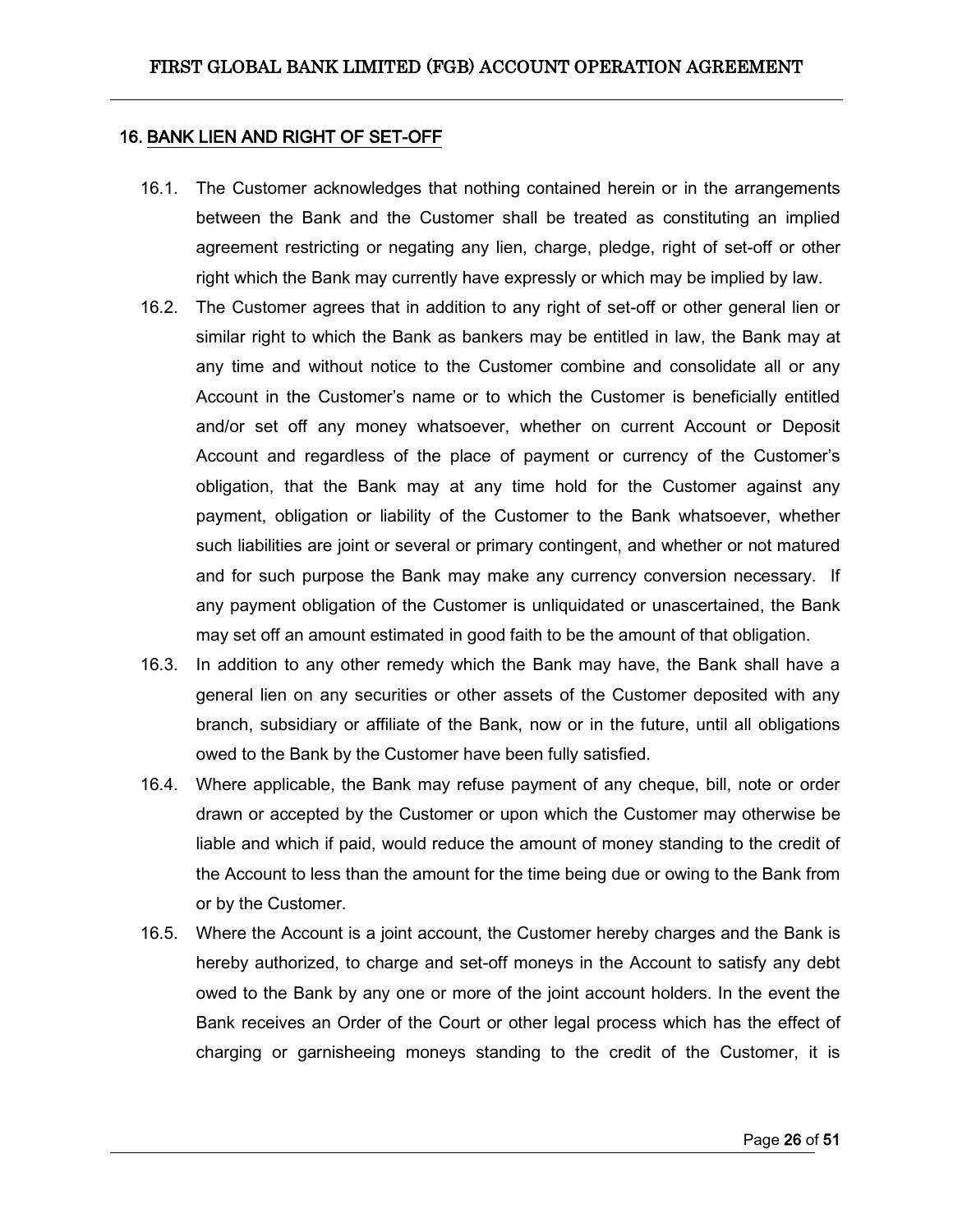understood and agreed that the Bank is obliged to comply with the order of the Court.

#### <span id="page-26-0"></span>17. CONCLUSIVE EVIDENCE OF STATEMENTS

The Customer agrees with the Bank that:

- (a) The Customer will examine all statements and any other form of information presented by the Bank and which are supplied to the Customer by the Bank (collectively the "Account Information") setting out transactions on the Account.
- (b) If the Account Information is not received by the Customer by the twenty-first (21st) day after the end of each month or other term agreed on for its provision or preparation, the Customer is obliged to collect and obtain Account Information from the Bank and may do so by any means permitted by the Bank from time to time.
- (c) Within thirty (30) days after the said twenty-first (21st) day mentioned in condition 17 (b) above, the Customer will notify the Bank in writing of any alleged omission or inaccurate entry in the Account Information as so stated, including but not limited to any inaccurate debits or credits, anything which impairs or affects the regularity, validity or negotiability of any instrument or document relating to the Account.
- (d) At the end of the said thirty (30) days mentioned in condition 17 (c) above the Account Information shall be conclusive without any further proof that, except as to alleged errors notified as provided for by the conditions contained in this clause 17, the Account contains all credits that should be contained therein, all debits reflected on the Account are true and accurate, and all the entries therein are true and correct and have been accepted by the Customer, and subject to the above exception regarding notification the Bank shall be entitled to rely upon the Account Information and shall be free from all claims in respect of the Account.
- (e) In relation to the Cardholder Agreement, if the Cardholder fails to effect written notification within the period established by the Cardholder Agreement, the Bank shall not be liable for any loss arising from the disputed transaction nor shall the Bank be liable to reverse or refund the effect of any such transaction including interest and transaction fees accruing or charged thereon. In extenuating circumstances, the Bank may in its absolute discretion extend the said period.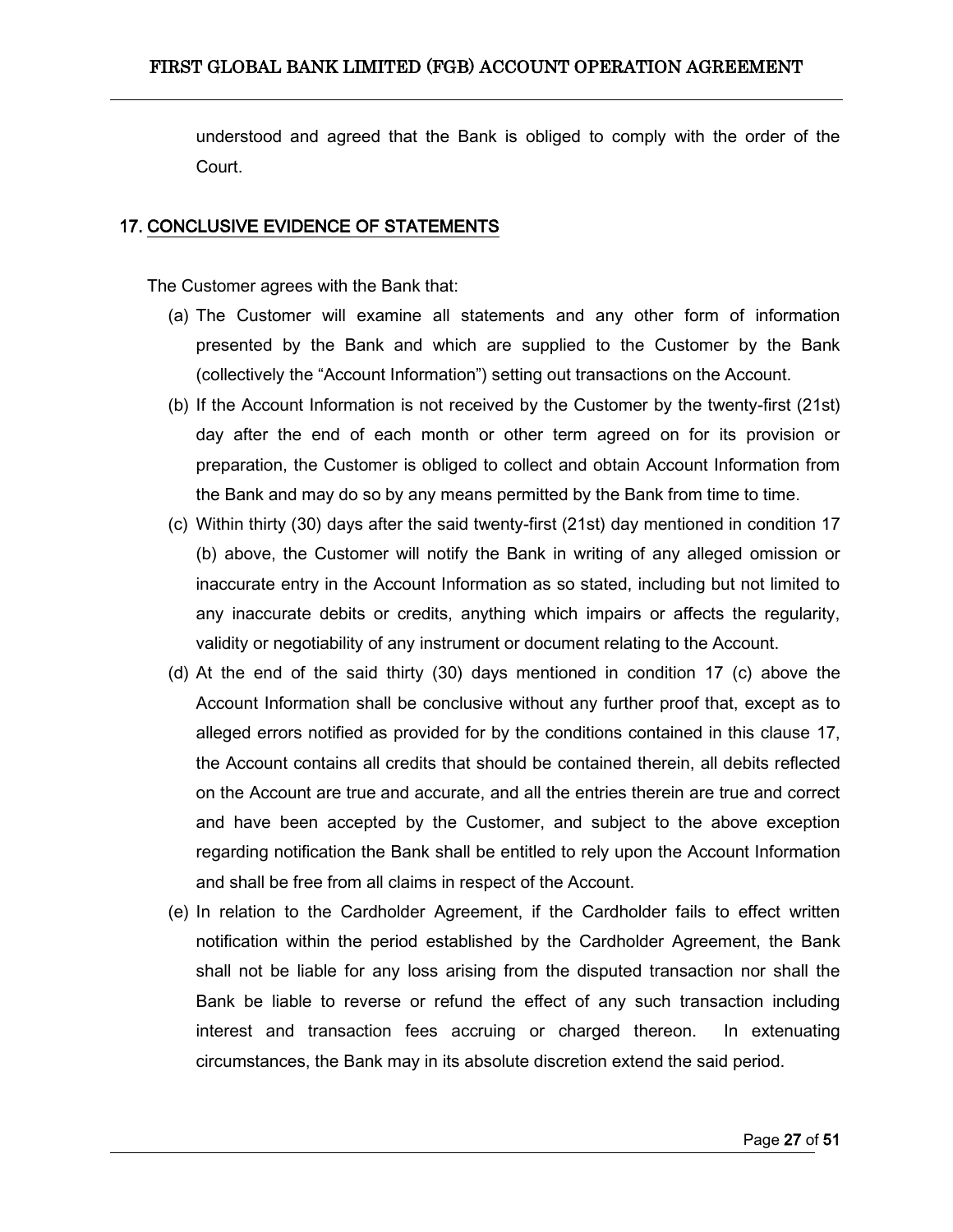(f) THE CUSTOMER FURTHER DECLARES AND AGREES THAT IT IS ESSENTIAL AND IMPORTANT THAT THE EXAMINATION AND VERIFICATION OF ALL ACCOUNT INFORMATION AND INFORMATION RELATING TO SUCH ACCOUNT INFORMATION BE CARRIED OUT IN THE MANNER, AND WITHIN THE TIME STIPULATED IN THIS AGREEMENT AND THAT THE ACCOUNT INFORMATION SHALL HAVE CONCLUSIVE EFFECT AND BE UNCHALLENGEABLE BY THE CUSTOMER IN RELATION TO SUCH ENTRIES OR ITEMS IN RESPECT OF WHICH NO NOTIFICATION OF ERRORS HAS BEEN GIVEN BY THE CUSTOMER AS REQUIRED BY THIS CLAUSE.

### <span id="page-27-0"></span>18. NOTICES AND AMENDMENTS

- 18.1. For the avoidance of all doubt the Bank shall be at liberty to, in its sole discretion and from time to time vary, add to or replace these Terms and Conditions, and advise the Customer by notice in writing of the Terms and Conditions made applicable from time to time to the Account and/or any of the Services. Such notice may be mailed or faxed or be delivered to the Customer or placed in any conspicuous position at any of the places of business of the Bank at which the Account is maintained or on the Bank's Website, and shall be effective at least forty-five (45) days after the date of mailing, faxing, delivery or the date of placing at the Bank or on the Bank's Website as aforesaid, as the case may be or after such greater period as the Bank may specify in the said notice.
- 18.2. Subject to clause 18.1 any notice to be given in relation to the Account or any of the Services by the Bank by electronic communication or mail shall be sent to the Customer's address or electronic mail address, as the case may be, noted in the records of the Bank.
- 18.3. The Customer should immediately notify the Bank of any change in the Customer's contact information (mailing address, email address, telephone number) and in the event of failure to supply such information the Bank shall be entitled and obliged to send all notices, statements, information and correspondence to the Customer to the address maintained in the Bank's records for such purposes.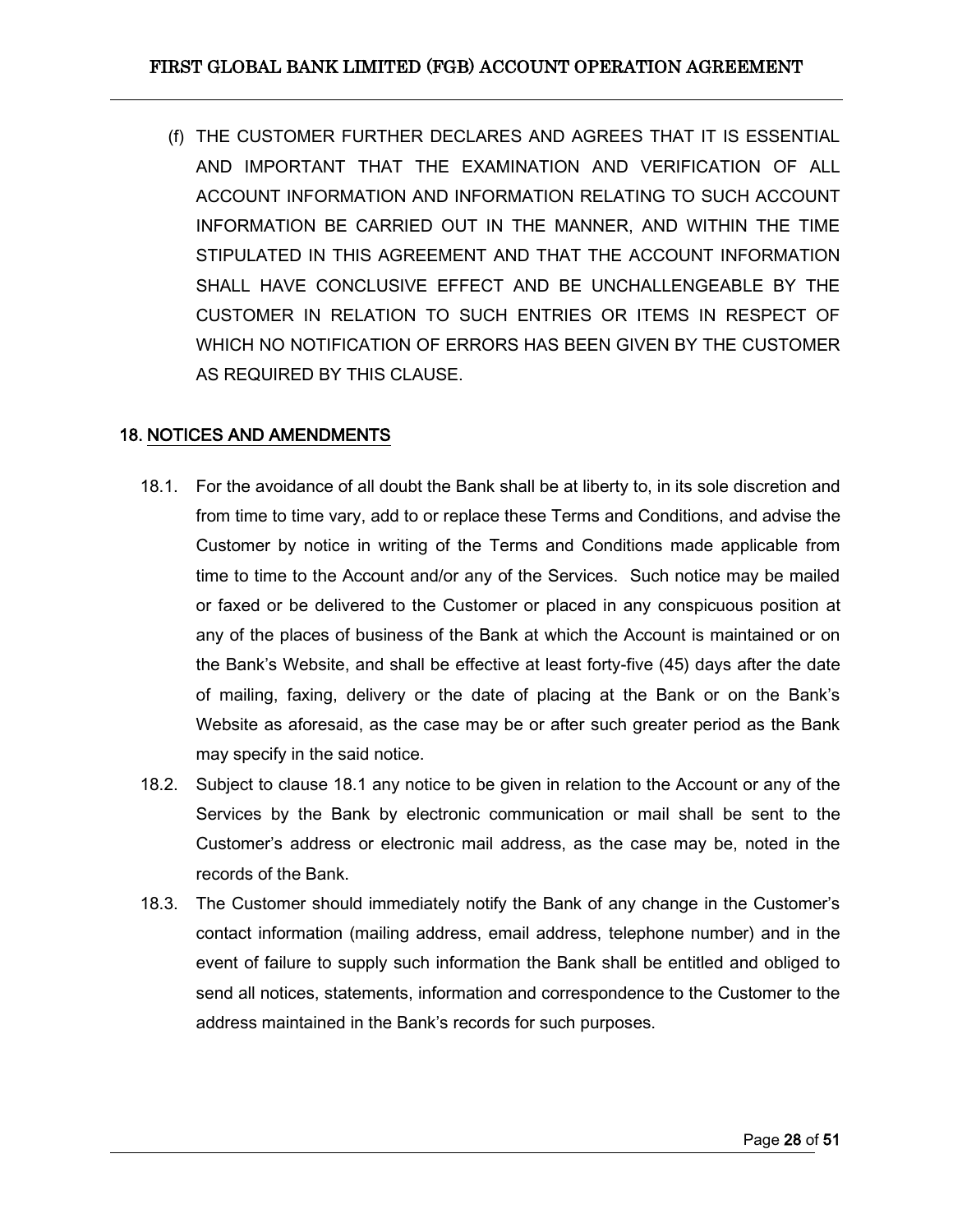- 18.4. Any notice relating to the Account or the Services to be given by the Customer to the Bank shall be delivered to the place of business of the Bank, unless the Bank gives notice of a change in its address for this purpose.
- 18.5. In the event of any such amendment resulting in increased fees or charges, the Customer shall be entitled to discontinue further use of the Services or to close the Account by giving notice of termination in accordance with clause 15.
- 18.6. If the Customer shall continue to access the Services or to utilize the Account after notice of any amendment to these Terms and Conditions has become effective, the Customer shall be deemed to have accepted and agreed to the Terms and Conditions as amended, and each such variation, addition and replacement shall be binding on the Customer.

### <span id="page-28-0"></span>19. INDEMNITY

In consideration of the Bank complying in whole or in part with these Terms and Conditions, the Customer hereby undertakes to indemnify and hold the Bank harmless against any loss, charge or expense, which the Bank may suffer or sustain thereby and to absolve the Bank from and against all liability for loss or damage which the Customer or any third party claiming through him may sustain from the Bank acting in accordance with these Terms and Conditions.

### <span id="page-28-1"></span>20. DISCLOSURE OF CUSTOMER INFORMATION

Notwithstanding any other provision of these Terms and Conditions where the Bank considers it appropriate to do so, the Bank is authorised, but not required, to disclose any information whatsoever to third parties about the Customer and the Account, both during the course of the banker and customer relationship and after its termination, in the following circumstances:

20.1. In order to verify the information given by the Customer regarding the Accounts including any application to obtain same;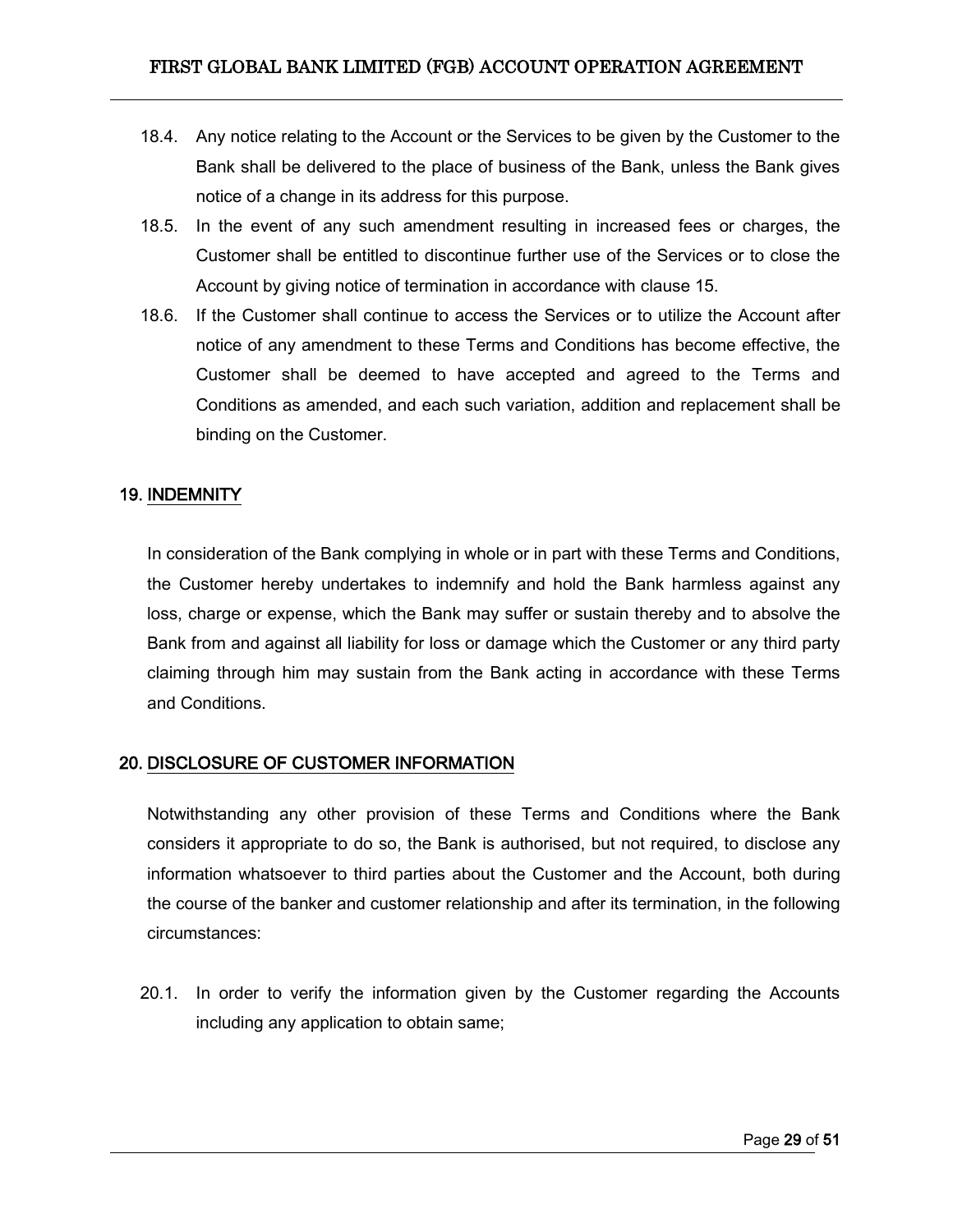- 20.2. In order to verify the existence and condition of the Account for a person with whom the Customer is conducting a transaction using the Account, and generally to facilitate the clearing of any paper items and electronic items;
- 20.3. Where such disclosure is necessary for completing a transaction or to investigate or resolve a dispute or problem relating to a transaction or otherwise;
- 20.4. In order to provide the Customer's auditors for the time being and from time to time with such information as the Customer's auditors may request from time to time concerning the Accounts, transaction or business of the Customer with the Bank;
- 20.5. To any approved credit bureau/agency;
- 20.6. In order to comply with a request for such disclosure by another bank, financial institution;
- 20.7. Where the Bank is legally compelled to disclose, whether by statute, order of a court or otherwise;
- 20.8. In order to comply with a written request from any governmental agency of any jurisdiction in which the Customer has assets or carries on business;
- 20.9. Where there is a duty to the public to disclose;
- 20.10. Where the disclosure is to and among the offices, Affiliated Companies and subsidiaries of the Bank locally and overseas; provided that this information is limited to full name, date of birth, address, occupation, education levels and nature and type of business or any other non-transactional information as the Bank may determine from time to time and as permitted by law;
- 20.11. In any situation in which the Bank is authorized pursuant to any law to make such disclosure;
- 20.12. In order to permit the Bank to pursue any remedy against the Customer or any third party arising out of matters detailed herein;
- 20.13. Where the Bank considers it to be in its interests to do so; or
- 20.14. In any other circumstance, if the Customer gives the Bank written permission, whether contained in the Mandate or otherwise.

### <span id="page-29-0"></span>21. HANDLING OF COMPLAINTS

You may give feedback and suggestions to any member of staff of the Bank. Your comments and suggestions help us to improve our products and Services.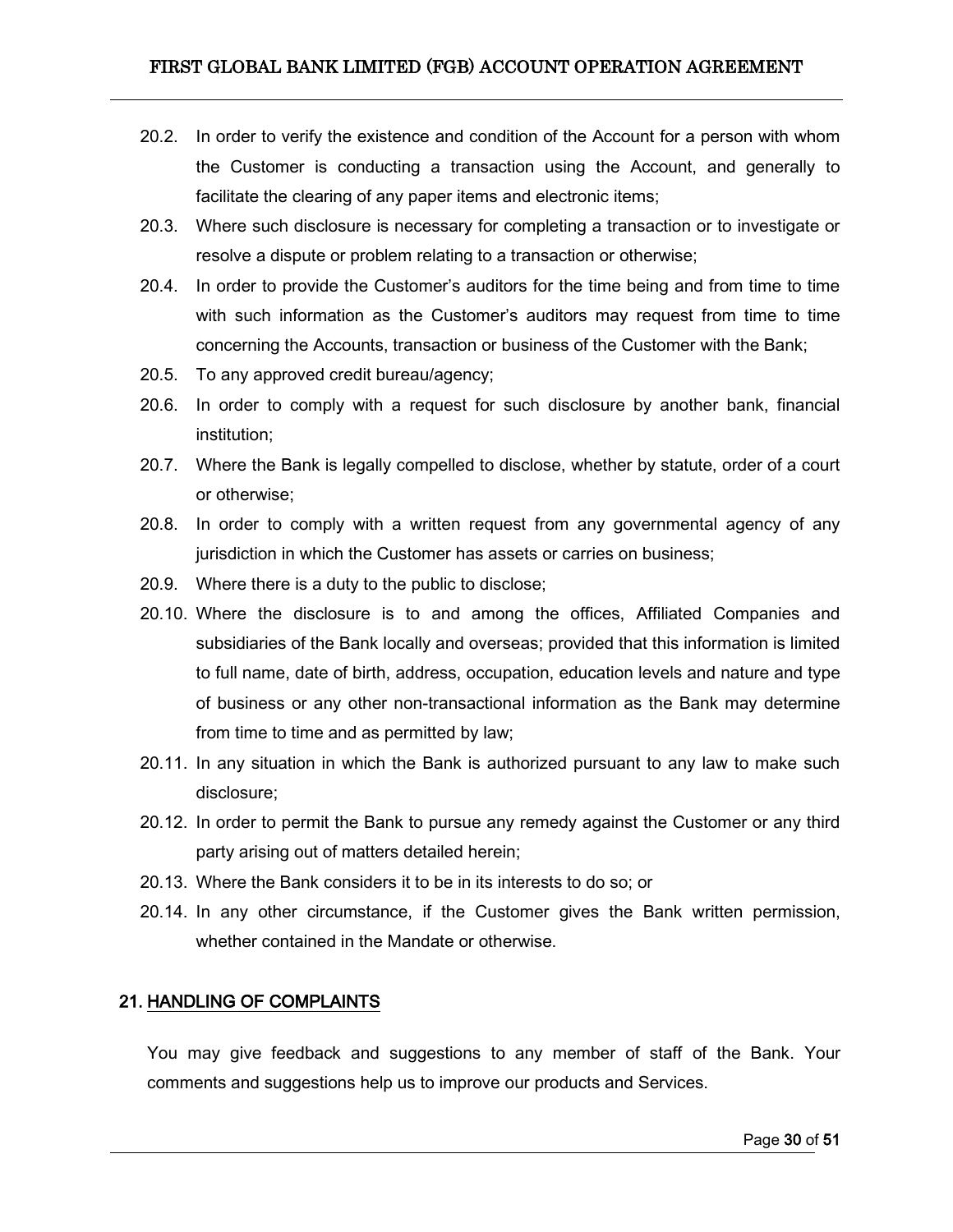If for any reason you are not satisfied with our products and Services please let us know. It is the policy of First Global Bank to respond to customer complaints, disputes, and issues swiftly and to treat each complaint as important. We commit to investigate all complaints fairly and confidentially.

We encourage customers to submit complaints in writing whenever possible. Complaints may be submitted via any of the following channels:

- 1) Raise your concern with a Customer Service Representative, Customer Service Manager, or Branch Manager at any branch.
- 2) Submit a letter to:

The Manager FGB Customer Experience Department 8 St. Lucia Ave Kingston 5

- 3) Email us at: [fgbfeedback@gkco.com;](mailto:fgbfeedback@gkco.com) or
- 4) Call our Customer Care Centre:

Toll Free JA: 1-888-CALL-FGB (225-5342) Toll Free USA & Canada: 1-877-907-8437 Toll Free UK: 44-870-820-0033

Once your complaint has been formally lodged you will be provided with a reference number and an expected timeline for resolution. We will provide you with regular updates until your complaint is resolved.

## <span id="page-30-0"></span>22. INFORMATION STORAGE

- 22.1. Subject to any legal requirement or any written agreement by the Bank to the contrary applicable to the Account, the Bank in its sole discretion shall determine if it will store any information relating to the Account and if so, the manner in, and period for, which such information shall be maintained.
- 22.2. The Bank may in its discretion and subject to availability provide you with copies of account statements, items or other documents at your request. If the Customer requests copies of any items or other documents and the originals have been transferred to some other storage medium and destroyed the Customer will accept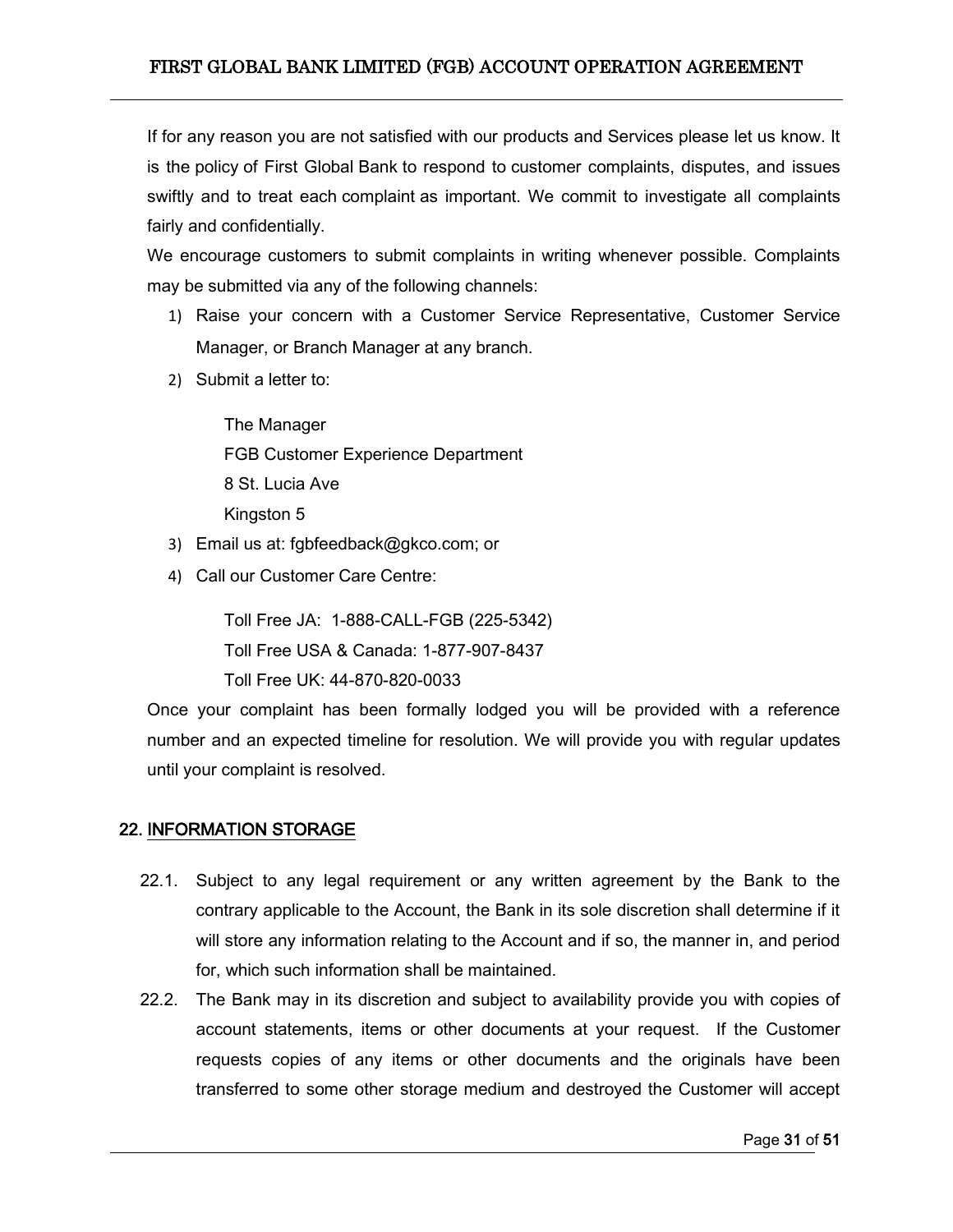copies made from that storage medium. The Customer acknowledges that the Bank is not required to produce copies of any items or documents if neither the originals nor any copies exist at the time the Customer's request is processed. The Customer will pay the Bank its applicable charges for any searches the Customer requests. The Bank may however require the Customer to pay part of such search fees in advance.

### <span id="page-31-0"></span>23. ANTI-MONEY LAUNDERING

- 23.1. Anti-money laundering legislation requires, among other things, that the Bank verifies the identity of its Customers and the source of funds before accepting deposits or processing any deposit or payment type transactions and must report unusual or suspicious transactions to the relevant authorities, whether or not accepted and is under no obligation to accept such transactions that it deems to be unusual or suspicious.
- 23.2. The Customer acknowledges and agrees that he will notify the Bank of any changes in his identification information promptly following any such change and in any event shall provide any updates to the Bank whenever requested so to do.
- 23.3. The Customer hereby gives consent to the Bank to disclose any information it deems appropriate to money laundering prevention and control officers within and outside the Bank for the purpose of ensuring that the Bank complies with anti-money laundering legislation.
- 23.4. The Customer acknowledges and agrees that there is no obligation on the Bank to comply with these Terms and Conditions or any other instruction or request from the Customer when the Bank considers that to do so would or may cause the Bank to act in contravention of any domestic or foreign legal duties. The Customer further acknowledges and agrees that the Bank is entitled to terminate any transaction, arrangement or business relationship with the Customer without prior notice in the event that the Bank forms the view or reasonably believes that:
	- (a) criminal activity is taking place and to continue with the arrangement, relationship or transaction would expose the Bank to legal or reputational risks due to the suspected criminal activity;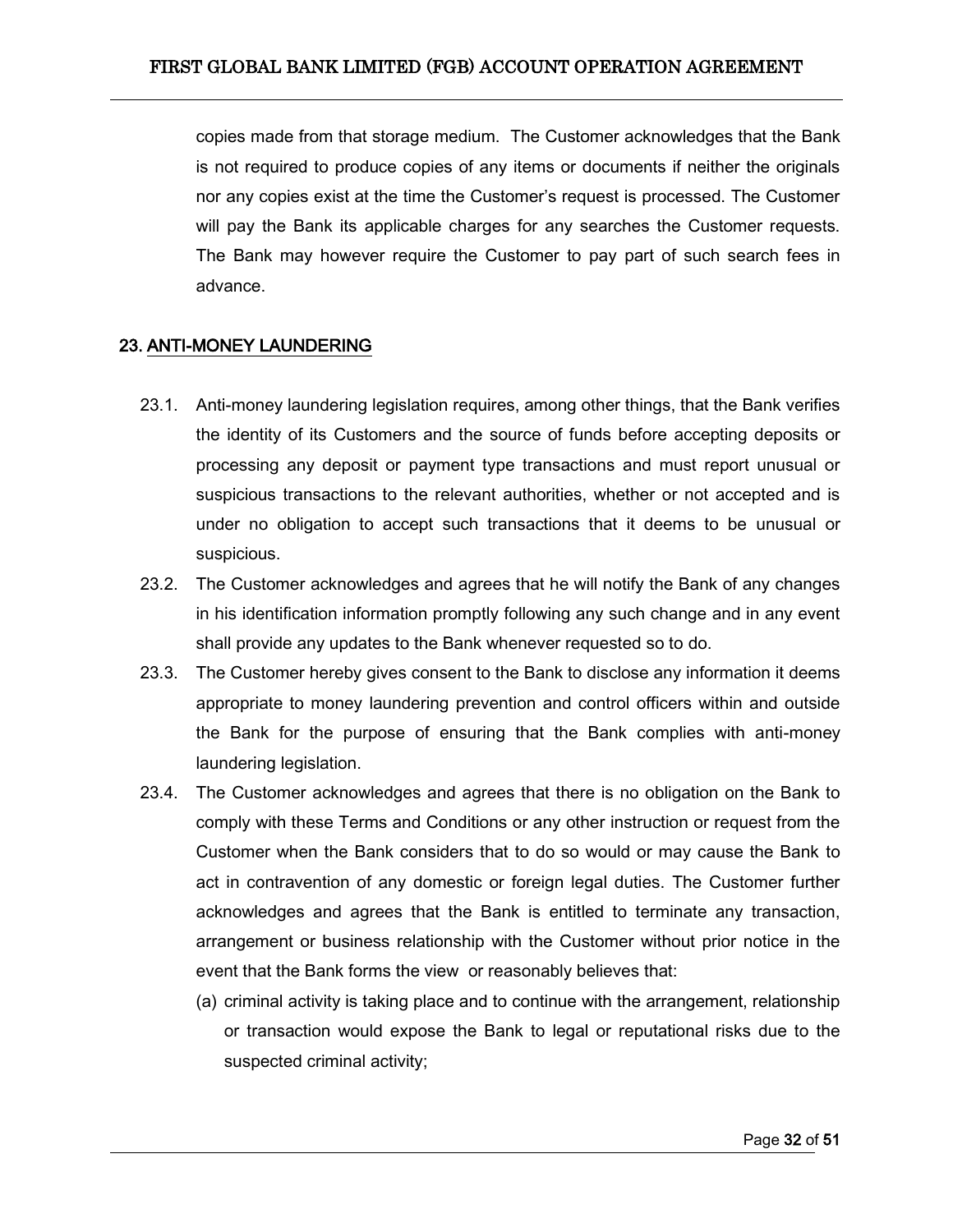(b) the Customer fails to provide the Bank with any requested follow-up information or if any other verification problems arise which the Bank feels is not being resolved.

24.5 The Customer will indemnify the Bank for any out-of-pocket expenses including reasonable legal fees and court costs for any investigation or potential investigation under applicable money laundering legislation, regarding the Account, including but not limited to seeking direction from a court of competent jurisdiction on the Bank's rights and obligations in such matters.

# <span id="page-32-0"></span>24. GENERAL TERMS AND CONDITIONS APPLICABLE TO ALL ACCOUNT HOLDERS

### <span id="page-32-1"></span>24.1. The Customer's Account obligations

You must:

- give us specific authorization or additional information if reasonably required by us; and
- ensure that all your instructions to us meet our requirements with regard to form, signatures, verification and authorization.

You agree to take all reasonable precautions to maintain the security and integrity of your Account. You also agree to maintain systems, procedures and controls to effectively prevent and detect:

- theft of funds and Instruments:
- forged, fraudulent and unauthorized transactions; and
- losses due to fraud, forgery, unauthorized access to the Account(s) or Service(s) or other improper or unlawful actions.

Without limiting the foregoing, you will:

- complete all cheques you issue so that they are not easy to alter;
- ensure all cheques that you issue are numbered sequentially;
- ensure that all cheques are secured in the same way as large amounts of cash;
- ensure that cheque imprinters, facsimile signature devices and other equipment that might be used in giving instructions are effectively secured when not in use;
- ensure that access to passwords, procedures and other information required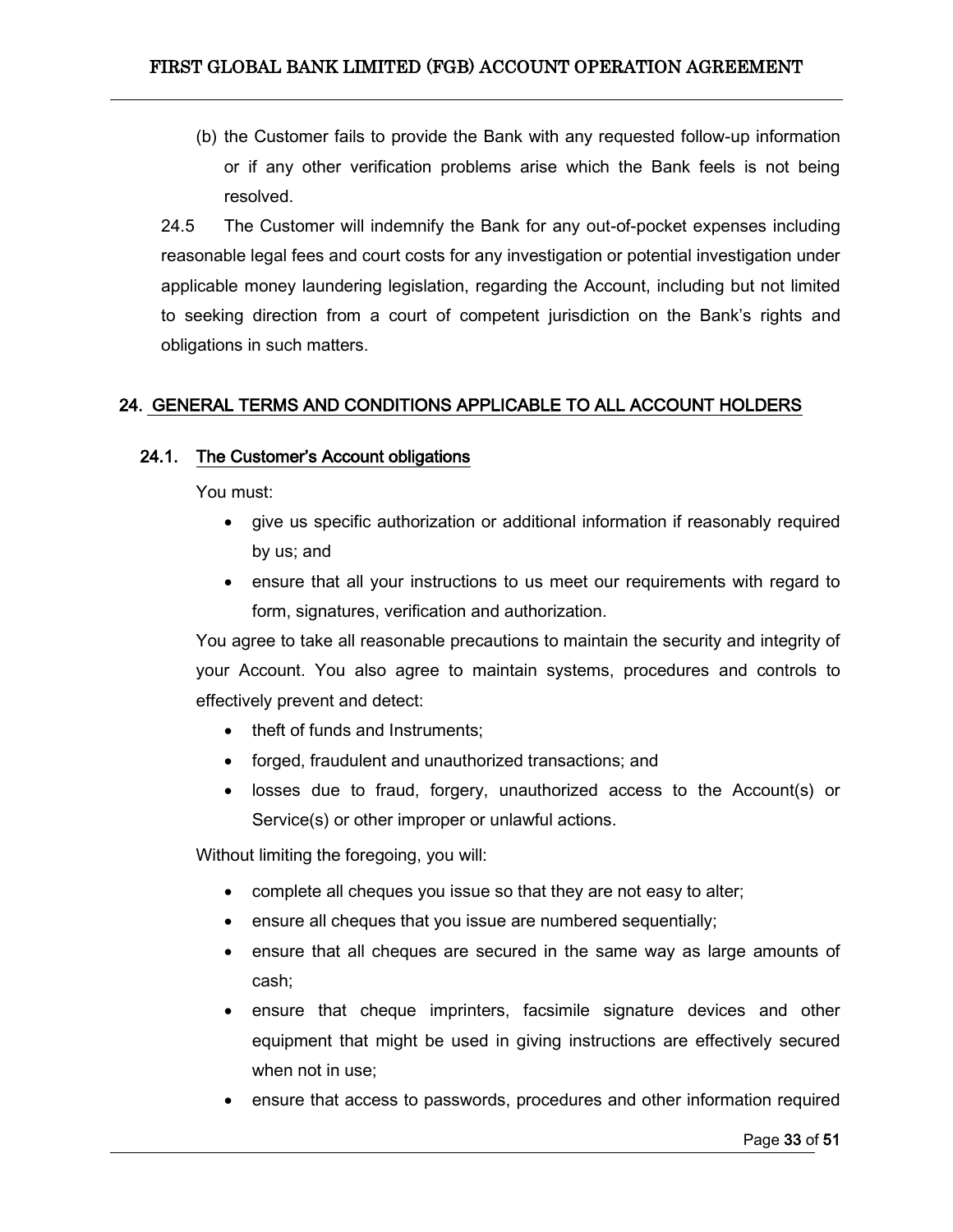for giving instructions is not shared with or disclosed to anyone;

 diligently supervise and monitor the conduct and activities of all other persons having any role in the preparation of instructions, security relating to banking functions or other matters relating to your Accounts or Services.

You agree to advise us of any suspicious circumstances that you are aware of about an item for deposit or other transaction in your Account at the time of your instruction to us.

### <span id="page-33-0"></span>24.2. The Customer's payment obligations

The Customer shall be responsible for settling payment of his instructions. Unless you have made specific arrangements with us, you will ensure that your Accounts have sufficient cleared funds to settle any instruction given to us before the instruction is given. We may, but are not required to, settle an instruction if sufficient cleared funds are not available in your Account. The reported balances for your Account may include amounts which are not cleared funds.

In deciding whether you have sufficient funds available in your Account for us to settle any instruction given to us, we may take into consideration:

- any earlier instructions you have given us; and
- any outstanding authorizations we have given to third parties on your behalf such as merchants and retailers for any of your Cards, including credit card and debit Point of Sale) transactions and any other Automated Banking Services transactions.

We may not necessarily take into consideration any regular credits or deposits made into your Account or any credits or deposits that are received after we have decided to refuse to act upon your instruction.

We can process your payment instructions and any charges to your Account in any order convenient to us. Where more than one instruction is presented for payment on your Account, the order of processing may affect whether an instruction is honoured if there are insufficient cleared funds in the Account.

You acknowledge that we must clear instructions using a clearing system and are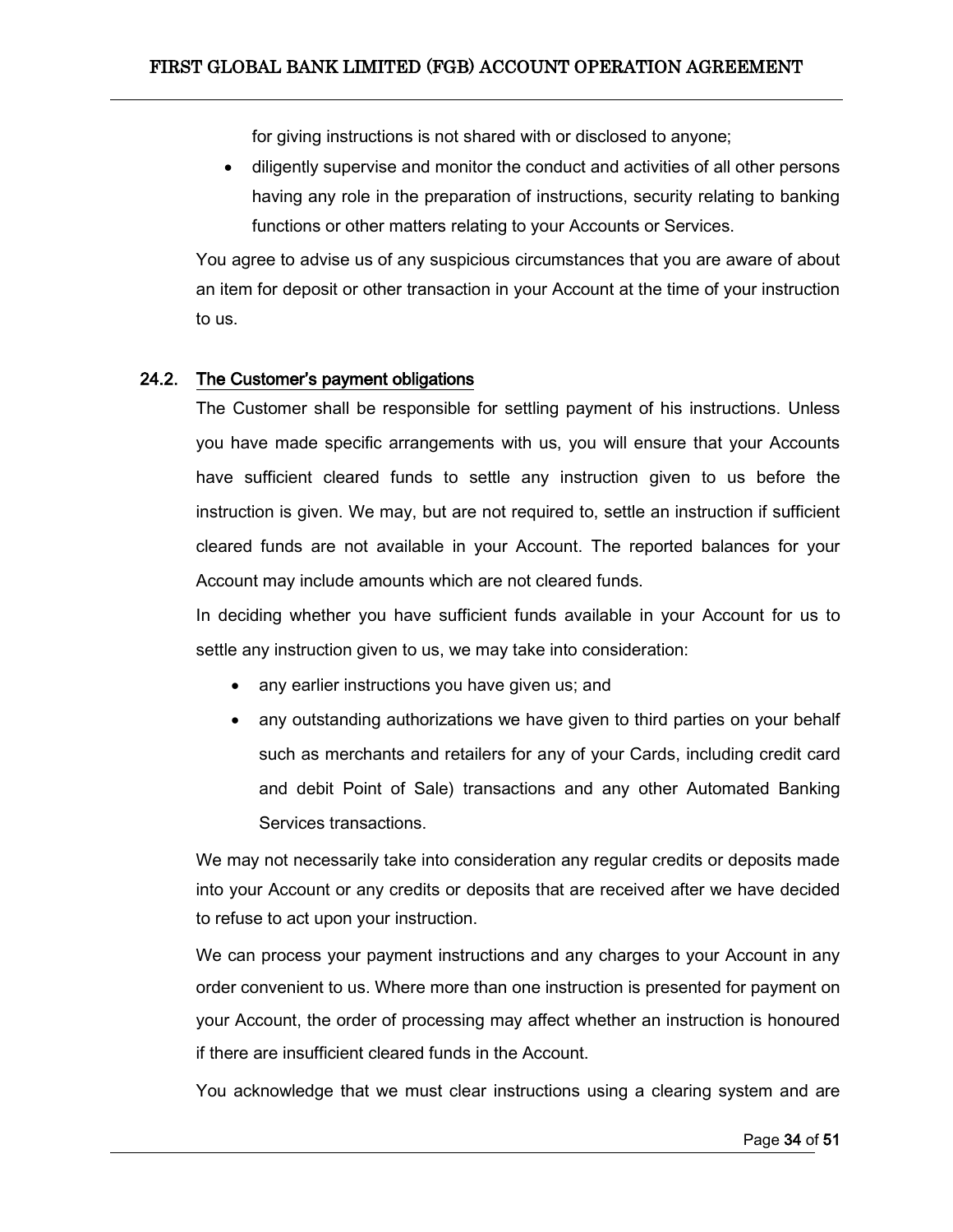bound by the rules of any clearing system we use, including local and international clearing arrangements, rules for endorsement of instructions, identity of payee and the time for final settlement. These rules affect our ability to honour your request to cancel instructions and the procedures we must follow to settle your instructions and clear funds for you.

We reserve the right to clear and transfer instructions by whatever method we choose, whether they are drawn on your Account or negotiated by you. You grant us sufficient time to settle all instructions. You acknowledge that we may delay crediting your Account until we receive the cleared funds for the instruction.

You agree to pay (and we can deduct) from your Account any fees (including monthly fees), service charges and any additional service charges associated with the Account.

You also agree that we can deduct from your Account or any other account you maintain with us:

- any debt, liability, obligation or any amount including fees, charges, costs and expenses that you or any of you (in the case of a joint Account) owe to us or owe to any of our subsidiaries or affiliates (whether or not presently due) without prior notice to any of you. If the debt, liability or obligation is in a currency other than the currency of the Account, we can use all or part of such credit balance to buy any currencies that may be necessary to pay the debt, liability or obligation;
- the amount you ask us to pay in any instruction;
- the amount of any instruction we have paid to you or credited to your Account and for which we do not receive settlement for any reason whatsoever (including insufficient funds, account closed, funds not cleared, irregular signature, fraud, loss or endorsement error) together with all related costs;
- the amount of any counterfeit or otherwise invalid currency deposited or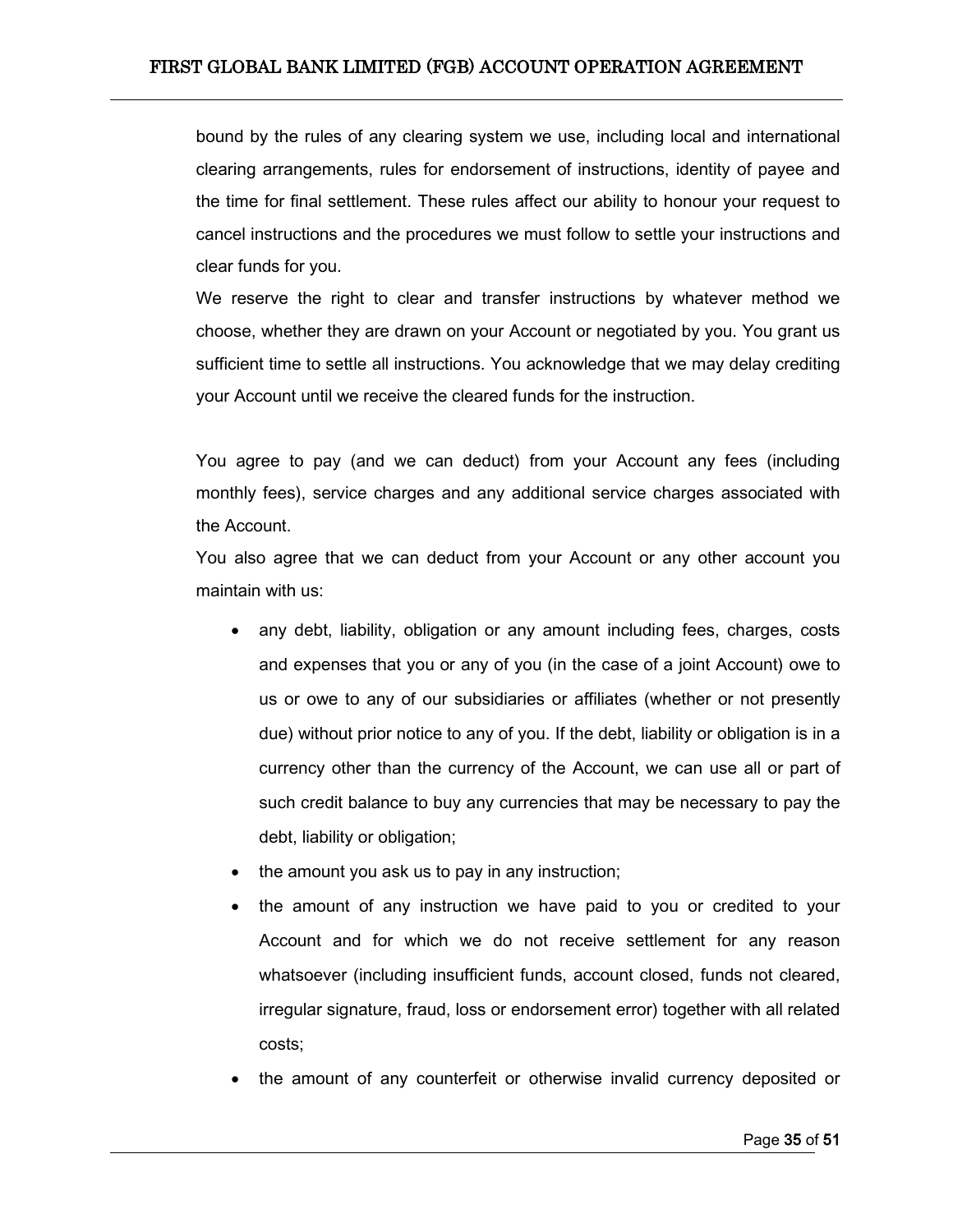transferred to your Accounts; and

 any government stamp duties, governmental fee or charge, value-added taxes or similar type of tax that is payable by us or by you to the local government and that may apply: (i) to any Deposit Account Agreement or any other agreement you have entered into with us; (ii) to any of the cheques drawn against your Account; (iii) to any instrument you deposit in your Account or that we negotiate on your behalf; or (iv) to any foreign currency transaction we process on your behalf.

If any of the above-described deductions create or increase an overdraft in your Account, you are still responsible for each charge, debit or liability until you pay us in full. You promise to pay us on request, the amount of any overdraft along with your overdraft charges then current.

We can at any time without prior notice refuse to honour an instruction for any proper or lawful reason, including garnishment, a trust provision or an instruction which would overdraw your Account or increase the overdraft in it. We retain this right even if we have previously chosen not to exercise it.

We may, in our discretion, allow instructions to be given on your Account in a currency other than the currency of the Account. If we do so, we may sell to you or purchase from you the amount of the other currency required to settle your instruction. The sale or purchase (as the case may be) will be at our customer rate of exchange in effect at the time. Any costs for this exchange will be added to the sale amount payable by you or deducted from the purchase amount otherwise payable to you. We will charge the resulting total sale amount or credit the resulting net purchase amount to your Account.

We may at any time, without prior notice to you, apply any credit balance you have in any Account or any other obligation of any kind that we or any of our subsidiaries or affiliates may have to you (whether or not presently due), against any obligation of any kind that you may have to us or to any of our subsidiaries or Affiliated Companies (whether or not presently due). This right is in addition to any other rights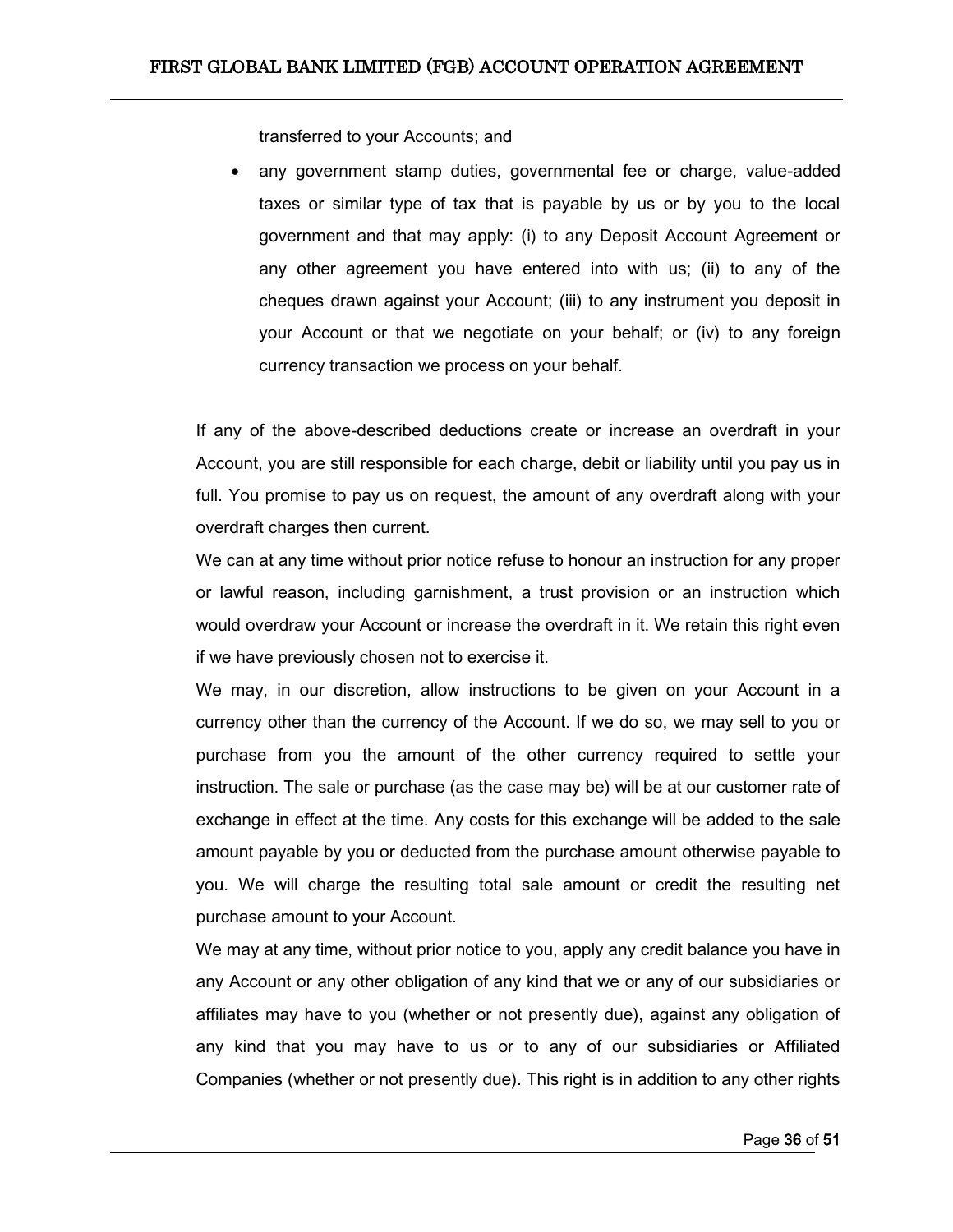that we may have with respect to set-off or combining accounts.

### <span id="page-36-0"></span>24.3. Processing of transactions

The Customer acknowledges that any transaction made on a Business Day, such as a deposit, withdrawal, payment, stop-payment or transfer may not be processed by us on the same Business Day.

If you are making payments or transferring funds to another party, you acknowledge that there may be additional processing delays imposed by other parties on that payment or transfer that are beyond our control. You are responsible for finding out what processing delays apply to any transaction and for allowing enough time prior to the transaction. We will not be responsible for any losses resulting from problems or disputes arising from a delay in the transaction. You agree to settle any dispute you may have directly with the party concerned.

### <span id="page-36-1"></span>24.4. Where deposits are payable

The amount of any debt owing by us by reason of a deposit in your Account(s) is payable only at the branch where you maintain the Account(s). You are not entitled to ask for payment from the Bank's Head Office or Executive Office, parent company or from any branch, FGB subsidiary or Affiliated Company of the Bank or be paid at any other branch other than the branch where you maintain the Account.

While we may allow you (either occasionally or as a regular practice) to withdraw monies and perform other banking transactions at another FGB branch through any branch banking, designated ATMs, Global Access Internet banking, or through any other automated payment or banking system or channels we may allow, this privilege is subject to restrictions and we reserve the right to limit, modify, cancel or remove any of these services or privileges in our sole discretion.

We may require you to give us up to ten (10) days' notice before you make a withdrawal.

The Bank will not take any responsibility for or be liable to you or any other person for any reduction in any Account(s) due to taxes, depreciation in the value of the funds credited to the Account, devaluation of any currency or due to the unavailability of such funds due to restrictions on transfer, payment or convertibility or due to any requisitions, involuntary transfers, distress of any character, exercise of civil or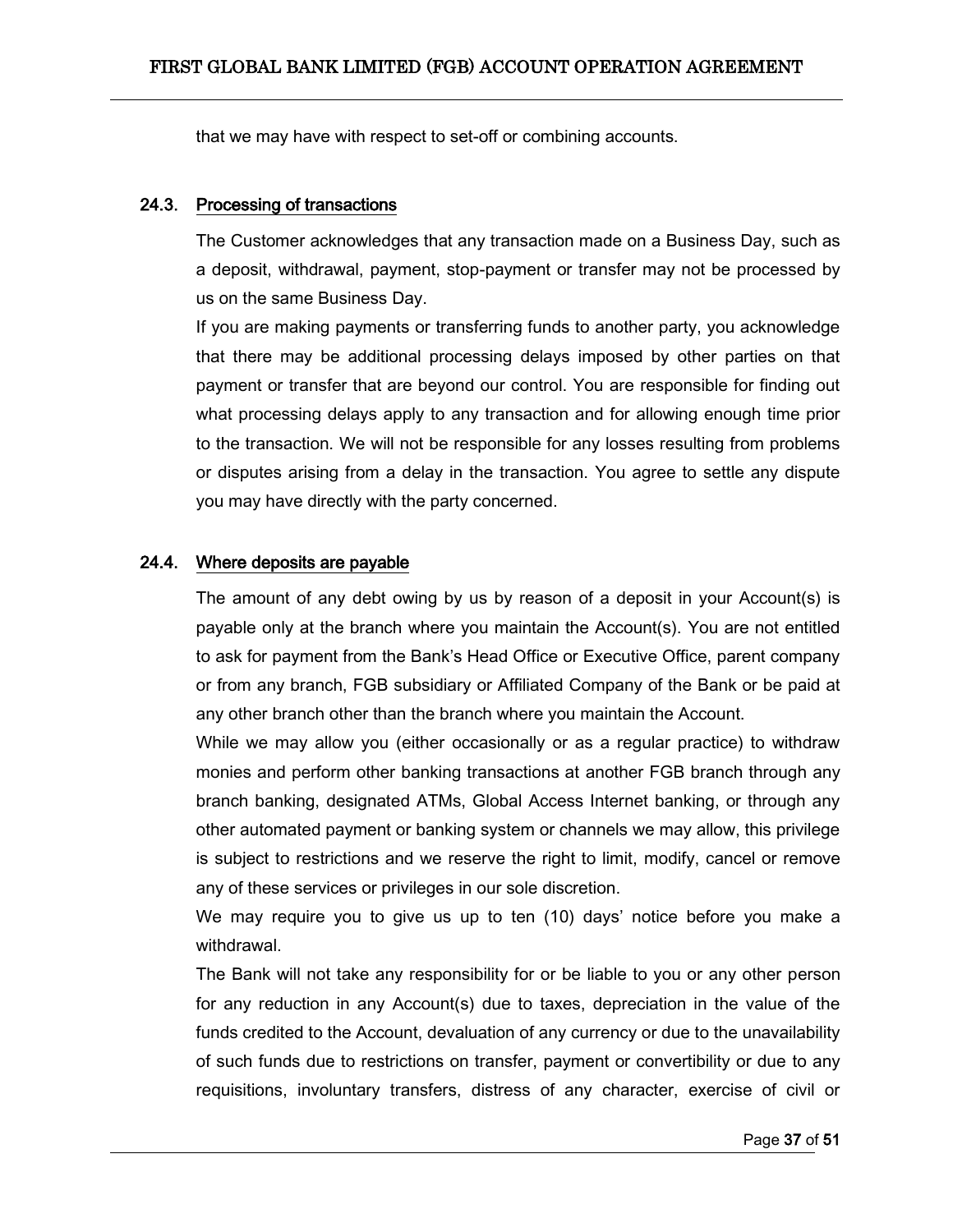military or usurped power, confiscation, expropriation, nationalization, governmental controls or regulations, embargoes or any other cause whatsoever beyond the control of the Bank including, without limitation, acts of a public enemy, terrorist acts, war, riots, fire, floods, strikes, explosions, hurricanes, earthquakes, tsunamis, pandemics, epidemics, illness, quarantine or travel restrictions that affect the Bank's employees or agents or disrupts the Bank's operations or any other act of God. In any event, you will not have any claim, action or other recourse to or against the Head Office or Executive Office, parent company of the Bank or against any of the Bank's branches, affiliates or subsidiaries other than the branch where the Account(s) is maintained and the assets of such branch.

#### <span id="page-37-0"></span>24.5. Adjustments to your Account

We can debit your Account or any other account you have with us if any cheque, instrument or item you have negotiated is dishonoured, not paid or paid but subsequently returned to us unpaid for any reason whatsoever whether or not it creates or increases an overdraft (including if your Account results in it being overdrawn in excess of your overdraft limit) and even if we allowed you to make a payment or to take cash against the cheque, instrument or item.

We can also adjust any of your Accounts to correct amounts credited to your Account by mistake or to correct amounts paid to you in cash for an item that was subsequently returned to us unpaid.

#### <span id="page-37-1"></span>24.6. Undeliverable paper Account statements

If you have selected a paper Account statement delivery option and an Account statement is returned to us as "undeliverable", no further statements will be sent to you until you provide us with a current mailing address. Until the time you provide us with a current mailing address, you agree to use FGB's Global Access Internet banking, FGB ATM at least once every thirty (30) days in order to verify your Account transactions.

#### <span id="page-37-2"></span>24.7. Alternative Account statement delivery

Where available, if you have indicated to us that you agree to receive your Account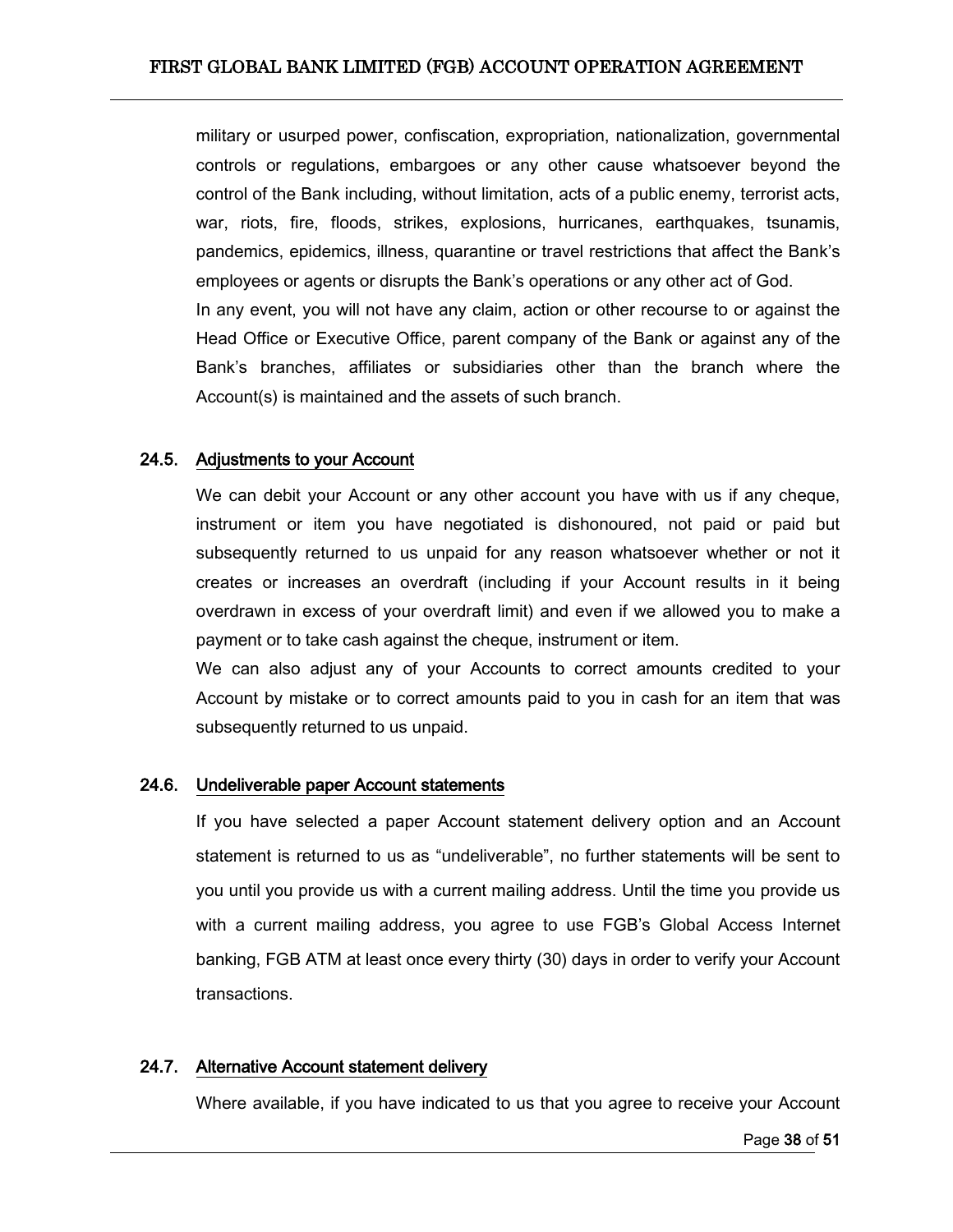statements or other statements through alternative means (e.g. FGB's Global Access), you acknowledge and agree that you will not receive any paper Account statements in the mail.

If we deliver your Account statement by means of FGB's Global Access, we will only be required to post each of your Account transactions for a period of thirty (30) days. If you want to keep a permanent copy of such Account statements, you should save them in hard copy or electronic format. Replacement paper copies of your Account statement are available from your branch for a fee.

### <span id="page-38-0"></span>24.8. Pre-authorized debits

You may arrange for another party to have pre-authorized payments withdrawn from your Account on a regular basis. You must contact the other party directly to cancel any such arrangement.

### <span id="page-38-1"></span>24.9. Bill payment instructions

If you give us instructions to make payments to third parties, including instructions to pay any bill or invoice, you acknowledge that the instructions will result in funds being withdrawn from your Account on the date the instructions are given or at a later date (in the case of post-dated payments).

You acknowledge that third parties may not treat payments as being received as of the date the instructions are given (or on the later date in the case of post-dated payments). We will not be responsible for any losses resulting from problems or disputes such as a third party not crediting you for a payment for any reason (even if that third party is no longer included on your payee list), charging you a late fee(s) or interest penalties, not supplying goods or services purchased or supplying goods or services that are not suitable. You agree to settle your dispute directly with that third party.

You are responsible for ensuring that all payee information (including account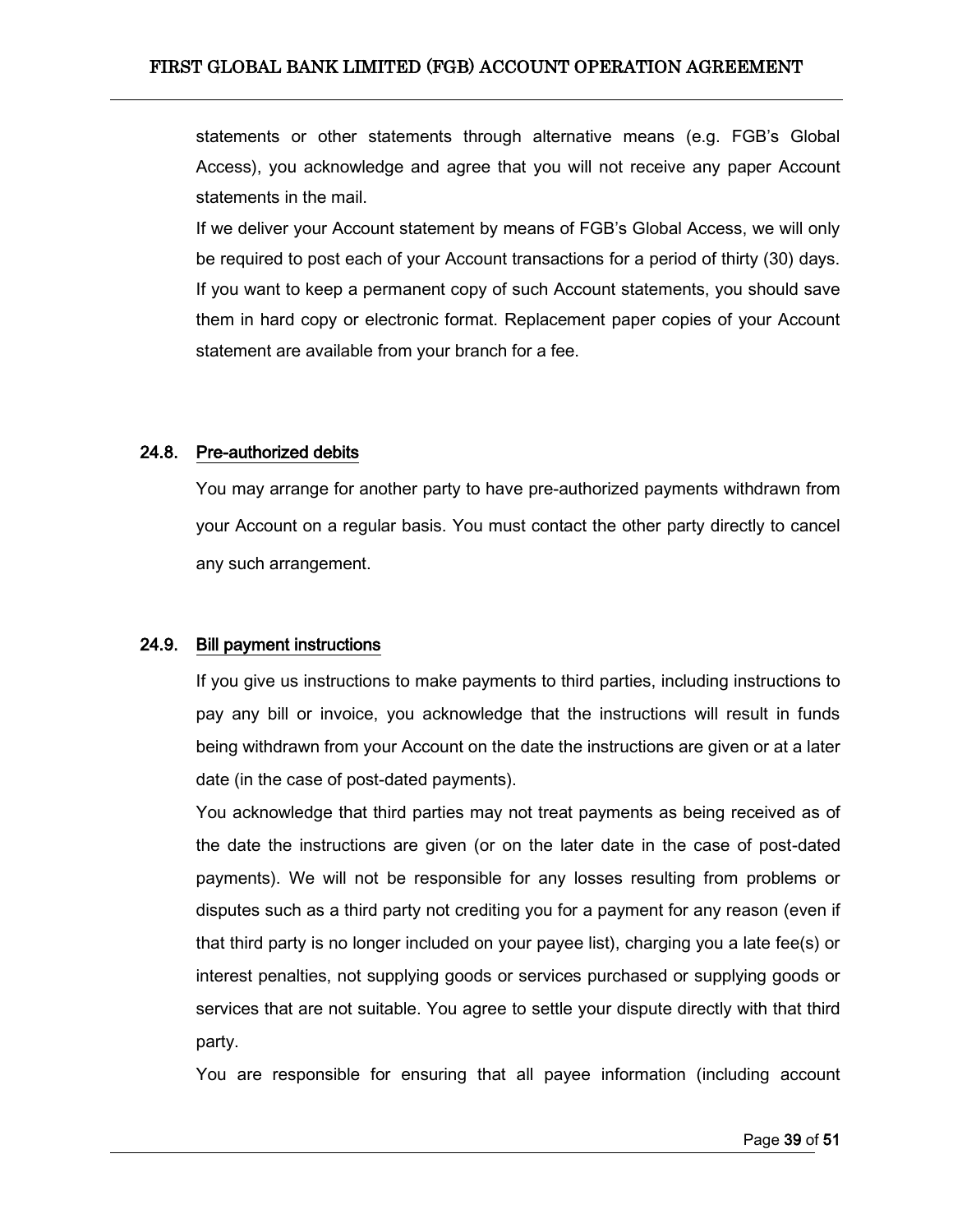numbers, payee names or email addresses) required by us to complete your payment instructions to a third party is accurate at all times. We may, without notice, update your payee information, including account numbers, payee names or email addresses, if we are informed of a change by that third party or if we think it is necessary.

We may, in our complete discretion and without notice to you, decline or refuse to act on an instruction given or purported to be given by you, including instructions relating to post-dated payments or if we believe that you or the recipient of any payment is engaging in fraudulent, unlawful or improper activity or that an error or mistake has occurred.

We may, in our complete discretion and without notice to you, remove a third party from the list of payees to whom you may make a payment through us.

#### <span id="page-39-0"></span>24.10. Limits of our liability

We are not liable to you for any loss, damage or inconvenience you suffer in connection with your Accounts or the provision of any Service or the refusal to provide any Service, except if it was caused by our gross negligence or willful misconduct (and then our liability is subject to other provisions of this Agreement and other legal rights we have) or unless applicable laws or an industry code to which we have publicly committed requires otherwise.

You acknowledge this means, among other things, that we are not liable for the following specific matters:

- any delay in completing or failing to provide a Service for any reason even if this means you are unable to access funds in your Account;
- a forged, unauthorized or fraudulent use of Services, instruction or material alteration to an instruction, even if you or we did or did not verify the signature, instruction or authorization.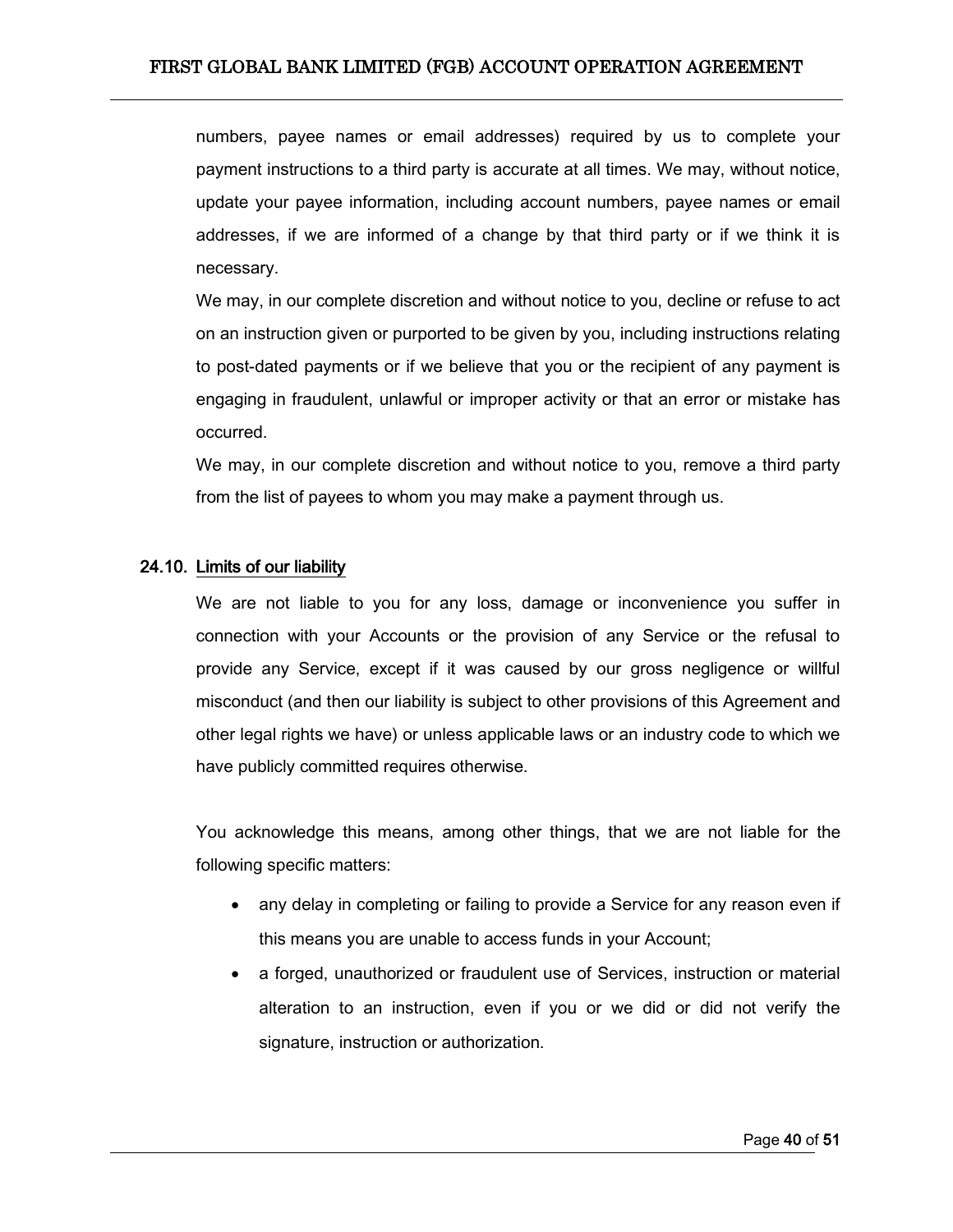- any diminution in the Account due to taxes or imposts or depreciation of the funds credited to the Account (which funds may be deposited by the Bank in the name of the Bank with such depository (ies) as the Bank may select), or the unavailability of funds due to restrictions on transfer, payment or convertibility or to any requisitions, involuntary transfers, distress of any character, or any cause outside the control of the Bank. In such event, the Customer shall have no recourse, claim or action against the Bank.
- any failure of the Bank to discharge its obligations under these Terms and Conditions resulting from restrictions imposed on the transferability or convertibility of the stipulated currency, confiscation or expropriations, acts of war, civil disturbances, action by any governmental or similar institutions, or any other reason of force majeure or any other circumstances beyond its control. Notwithstanding any other provision of these Terms and Conditions the obligations of the Bank hereunder may, at the option of the Bank, be paid and satisfied in any currency which may be the legal tender in Jamaica at the time of payment.

If we are found to be liable for loss or damage you suffer for any reason whatsoever, our liability will not be more than the direct cost to you of any loss of funds you suffered. This loss will be calculated from the time we should have made the funds available to you until the time we did make them available or until you should reasonably have discovered their loss, whichever is earlier.

Under no circumstances will we be liable to you for any loss, damage or other amount resulting from:

- any loss, destruction or delayed delivery of any instrument or instruction, security, certificate or document of any kind while in transit or while in the possession or control of a person, entity, correspondent or third party other than the Bank;
- any instrument or instruction that is forged (in whole or in part), has a material alteration or is otherwise fraudulent or unauthorized, unless you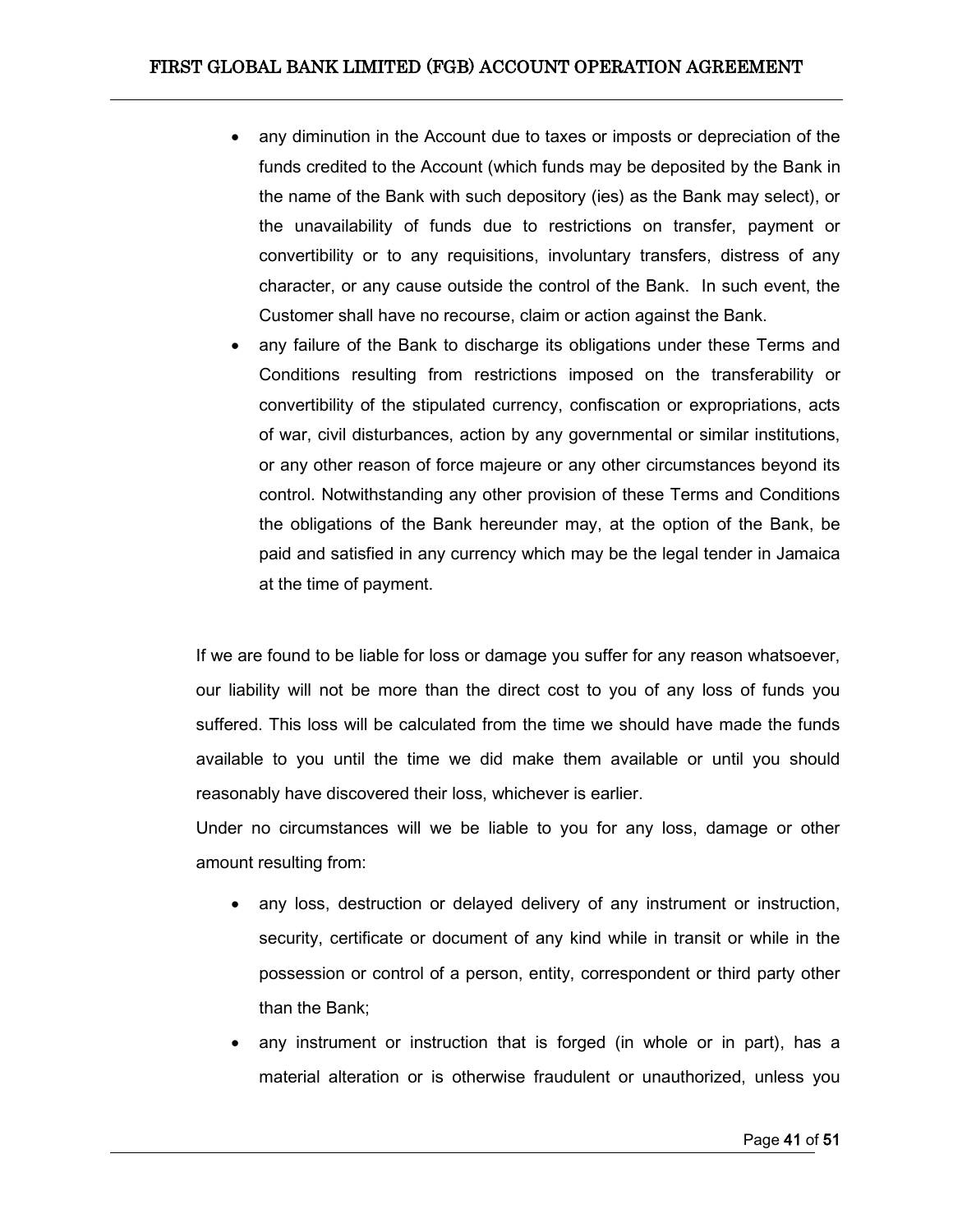prove: (i) it was made by a person who was at no time your director, officer, employee, agent or contractor; and (ii) its occurrence was unavoidable despite your having complied with all of your obligations under this Agreement and was otherwise beyond your control;

- any delay to complete or our failure to perform or fulfill any instruction or obligation as a result of our use of any funds transfer method or system or for any reason due to any cause beyond our reasonable control;
- any accident, act of aggression, theft, loss or damage you may suffer while using any Automated Banking Services or other Service whether you are on our or other premises; or
- you giving us incomplete or incorrect information or instructions or if your instructions are not given to us sufficiently in advance to allow for timely settlement.

UNDER NO CIRCUMSTANCES WILL WE BE LIABLE FOR ANY INDIRECT, SPECIAL, CONSEQUENTIAL, EXEMPLARY OR PUNITIVE DAMAGES OR LOSSES IN CONNECTION WITH YOUR ACCOUNT OR THE PROVISION OF ANY SERVICE OR OUR REFUSAL TO PROVIDE ANY SERVICE, EVEN IF WE KNEW THAT ANY SUCH DAMAGE OR LOSS WAS LIKELY AS A RESULT OF OUR NEGLIGENCE (SUBJECT TO APPLICABLE LAW) OR THE NEGLIGENCE (SUBJECT TO APPLICABLE LAW) OF OUR EMPLOYEES OR AGENTS OR REPRESENTATIVES.

NOTHING IN THIS "LIMITS OF OUR LIABILITY" SECTION WILL OPERATE, BE CONSTRUED OR INTERPRETED IN ANY WAY TO IMPOSE ANY OBLIGATIONS ON US THAT WE HAVE NOT EXPRESSLY AGREED TO ASSUME IN THESE TERMS AND CONDITIONS OR LIMIT ANY RIGHTS WE HAVE UNDER ANY OTHER PROVISION OF THESE TERMS AND CONDITIONS OR AS OTHERWISE PROVIDED BY LAW.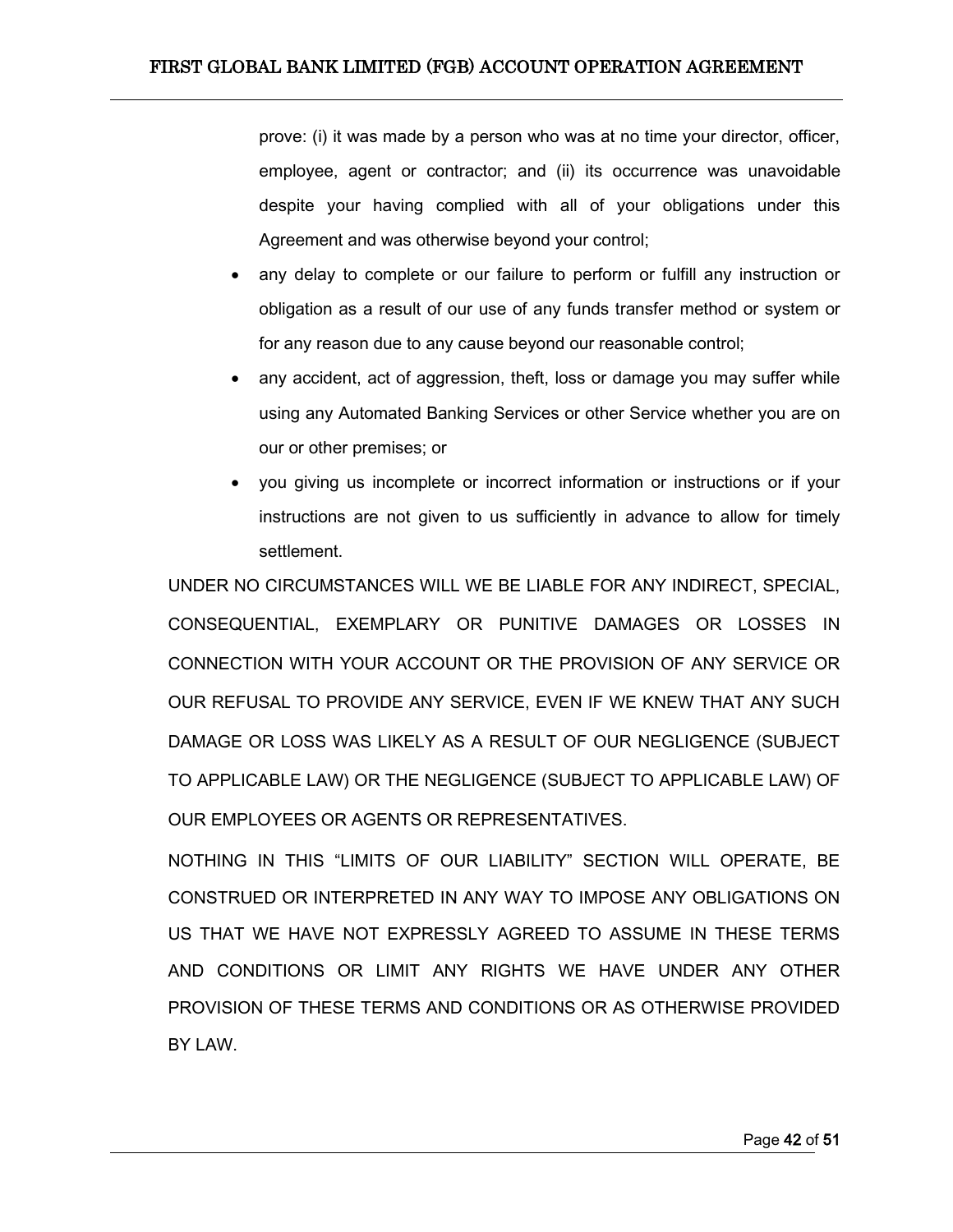#### <span id="page-42-0"></span>25. MISCELLANEOUS

#### <span id="page-42-1"></span>25.1. Description of Customer

#### (a) Partners or Other Unincorporated Associations

Where the Customer is all the present individual partners trading or practicing for the time being under a given trade name or the members of an unincorporated association:

- (i) These Terms and Conditions shall remain in force until written revocation of it by the Customer, or by the executors, personal representatives or trustees of any outgoing partner or member is received by the Bank notwithstanding any change in the constitution or name of the said firm or unincorporated association and shall apply notwithstanding any change in the membership of the firm or unincorporated association by reason of death, bankruptcy, retirement, disability or otherwise of any partner or member or the admission of any new partner or member.
- (ii) The signature of each person named in the Mandate as authorized to sign on behalf of the said firm or association shall be as binding on each of the partners/members, and on the said firm/association, as if such signature had been affixed thereto by each Customer respectively under his or her own hand and they shall be jointly and severally liable for sums due and owing on the Account.
- (iii) The Customer warrants and represents that the said firm or association shall not be dissolved by the addition or withdrawal of a partner, nor shall it be dissolved by the death, bankruptcy or insolvency of any partner, and, in the event of the death, bankruptcy or insolvency of any of the Customer, the rights and powers conferred hereby or hereunder shall continue and may be exercised by such person or persons as aforesaid (including, in the case of a limited partnership, the general partner) whose acts, in accordance with such rights and powers, shall be binding on the remaining or surviving partner or partners and on the share or interest of any deceased partner in the property and assets of the said firm or association and to the extent of such share or interest shall be binding on the estate, heirs, devises, administrators and executors for any deceased partner or member; and also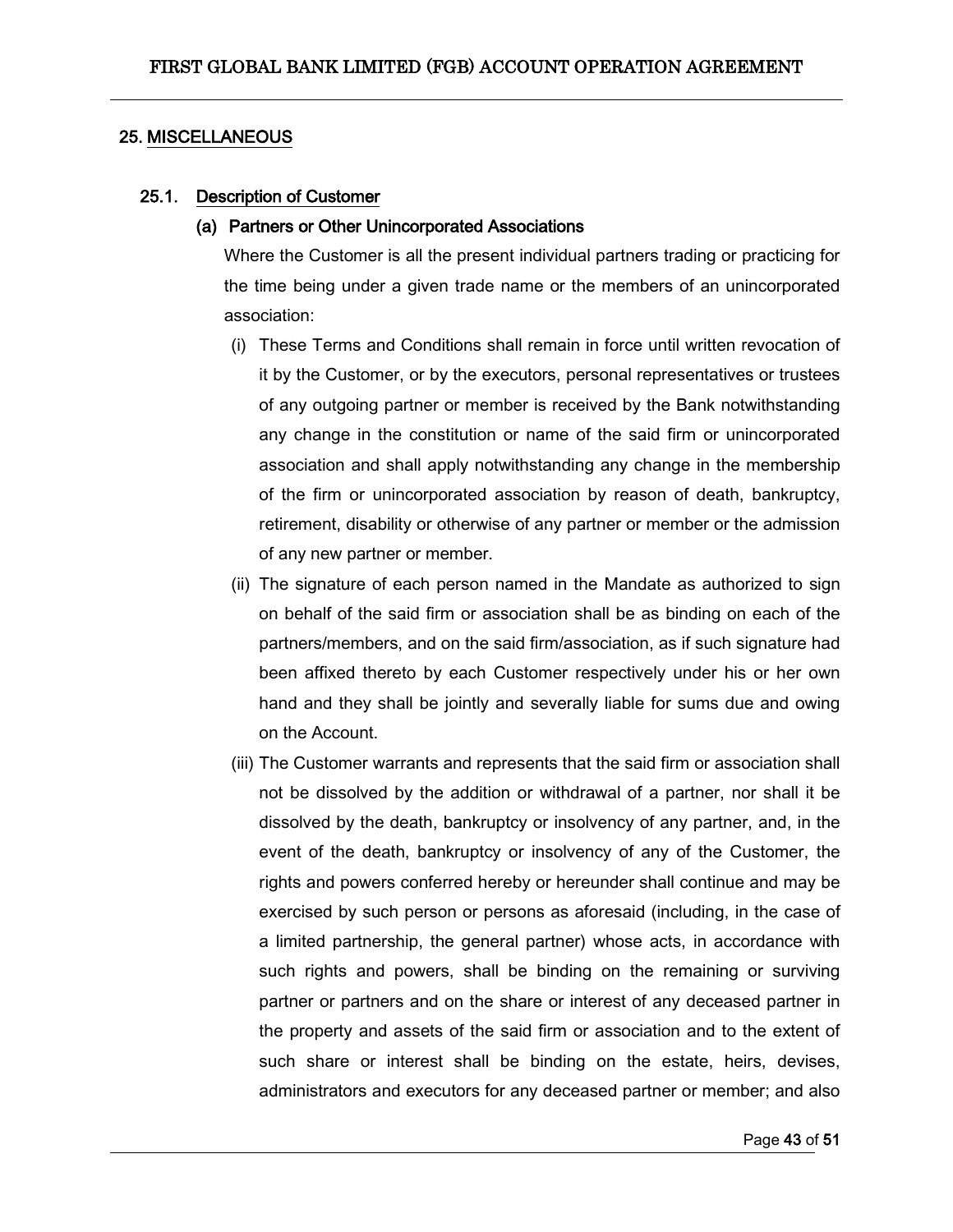that the Bank may continue to deal with such person named in the Mandate until notice in writing to the contrary has been duly given to the General Manager or Manager of the branch of the Bank at which any account of the said firm or association is kept.

#### (b) Joint Account

- (i) Where the Customer comprises more than one person, whether or not they are partners or members of an unincorporated association or otherwise, the Account is a joint account and the Customer agrees that the moneys in the Account are held by them as joint tenants with the right of survivorship and further that they shall be jointly and severally liable for any overdraft, loan or other facilities or accommodation that may be granted on any Account in the joint names, together with all interest, commission and other banking charges and expenses incurred in connection therewith.
- (ii) Each of the Customer, in order to constitute effectually the said joint deposit account, hereby assigns and transfers to the others jointly any and all moneys which may have been heretofore or may now or hereafter be deposited to the credit of the said Account, together with all interest which may accrue thereon. Each of the Customer hereby authorizes the Bank to accept from time to time as a sufficient discharge for any sum or sums withdrawn from the Account any receipt, cheque or other voucher signed by the person named in the Mandate, without any other signature or the consent of any other Customer.
- (iii) A Customer's authority in respect of the joint account will otherwise cease on proper notification of that joint account holder's death being provided to the Bank. The liability of the Customer under the Account held in joint names is joint and several. This means each and/or all Customer is liable for the whole of the debit balance on the Account (whether constituted by any overdraft, loan or other credit facilities or accommodation and together with all interest, commission and other banking charges and expenses) and the Bank shall have the right to recover by suit or otherwise from all or any Customer the amount owing on the Account. Transactions on the Accounts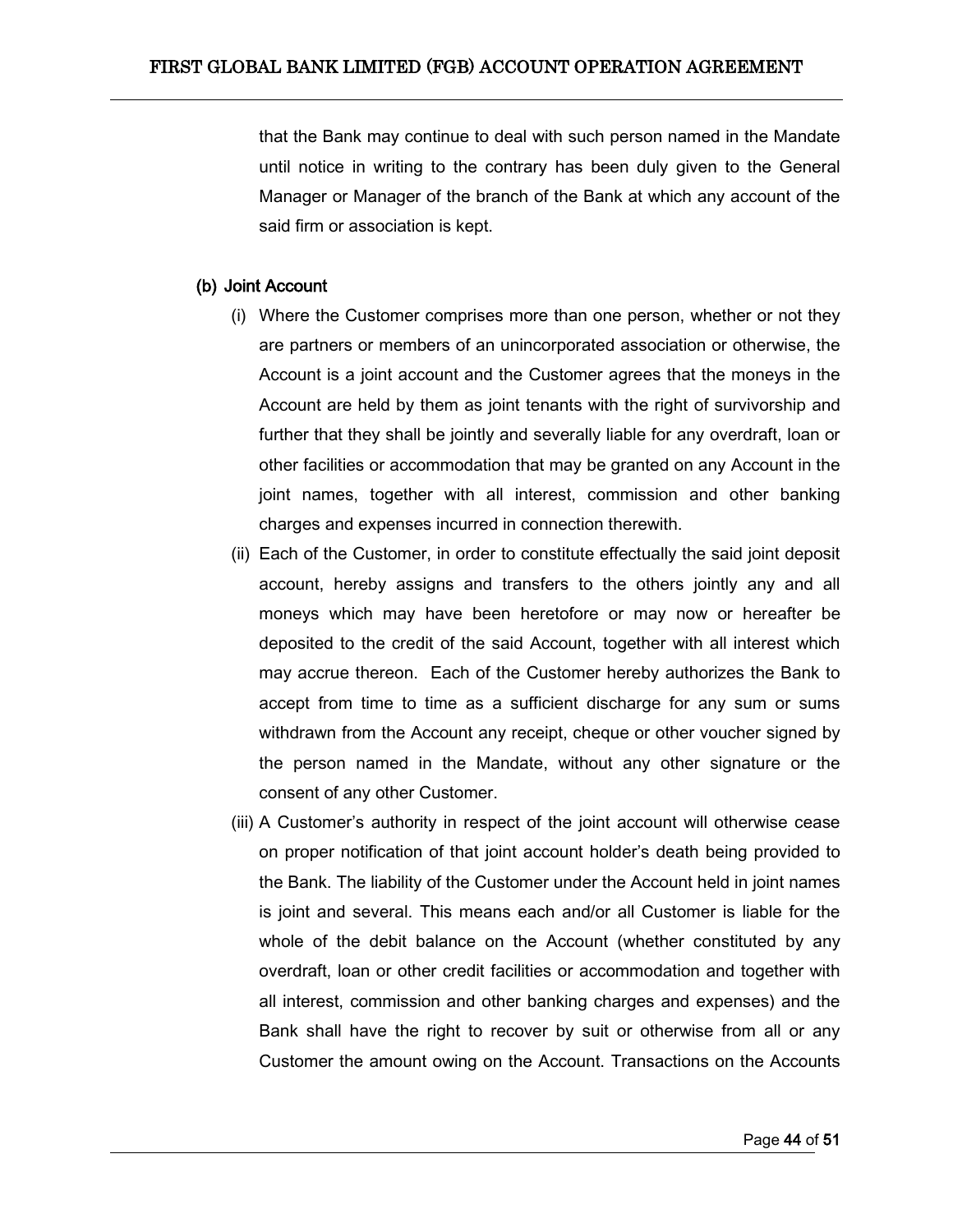may require the signature of more than one Customer in accordance with the Mandate.

#### (c) Personal Representative

Where the Account is opened at the request of the personal representative of another, in his capacity as such:

- (i) any money standing to the credit of any Account kept by the deceased with the Bank or otherwise owing by the Bank to the deceased (including any securities held by the Bank for the deceased) may be retained and applied in or towards the satisfaction of any money for the time being owing by the deceased Customer on the Account;
- (ii) in the event of the death of any or all persons comprising the Customer, the Bank is authorized to pay or deliver to or to the order of the successors in title or survivor of the Customer, as the case may be, all money standing to the credit of the Account or held by the Bank for the Account.
- (iii) Release of funds on death: We will require estate documentation to release funds from any Account, including Certificate of Deposit or term deposit upon death of an Account holder, Certificate of Deposit account holder or term deposit account holder. Estate documentation means any document that may be required by us in our sole and absolute discretion and may include a death certificate, probated will, grant of representation, notarized will or any other legal process used to determine the validity of the deceased person's estate and the distribution of a deceased person's assets.

#### (d) Incorporated Bodies

Where the Account is opened by an incorporated body it certifies that it has been duly authorised to do so by a resolution of the Company duly passed and further that a copy of the resolution or the content thereof has been submitted to the Bank for its records. The Company agrees that it shall be bound by the relevant Terms and Conditions detailed herein and that by doing so it is not in breach of any provisions of its Articles of Incorporation or any mandate given by the Company.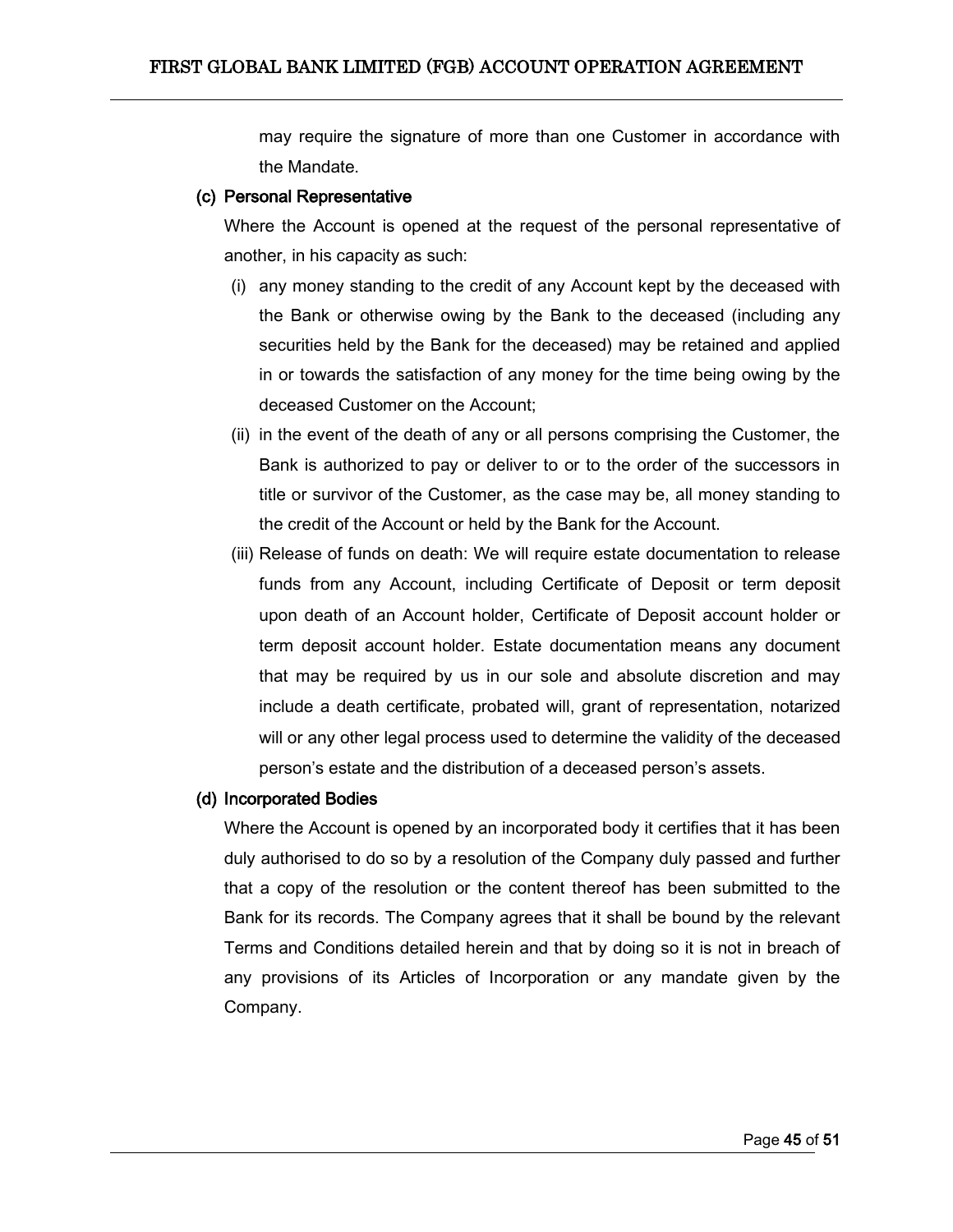#### <span id="page-45-0"></span>25.2. Change Of Service

From time to time, the Bank may introduce or terminate any Service that is available to the Customer in connection with the Account, and the Bank does not warrant or covenant that any Service shall be available, or shall continue to be available in connection with the Account.

#### <span id="page-45-1"></span>25.3. Bank Amalgamation Or Reconstruction

These Terms and Conditions shall continue to bind the Customer notwithstanding any amalgamation or reconstruction that may be effected by the Bank with any other company or person, assignments of the Bank's rights against the Customer, or transfer of the Bank's business or any part thereof to any company or person as successor to the Bank regardless whether such company or person shall differ in its name, objects, character and constitution from the Bank. It is the intent that the Terms and Conditions shall remain valid and effectual in all respects and for all purposes in favour of and with reference to any such company or person as well as the Bank. These Terms and Conditions may be proceeded on and enforced in the same manner and with the same rights and obligations as if such new company or person had been expressly named and referred to herein instead of the Bank.

#### <span id="page-45-2"></span>25.4. Assignment and Rights And Obligations Of Successors

- (a) The Bank may assign its rights and obligations hereunder to a third party without the consent of the Customer.
- (b) All rights of the Bank hereunder shall enure to the benefit of its successors or assigns and all obligations of the Customer shall bind the Customer's heirs, executors and administrators and his successors and assigns.
- (c) To the extent allowable by law, these Terms and Conditions shall continue notwithstanding the death, bankruptcy, winding up or dissolution of the Customer, or the appointment of a receiver and/or manager in respect of the Customer and/or its assets.

### <span id="page-45-3"></span>25.5. Assignment Of Claims

The Customer assigns to the Bank all claims that the Customer may have against the drawees and any instrument drawn or deposited with the Bank, in the event that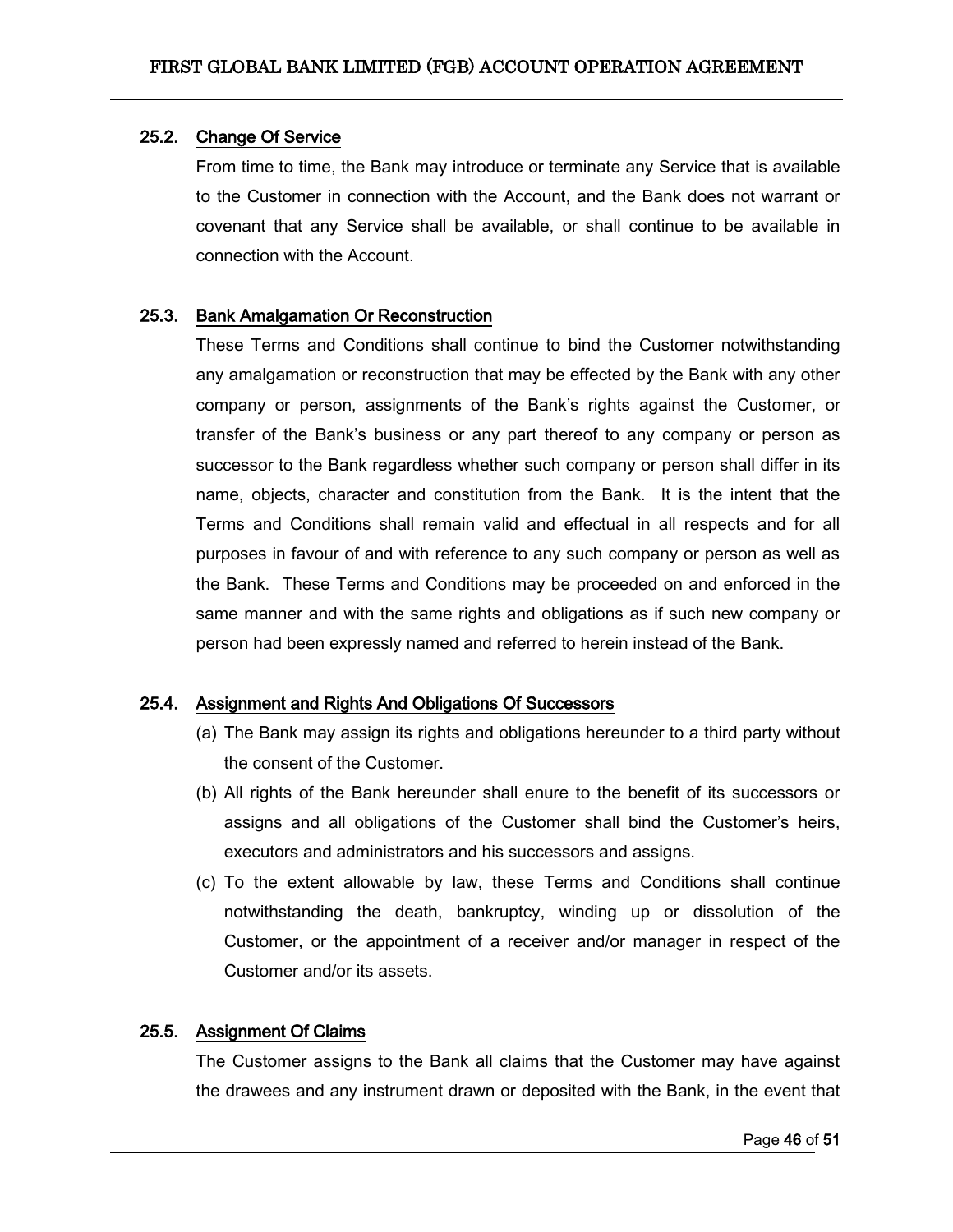the instrument is dishonoured or refused for acceptance and authorizes the Bank to take at any time, in the name of the Customer, any proceedings the Bank may consider necessary or advisable for the collection of a dishonoured or unaccepted instrument.

### <span id="page-46-0"></span>25.6. Use Of Agents

- (a) The Bank shall (at the sole risk and expense of the Customer) be entitled to appoint and use the services of any agent including, but not limited to its subsidiaries and Affiliated Companies, any other bank, credit union, trust company, or courier service as it may deem necessary in connection with or in the course of carrying out its duties to the Customer (or pursuing any remedy against the Customer) in respect of the Account, and any such agent may employ sub-agents. Any such agent or entity and the Bank, in providing and using such services, shall be deemed the agent of the Customer.
- (b) The Bank shall not be liable or accountable to the Customer or any other person for any act or omission of the agent in the performance of its services or by reason of loss, destruction or delayed delivery of any instrument, security, certificate or document of any kind while in transit to or from the agent or the subagent or while in his/its/their possession.
- (c) Where the Bank utilizes third party agents to provide services on its behalf, and the Customer makes use of these Agencies in the execution of his transactions with the Bank, the Customer is deemed to have accepted all the Terms and Conditions governing the delivery of Service via this channel.
- (d) Despite any other provision in these Terms and Conditions, the Bank may permit you to make deposits to or withdrawals from your Account at an agent, contractor or service provider of the Bank. Where such deposits or withdrawals are permitted by the Bank, the time for processing the relevant credits or debits to your Account may vary. Limits may also be imposed on the amount or types of deposits or withdrawals that may be made at an agent, contractor or service provider. Details of any processing times and limits will be published.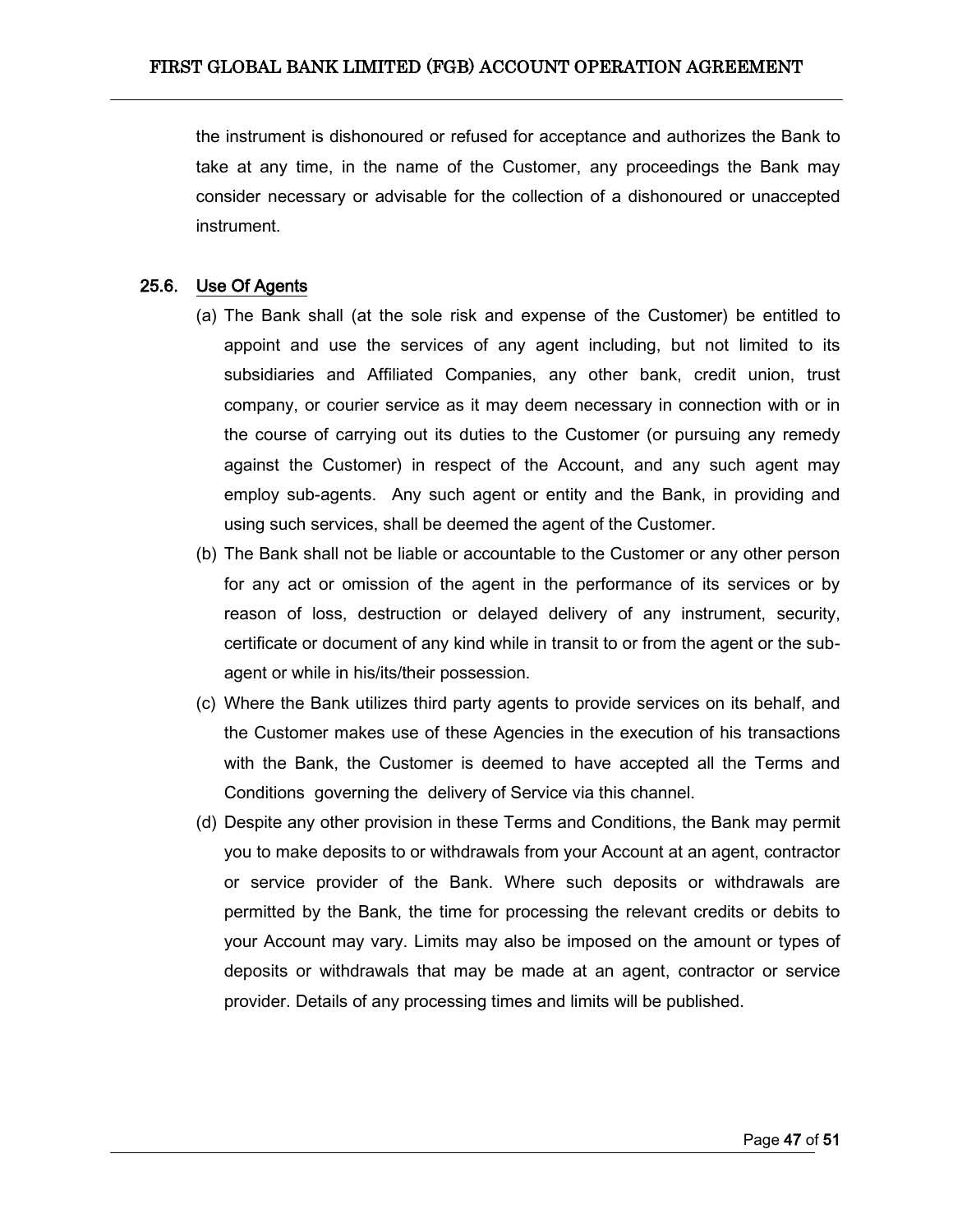#### <span id="page-47-0"></span>25.7. Waiver Of Protests

Subject to any prior written instructions to the contrary from the Customer to the Bank, the Customer hereby waives presentment for payment, notice of dishonour, notice of protest and protest of all bills of exchange, promissory notes, cheques, orders for payment of money, securities, coupons, notes or other instruments, drawn, made, accepted or endorsed by the Customer and hereafter delivered to the Bank, for any purpose whatsoever and subject to aforesaid the Customer shall be responsible and liable to the Bank in respect thereof as if presentment, notice of dishonour and protest had been duly made or given. PROVIDED however that if the Bank should consider it in the best interest of the Customer or the Bank to note or protest any bill of exchange, promissory note or cheque or other instrument the Bank may in its sole discretion note or protest same but in no event shall the Bank be liable for any failure or omission to note or protest any such instrument.

#### <span id="page-47-1"></span>25.8. Inactive Or Dormant Accounts

- (a) Your Account will be considered inactive if you do not initiate a transaction, within twelve (12) months. System generated or pre-established transactions (example standing orders, automatic term deposit roll over) are not considered customer initiated transactions. You may be unable to access inactive Accounts through any electronic channel or through any branch other than your home branch. If your Account becomes inactive, we require that you visit your branch of Account and present acceptable proof of your identity and any outstanding documentation required for the maintenance of an Account with the Bank.
- (b) If your Account remains inactive, the laws relating to inactive accounts will apply, which may include transferring your money to government authorities, after a specified period of time and following certain legal procedures.
- (c) The Bank reserves the right to close the Account if the Account is inactive and (i) further where the Account has a NIL balance or (ii) the balance falls below the stipulated minimum balance for that account type. The Bank may, if it so chooses, without the giving of any notice, levy a charge on the Account if there have been no deposit, withdrawal or cheques drawn for six (6) months or more,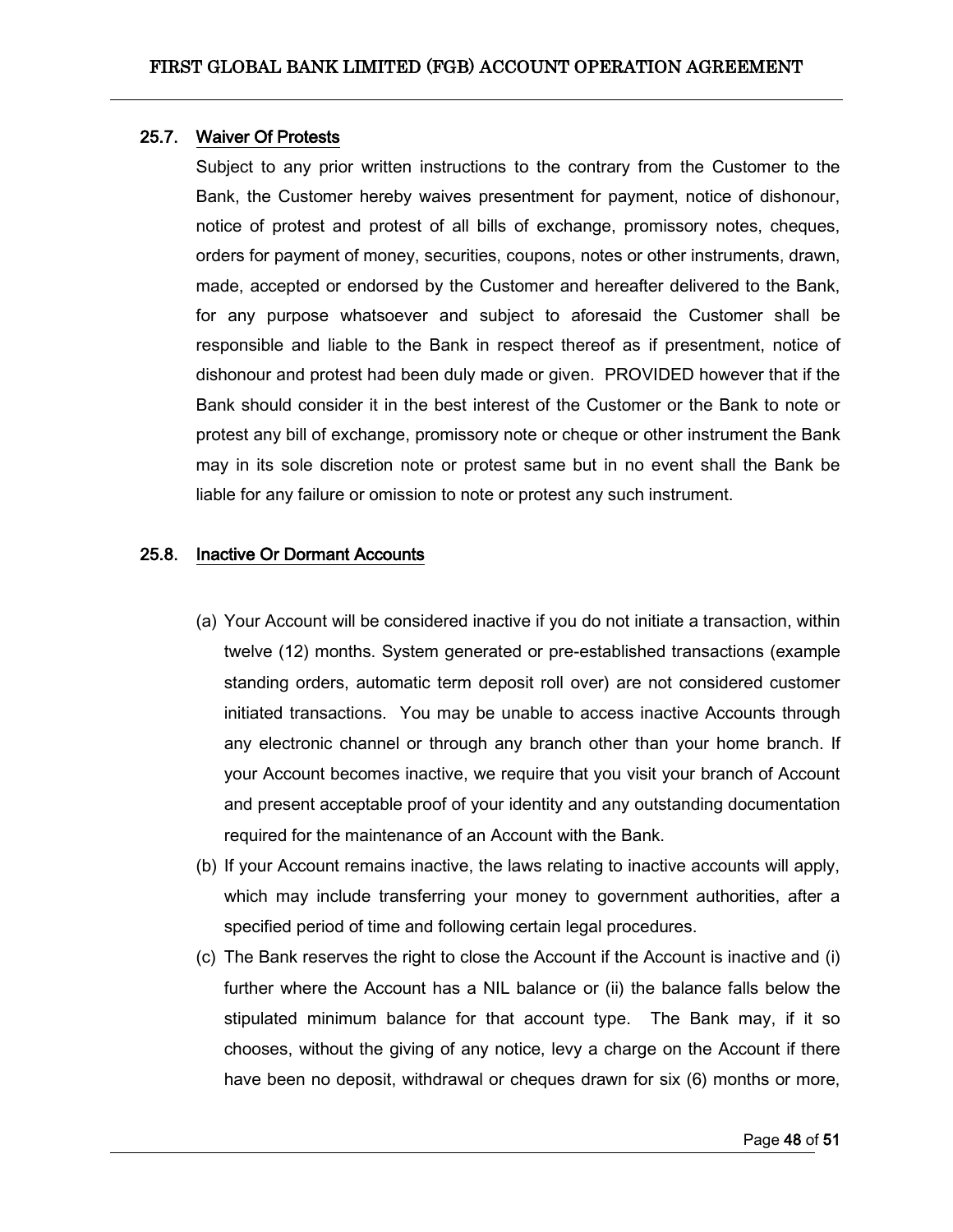as set out in the schedule of fees and charges, which is available in the branch at which the Account is maintained or on the Bank's website, which will be revised from time to time.

#### <span id="page-48-0"></span>25.9. Accounts Below The Minimum Agreed Balance

The Customer is required at all times to maintain a stated minimum balance in his/her Account. Subject to clause 12, the Bank reserves the right to close any Account that maintains balances below the stated minimum balance requirement. The Bank may also levy a charge, if it chooses, as set out in the schedule of fees and charges, which is available in the branch or on our website, which will be revised from time to time, without the giving of any notice.

### <span id="page-48-1"></span>25.10. Instructions To The Bank

- (a) The Bank may, in its discretion and subject to such conditions as it deems appropriate, allow the Customer to give instructions in respect of any Account by Electronic Communication, verbal or other method acceptable to the Bank, and the Bank may require the Customer to provide a written indemnity or otherwise before making any such facility available.
- (b) The Bank reserves the right to refuse to accept such instructions and the Bank is under no obligation to verify an instruction received in this manner and may act upon such instruction(s) if the Bank believes same to be properly authorized. However the Bank is under no obligation to accept such instructions and will not be liable for failure to transfer or withdraw funds to or from the Account or otherwise carry out the instruction if the Bank believes that the instructions are unauthorized or are unclear or otherwise improper, and the Bank's determination in this regard shall be conclusive.

### <span id="page-48-2"></span>25.11. Waiver

Unless consented to by the Bank in writing, no waiver or modification of any of these Terms and Conditions will be effective. Neither failure by the Bank to exercise, nor any delay by the Bank in exercising, any rights or remedy shall operate as a waiver of any of these Terms and Conditions, nor shall any single or partial exercise of any right or remedy prevent any further or other exercise thereof or the exercise of any